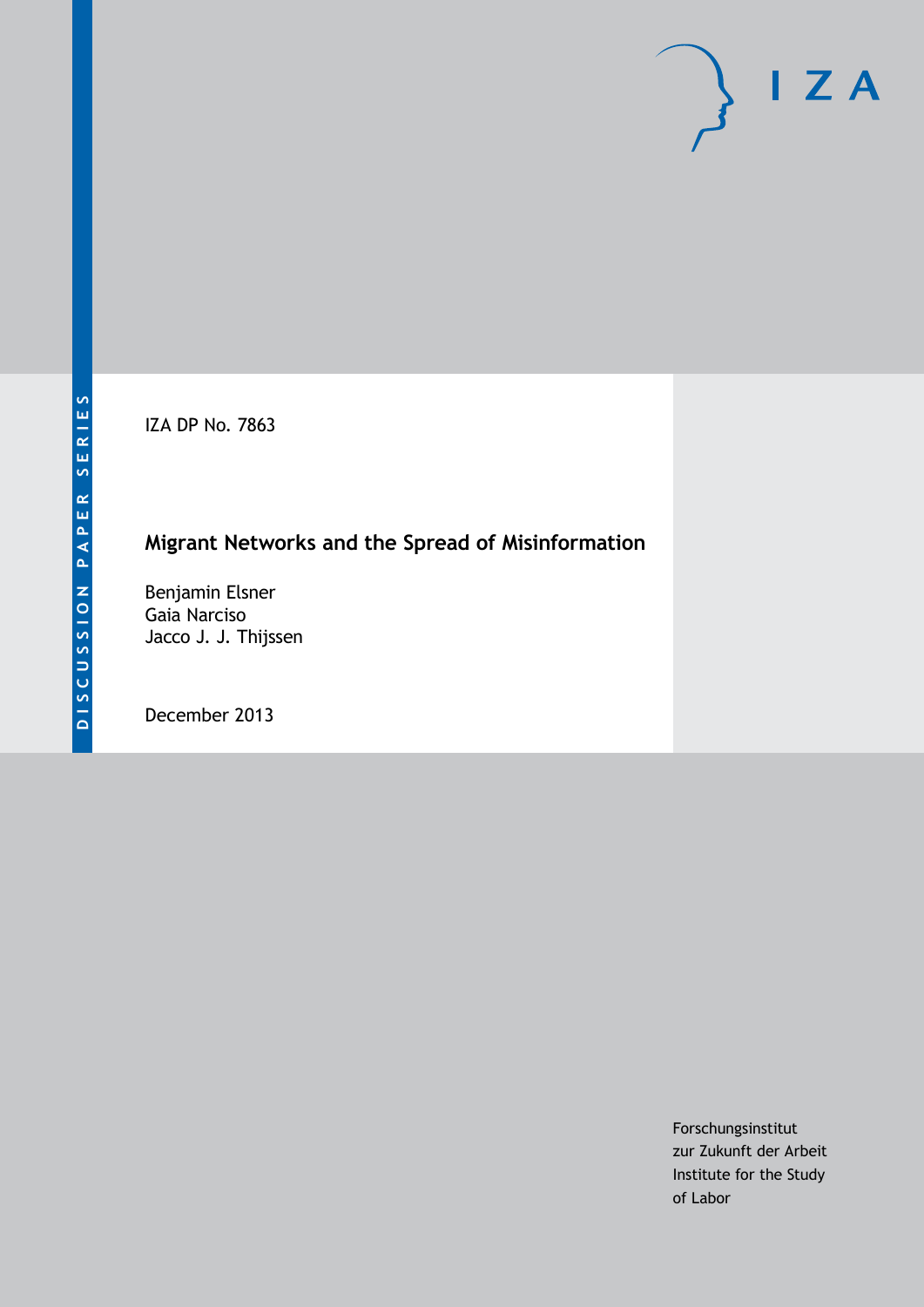# **Migrant Networks and the Spread of Misinformation**

## **Benjamin Elsner** *IZA*

## **Gaia Narciso**

*Trinity College Dublin, CReAM and IIIS*

## **Jacco J. J. Thijssen**

*University of York*

Discussion Paper No. 7863 December 2013

IZA

P.O. Box 7240 53072 Bonn Germany

Phone: +49-228-3894-0 Fax: +49-228-3894-180 E-mail: [iza@iza.org](mailto:iza@iza.org)

Any opinions expressed here are those of the author(s) and not those of IZA. Research published in this series may include views on policy, but the institute itself takes no institutional policy positions. The IZA research network is committed to the IZA Guiding Principles of Research Integrity.

The Institute for the Study of Labor (IZA) in Bonn is a local and virtual international research center and a place of communication between science, politics and business. IZA is an independent nonprofit organization supported by Deutsche Post Foundation. The center is associated with the University of Bonn and offers a stimulating research environment through its international network, workshops and conferences, data service, project support, research visits and doctoral program. IZA engages in (i) original and internationally competitive research in all fields of labor economics, (ii) development of policy concepts, and (iii) dissemination of research results and concepts to the interested public.

<span id="page-1-0"></span>IZA Discussion Papers often represent preliminary work and are circulated to encourage discussion. Citation of such a paper should account for its provisional character. A revised version may be available directly from the author.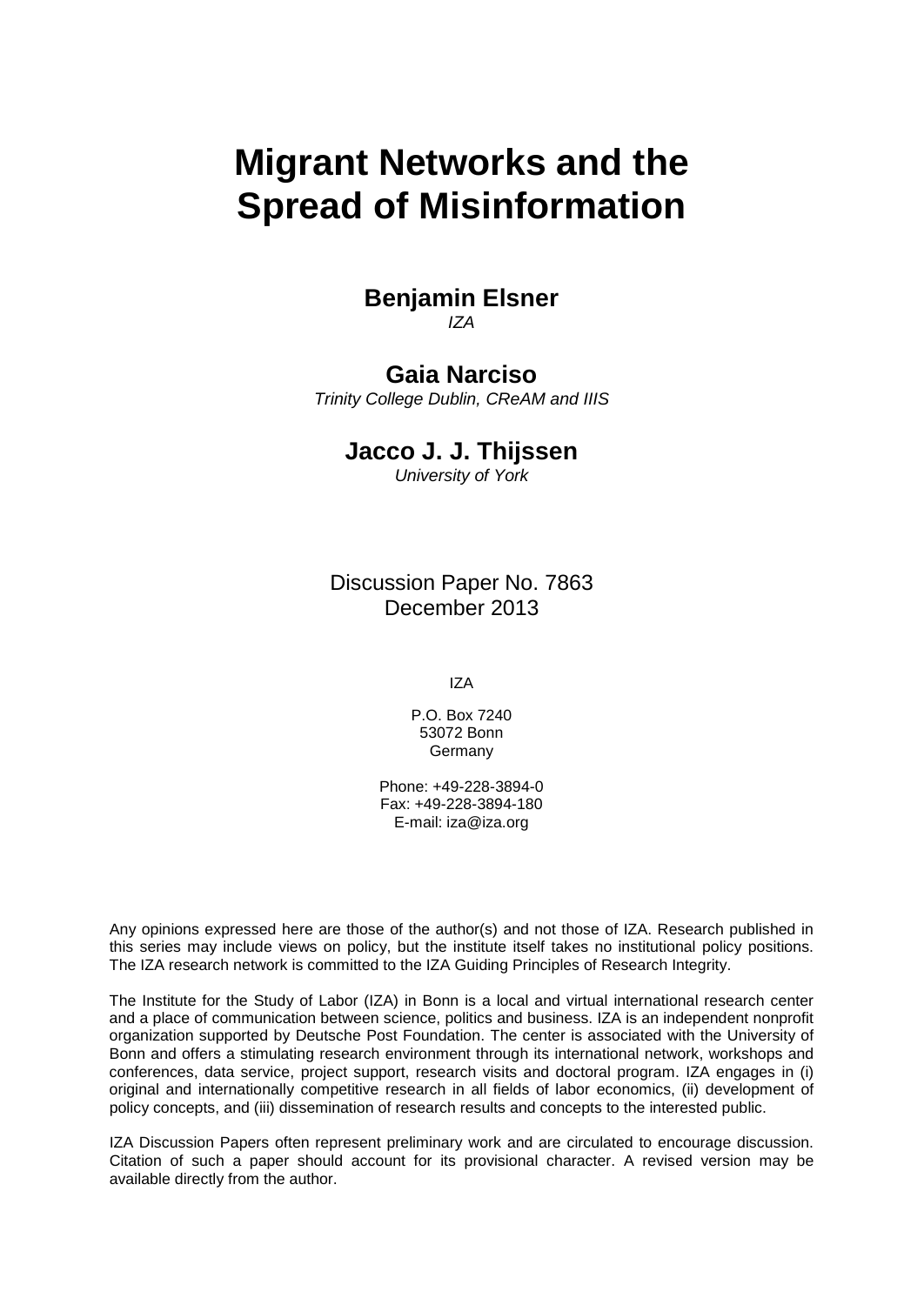IZA Discussion Paper No. 7863 December 2013

# **ABSTRACT**

# **Migrant Networks and the Spread of Misinformation[\\*](#page-1-0)**

Diaspora networks provide information to future migrants and influence both their decision to migrate and their success in the host country. While the existing literature explains the effect of networks on migration decisions through the size of the migrant community, we show that the quality of the network is an equally important determinant. We argue that networks that are more integrated in the society of the host country can give more accurate information about job prospects to future migrants. In a decision model with imperfect signalling we show that migrants with access to a better network are more likely to make the right decision – they migrate only if they gain – and they migrate earlier. We test these predictions empirically using data on recent Mexican migrants to the US, and exploit the geographic diffusion of Mexicans since the 1980s as well as the settlement of immigrants that came during the Bracero program in the 1950s to instrument for the quality of networks. The results provide strong evidence that connections to a better-integrated network lead to better outcomes after migration. Yet we find no evidence that the quality of the network affects the timing of migration.

JEL Classification: F22, J15, J61

Keywords: diasporas, information, migration

Corresponding author:

Benjamin Elsner IZA P.O. Box 7240 53072 Bonn Germany E-mail: [elsner@iza.org](mailto:elsner@iza.org)

We would like to thank Simone Bertoli, Herbert Brücker, Joanna Clifton-Sprigg, Tommaso Colussi, Margherita Comola, Christian Danne, Rachel Griffith, Joachim Jarreau, Julia Matz, Imran Rasul, Bas ter Weel, Mathis Wagner, and seminar participants at IZA, University College Dublin, the University of Southern Denmark, as well as the conferences ISNE, TEMPO, IEA, ESEM, OECD immigration workshop, RES, NORFACE, ESPE, EALE, IZA/SOLE for helpful comments. Elsner gratefully acknowledges funding from the Irish Research Council for the Humanities & Social Sciences (IRCHSS).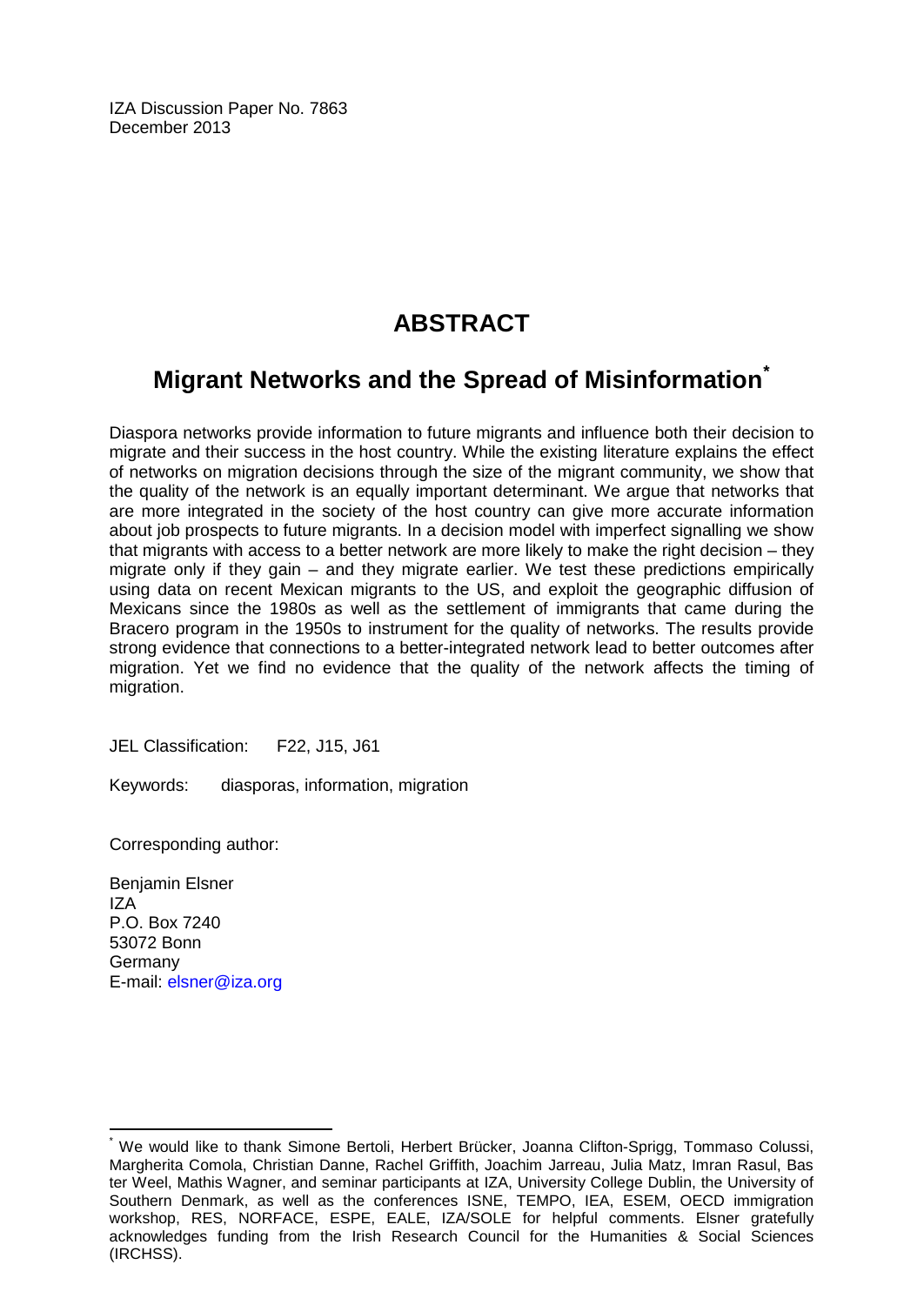## 1 Introduction

Prior to moving, migrants face significant uncertainty about their job prospects abroad, which is why they often seek advice from existing diaspora networks. A large literature has shown that diaspora networks indeed influence the decision to migrate and affect the success of migrants in the host country. The size of a network has been identified in this literature as the main determinant. In this paper we provide a different perspective on the role of diaspora networks, by showing that the quality of these networks  $-$  measured by their degree of integration in the host society  $-$  has an equally important impact on the decisions and success of future migrants.

We argue that the integration of migrant networks in the host country determines both the decision to migrate and the outcomes after migration. Because existing networks differ in their degree of integration, some networks are able to provide more accurate information on job prospects than others. Well-integrated networks that have lots of interaction with the world that surrounds them have a better knowledge of local labor markets than enclaves, whose members typically have little social interaction outside the network. Potential migrants with access to a better-integrated network can base their decision on more accurate information, which in turn makes them more likely to make a correct decision: they migrate if they can expect to get a job that makes them better off. and they stay if they can expect a job that makes them worse off.

To fix ideas, we explore the link between information flows and the success of migrants in a 2-period decision model. Initially the migrant has some knowledge about her expected income abroad, but not enough to convince her that migration will make her better off. She then receives information from the network and updates her beliefs about expected income from migration. A more integrated network provides a more truthful signal and spreads less misinformation, such that a migrant who receives this information is more likely to make the right decision given her true income prospects in the receiving country.

In a further step we extend the model to a dynamic framework and study the effect of network quality on the timing of migration. In this setting, the migrant receives a signal from the network in every period, and faces the trade-off between migrating now and waiting to receive more information from the network. With every signal she updates her beliefs, and learns over time about the true odds of getting a good job abroad. The timing of migration is the solution of an optimal stopping problem, in which the migrant has to weigh the gains from more certainty in the future against the opportunity cost of waiting for another period. She emigrates once she has enough evidence that migration is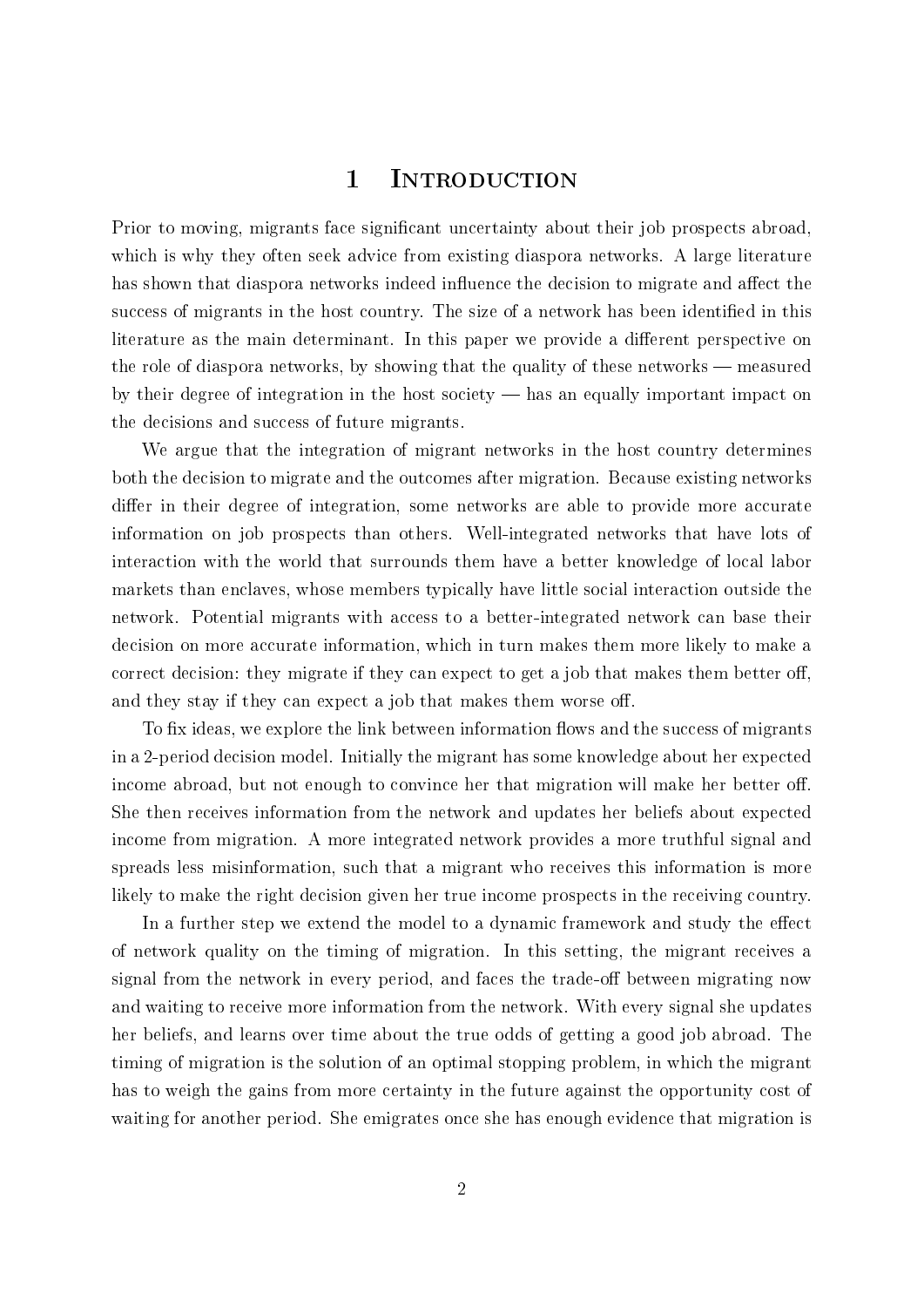beneficial. This threshold is reached earlier by migrants with access to a more integrated network, as every signal contains more accurate information.

We test the theoretical predictions using data on recent Mexican immigrants in the US. Mexican communities are spread out all across the US, which allows us to exploit a significant degree of variation in the characteristics of these communities. Mexican communities in traditional destinations such as Los Angeles and Houston are typically more enclaved than communities in newer destinations.

Key to the empirical analysis is measuring both the quality of the network and the success of immigrants. For the quality of the network we compute an assimilation index, which measures the degree of similarity between Mexicans and Americans in an area with respect to a wide range of characteristics. The choice of this proxy follows the observation in the social networks literature that people with similar characteristics have more interaction. More interaction in turn leads to a more efficient aggregation of information. and ultimately to more accurate information on job prospects that can be passed on to future migrants. To measure the success of migrants, we take the difference between wages of Mexicans in the US and in Mexico. As the data do not allow us to observe Mexicans in both countries at the same time, we predict counterfactual wages in Mexico based on observable characteristics. A larger difference between income in the US and Mexico means that a migrant was less likely to make a mistake in her decision to migrate.

We address the potential endogeneity that arises from unobserved factors with two instrumental variables: the change in the concentration of Mexicans in local areas in the 1980s, and the settlement patterns of low-skilled Mexicans that came during the Bracero program from 1942 to 1964. As we show, both are significant predictors of the assimilation of the network. Both a larger change in the concentration in the 1980s and a larger share of Bracero immigrants are associated with a signicantly lower degree of assimilation of networks today. We also demonstrate that the assimilation of Mexican communities is persistent over time, while there is little persistence in the success of migrants that moved to the same area. This observation gives us confidence that changes to the network quality that happened between 20 and 50 years ago affect the success of current migrants through the characteristics of networks but not through other channels.

Our results are consistent with the first theoretical prediction. Migrants with access to better integrated networks are significantly more likely to be better-off compared to staying in Mexico. A one standard deviation increase in the assimilation index increases the monthly income difference between the US and Mexico by 90USD. Yet the data do not confirm our second hypothesis that better networks lead to earlier migration. We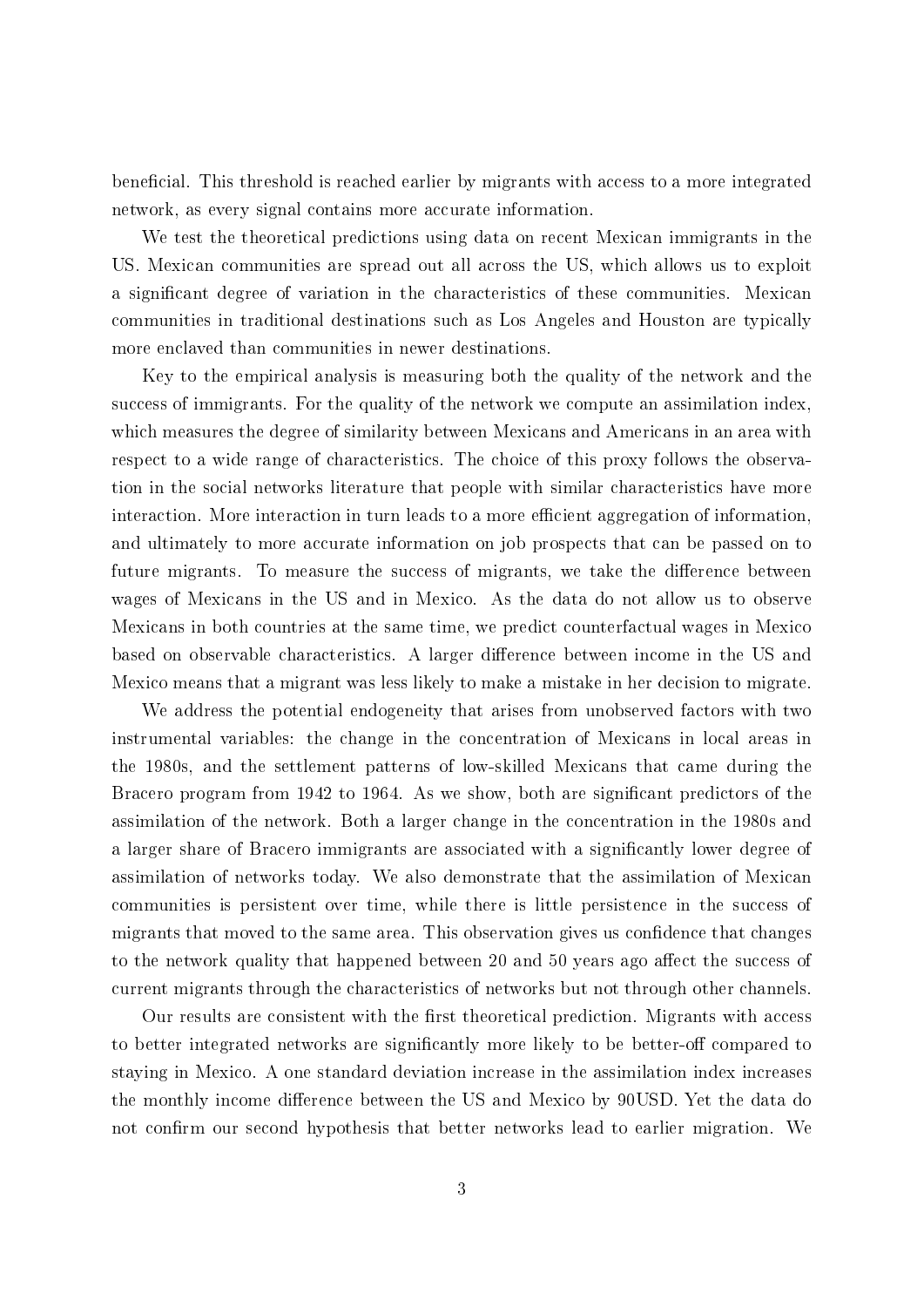discuss several possibilities why we cannot find an effect different from zero.

This paper contributes to five strands of the literature. First, it provides a new perspective to the literature on network effects in international migration. In large parts, the literature defines a network as the number of previous migrants in a given destination and studies how existing networks affect the decisions and outcomes of future migrants. One strand of this literature documents that migration is path-dependent; new migrants move to places where they find an established community from their home countries [\(Pedersen](#page-42-0) et al., [2008;](#page-42-0) [Beine](#page-39-0) et al., [2010\)](#page-39-0). Other papers argue that larger networks are associated with a negative selection of migrants. Larger networks decrease the moving costs, so that migration becomes profitable even for less-skilled workers [\(Carrington](#page-40-0)  $et al.$ [1996;](#page-40-0) [Winters](#page-43-0) et al., [2001;](#page-43-0) [Munshi, 2003;](#page-42-1) [McKenzie & Rapoport, 2010;](#page-42-2) [Beine](#page-39-1) et al., [2011\)](#page-39-1). As shown by [Umblijs](#page-43-1) [\(2012\)](#page-43-1), larger networks attract more risk averse migrants, while riskloving migrants tend to move to smaller networks. This paper, by contrast, focuses on the *quality* of migrant networks as a driver of migration flows, and demonstrates that, in addition to the size of a network, its quality affects the success of migrants.

More broadly, the paper adds to the literature on aggregation and propagation of information in social networks. The theoretical literature has established that information spreads faster in loosely connected networks [\(Jackson & Rogers, 2007\)](#page-41-0), and false beliefs are less likely to stick [\(Acemoglu](#page-38-0) et al., [2010;](#page-38-0) [Golub & Jackson, 2010,](#page-41-1) [2012\)](#page-41-2), because each member of a loosely connected group receives more information from members with many contacts outside the group. These predictions have been confirmed in recent empirical work, both at the micro and macro-level. [Alatas](#page-38-1) *et al.* [\(2012\)](#page-38-1) show that better-integrated networks are better at assessing the poverty status of inhabitants of Indonesian villages. At the macro-level, [Eagle](#page-40-1) et al. [\(2010\)](#page-40-1) give evidence that British communities with more connections to other communities have a higher GDP, while Fogli  $&$  Veldkamp [\(2012\)](#page-40-2) find a causal link between better-integrated networks and long-run economic development. While all these papers link the social structure of networks to information flows and outcomes within a community, this paper illustrates how the ability of a community to aggregate information also has an impact on outsiders that receive this information.

Third, it adds to the literature on the role of information in migration decisions. As shown by [Bertoli](#page-39-2) [\(2010\)](#page-39-2), the selection of migrants can change significantly once there is uncertainty about wages abroad. This hypothesis is confirmed by [McKenzie](#page-42-3)  $et$  al. [\(2013\)](#page-42-3), who demonstrate that Tongan migrants to New Zealand have incorrect beliefs about their employment and earnings prospects abroad. One explanation they offer is that migrant networks deliberately report lower earnings to their families at home to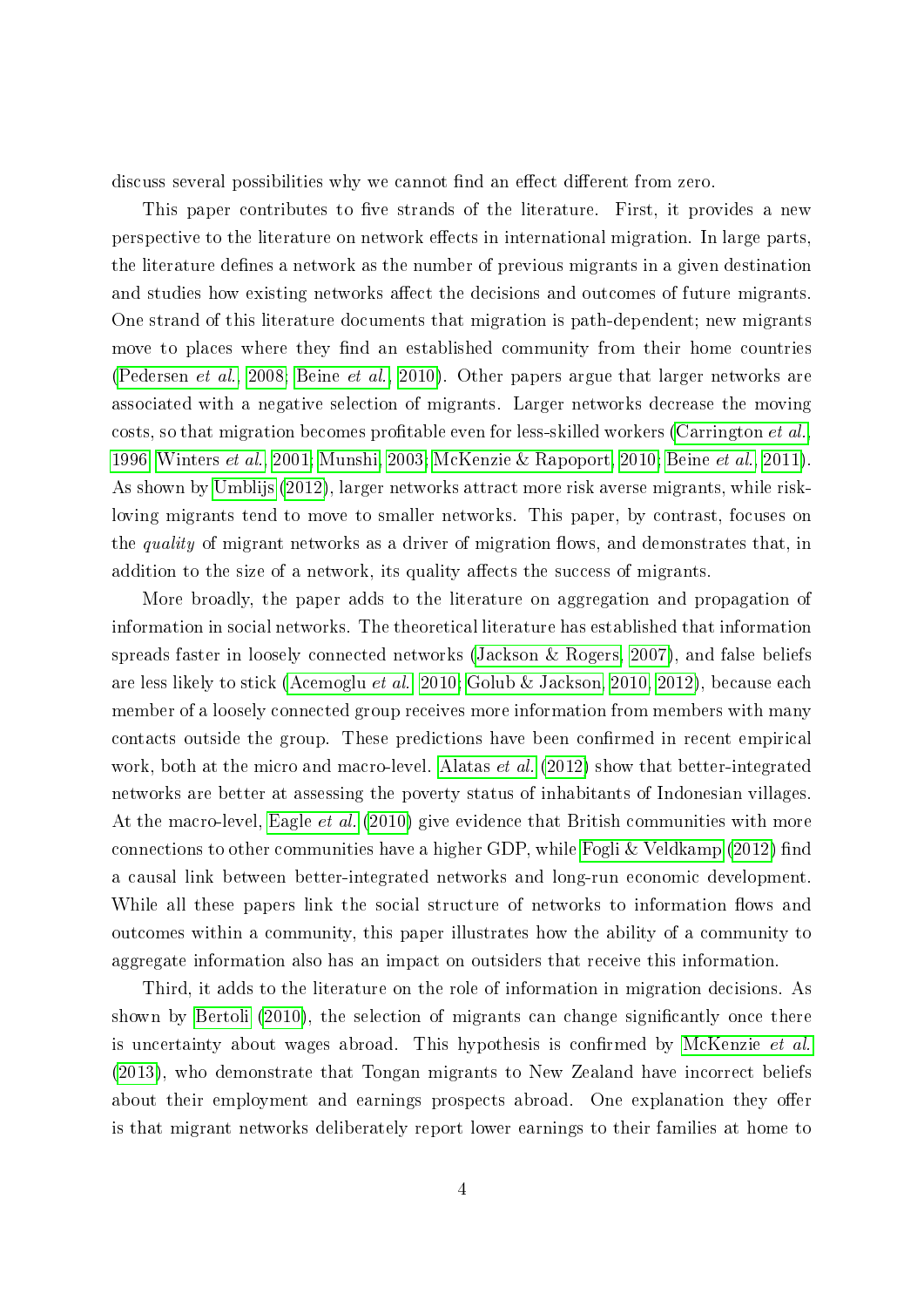mitigate the pressure to send remittances. Moreover, the available information affects the the scale of migration flows. As shown by [Farré & Fasani](#page-40-3)  $(2013)$  for Indonesia, access to cable TV signicantly reduces internal migration, because workers have more information about labor markets in their potential destinations. In a recent study, Batista & Narcisc  $(2013)$  stress the importance of the quality and frequency of information flows for the flow of remittances. They use a randomised control trial to increase the communication flows between immigrants and their networks abroad by providing calling credit to the treatment group, and show that increased communication flows lead to higher and more productively used remittances. Our paper introduces the integration of networks in the host society as an additional channel through which information can influence migration decisions.

Fourth, the paper extends the literature on the impact of ethnic enclaves on the labour market outcomes of immigrants. [Borjas](#page-39-3) [\(1995\)](#page-39-3) shows that enclaves create human capital externalities that persist over generations. Children in ethnic enclaves grow up in the same closed-up environment, which leads to a persistence in skill differentials compared to people outside the enclave. Yet enclaves can also have a positive impact on the labour market outcomes of immigrants. Edin *[et al.](#page-40-4)* [\(2003\)](#page-40-4) find a large positive effect of ethnic concentration on the earnings of low-skilled immigrants in Sweden. As [Andersson](#page-38-3) et al. [\(2009\)](#page-38-3) show, the concentration of immigrants also increases the likelihood of getting a job for new immigrants. While these papers document the impact of networks on the outcomes of immigrants that have already emigrated, our paper shows that networks can even have an impact on migration decisions before emigration. Not only do migrant networks provide help in finding a job once a migrant has arrived, they also provide information to potential migrants in their home country.

Finally, the paper relates to the literature on the optimal timing of migration. This strand of the literature began with [Burda](#page-39-4) [\(1995\)](#page-39-4), who shows in a real options model that increased uncertainty about job prospects can lead to considerable delays in the migration decision. [Moretto & Vergalli](#page-42-4) [\(2008\)](#page-42-4) and [Vergalli](#page-43-2) [\(2008\)](#page-43-2) show in a similar framework that the timing of migration can be driven by networks that facilitate the integration abroad. Our dynamic decision framework builds on a similar methodology, but we explicitly model the relation between networks, information flows and the migration decision, which allows us to compare the success and the optimal time to migrate for networks with different degrees of integration.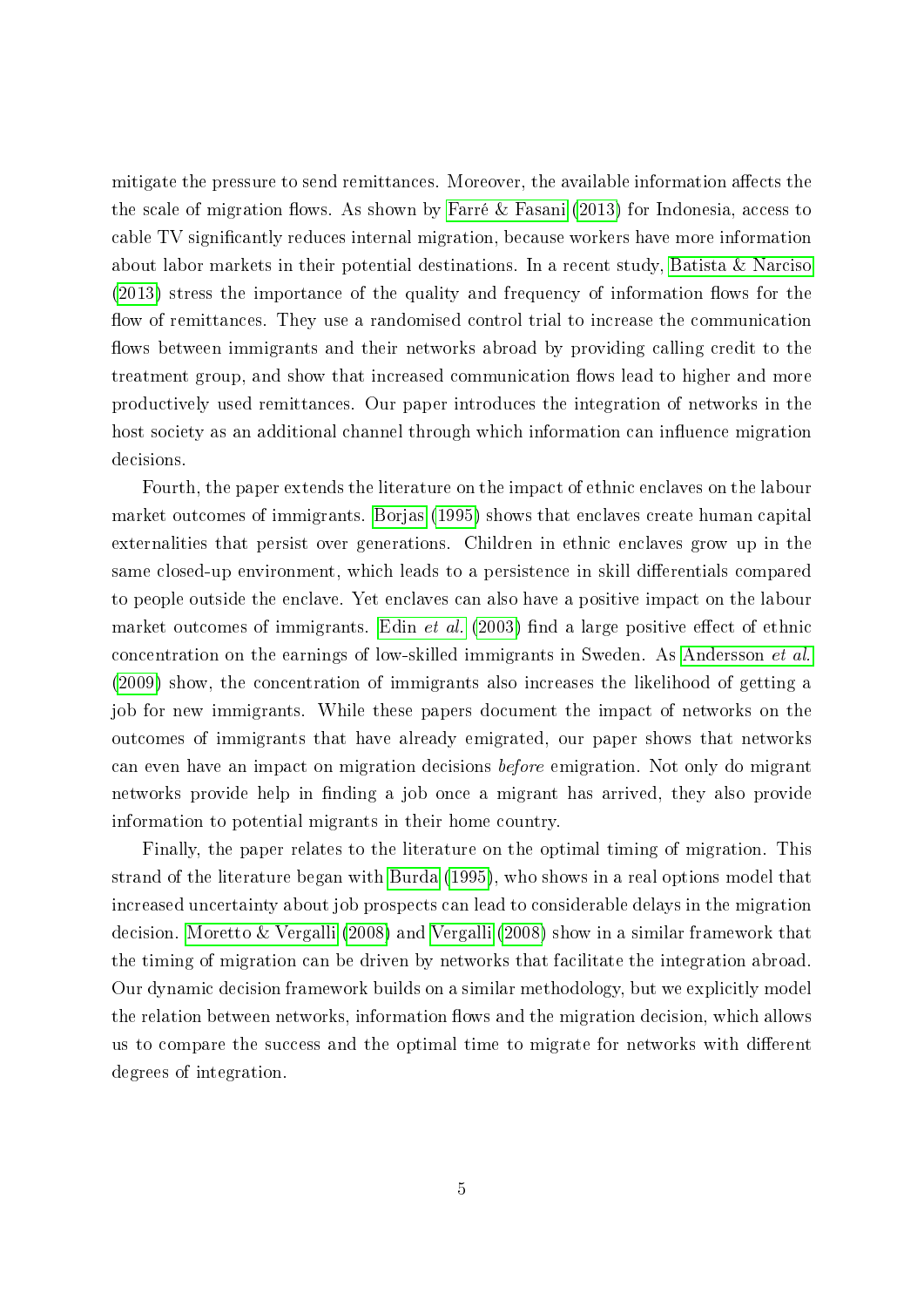# <span id="page-7-0"></span>2 Migrant Networks as Providers of **INFORMATION**

Our basic argument is that migrant communities that are more integrated in the society of their host country are able to give better information to future migrants. Members of a more integrated community have a better knowledge of the labor market and can give future migrants more accurate information about job prospects. This argument is consistent with the strength-of-weak-ties hypothesis [\(Granovetter, 1973,](#page-41-3) [2005\)](#page-41-4), which states that in many situations acquaintances  $-$  weak ties  $-$  are able to provide more important information than close family and friends – strong ties, because acquaintances have less overlap in their social contacts and receive information from outside one's own network. In contrast, close friends and family are more likely to have the same contacts and information sources, so that information easily becomes redundant.

Two examples for migrant networks with different degrees of integration are illustrated in Figure [1.](#page-8-0) The figure on the left describes an ethnic enclave. Its members, represented by the circles, have close connections within the network but very few connections to the outside world, represented by the crosses. An enclave is a typical example for a network with a high degree of closedness. This is a pervasive pattern in social networks, to which the literature often refers as *inbreeding homophily*  $-$  the fact that individuals with similar characteristics form close ties among each other [\(McPherson](#page-42-5) et al., [2001;](#page-42-5) [Currarini](#page-40-5) et al., [2009\)](#page-40-5). Examples for such closed-up migrant networks are Mexican neighbourhoods in Los Angeles or Chinatowns in most North American cities. The graph on the right represents a well-integrated network, whose members have weak connections among each other but strong connections to the outside world. Examples for such groups are the Germans in London or the Dutch in New York.

There are two reasons why a potential migrant should receive better information from a well-integrated network than from an enclave. First, the well-integrated network has more connections to the outside world. Its members receive more information and therefore have better knowledge about job perspectives in the receiving country. Members of an enclave, by contrast, typically have little knowledge of the language of the host country [\(Lazear, 1999;](#page-41-5) [Bauer](#page-38-4) et al., [2005;](#page-38-4) [Beckhusen](#page-38-5) et al., [2012\)](#page-38-5), which makes interactions with natives difficult. An enclave may offer job opportunities within the migrant community, but it has very limited information on the labor market outside the enclave.

Second, members of the well-integrated network only have weak ties among each other, so that misinformation  $-$  false beliefs about the world outside the network  $-$  is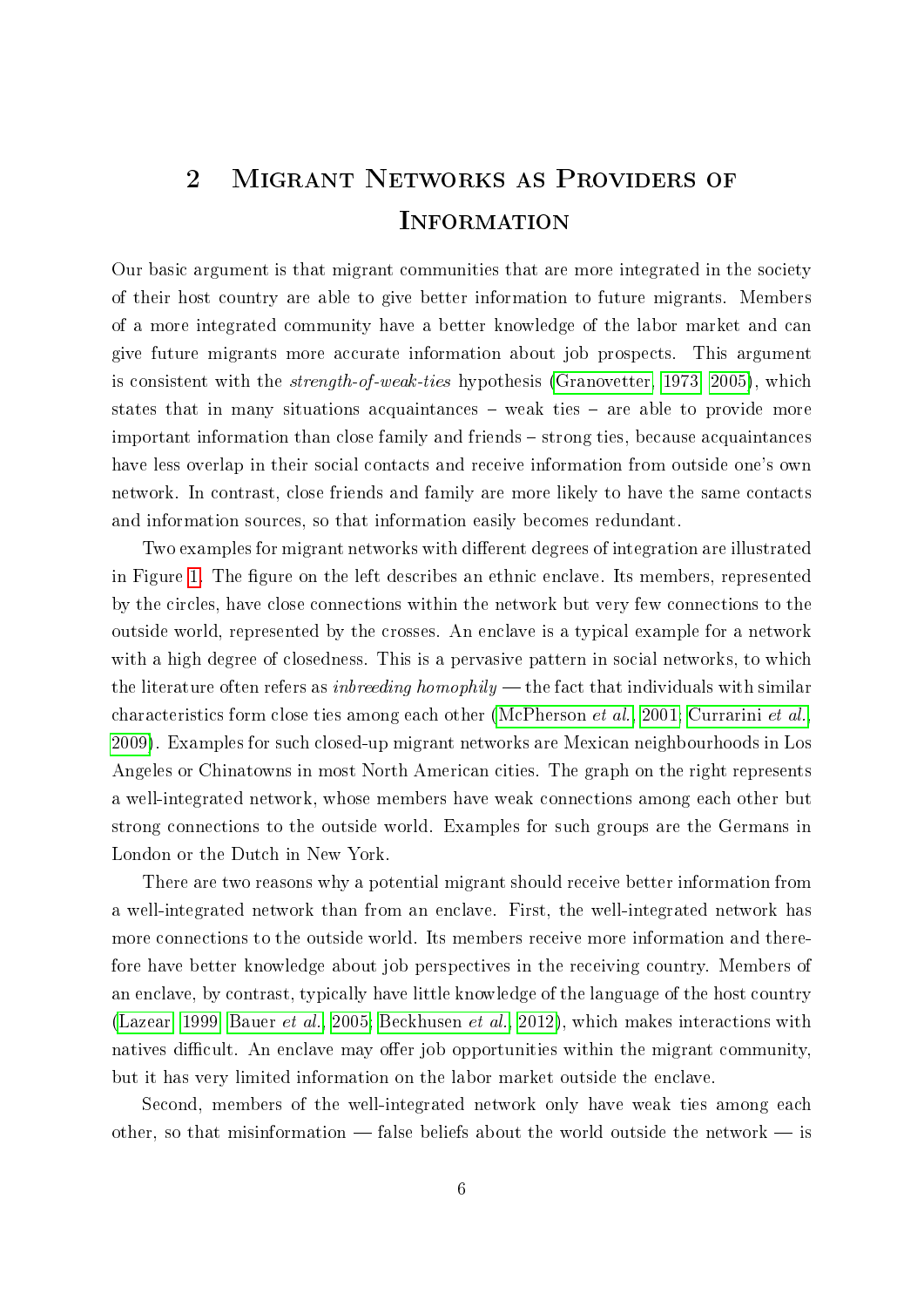<span id="page-8-0"></span>

FIGURE  $1 -$  ETHNIC ENCLAVE (LEFT) AND LOOSELY CONNECTED NETWORK (RIGHT)

unlikely to persist. The members of an enclave interact mostly with other members of the enclave, so that each member updates her beliefs based on interactions with other members. As shown by [Acemoglu](#page-38-0) et al. [\(2010\)](#page-38-0) and [Bikchandani](#page-39-5) et al. [\(1992\)](#page-39-5), misinformation is more likely to persist in such closely connected communities.

To be sure, the two network formations in Figure [1](#page-8-0) are polar cases that illustrate the differences between migrant networks, while in reality most networks will lie somewhere in between. In the theoretical analysis, we therefore introduce a parameter  $\lambda \in [0, 1]$ , which describes the ability of the network to aggregate accurate information.

# 3 Migrant Networks and Information Flows: Theory

Having established why migrant networks differ in their ability to provide accurate information to future migrants, we now explain how the quality of information affects the outcome and timing of the migration decision. We first develop a two-period decision model and show that a migrant with access to a better network makes fewer mistakes in his migration decision. In a further step, we extend the model to a dynamic setting, and study how networks affect the timing of migration.

Note: These two panels depict models of migrant networks. The circles represent the migrant network; the crosses represent information sources outside the network, i.e. native people or the media. The network on the left is an ethnic enclave, with strong connections within the network but weak connections to the outside world. The network on the right is a loosely connected migrant network, with strong connections to the outside world and weak connections within the network.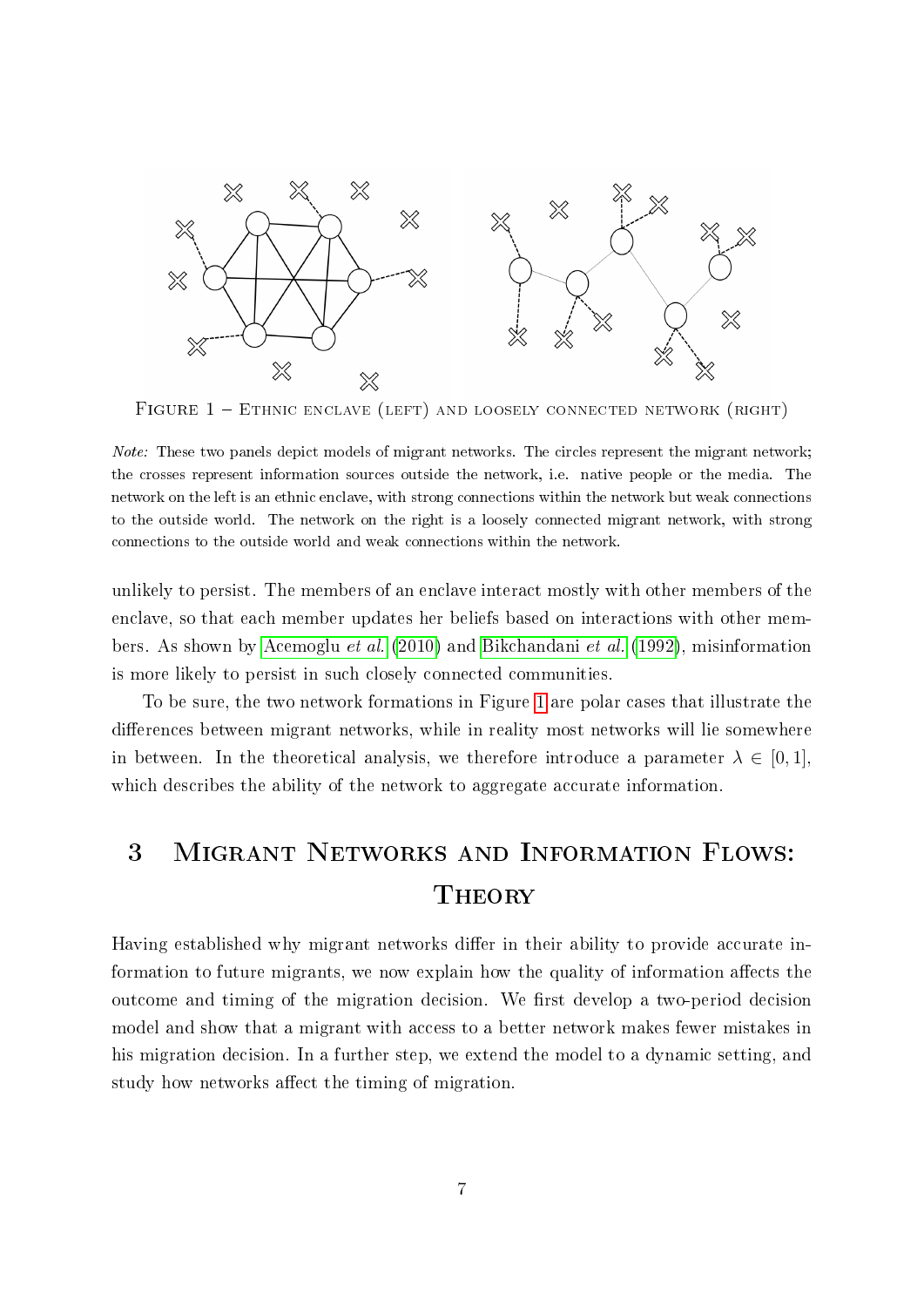#### 3.1 Intuition from a Simple Model

In the following model, we focus on the decision of a single worker who has a connection to an already existing network. The focus on a single worker allows us to isolate the effect of a large network on one migrant from feedback effects that may arise if a whole group of people emigrates.<sup>[1](#page-9-0)</sup> We also assume that networks already exist and that their quality is constant over time.

Consider a potential migrant whose job at home pays a lifetime income normalized to zero,  $\underline{w} = 0$ . If she moves abroad she can either get a good job that pays him a discounted lifetime income of  $w^G > 0$  or a bad job that pays  $w^B < 0$ . Before she emigrates it is uncertain which job she will actually get. If she migrates, she has to pay a sunk moving cost M. We assume that the lifetime income of a good job is larger than the migration cost,  $w^G > M$ ; otherwise migration would never be beneficial. For simplicity, we assume that the migrant is risk-neutral and maximizes expected income. She migrates if her expected income from migration minus the moving costs is greater than her income at home,

<span id="page-9-1"></span>
$$
\mathbb{E}(U(k)) = p(k)w^{G} + (1 - p(k))w^{B} - M \ge 0,
$$
\n(1)

where  $p(k)$  is the belief probability — the belief that she gets a good job abroad — which depends on her level of information  $k$ . Initially, her best guess is a commonly known probability  $p_0$ . For example,  $p_0$  could be the fraction of previous migrants that got a good job. If she receives information from the network she will learn more about her actual odds of getting a good job, so that her best guess changes from  $p_0$  to some other  $p(k)$ .

Figure [2](#page-11-0) illustrates the worker's decision problem. In the first period  $t=1$  she can decide whether to emigrate or stay. If she stays, she earns her wage at home, and she obtains additional information from the network in the second period. The signals from the network can be of two types,

## g: the migrant will get a good job after migration

b: the migrant will get a bad job after migration.

A positive signal q brings him to information set  $2A$ , at which she knows that she has received a positive signal, but she does not know whether she is at the upper node and she actually gets a good job  $\sim$  or at the lower node. A negative signal b brings him

<span id="page-9-0"></span> $\overline{1}$  See [Epstein](#page-40-6) [\(2010\)](#page-40-6) for a model of informational cascades within a group of migrants.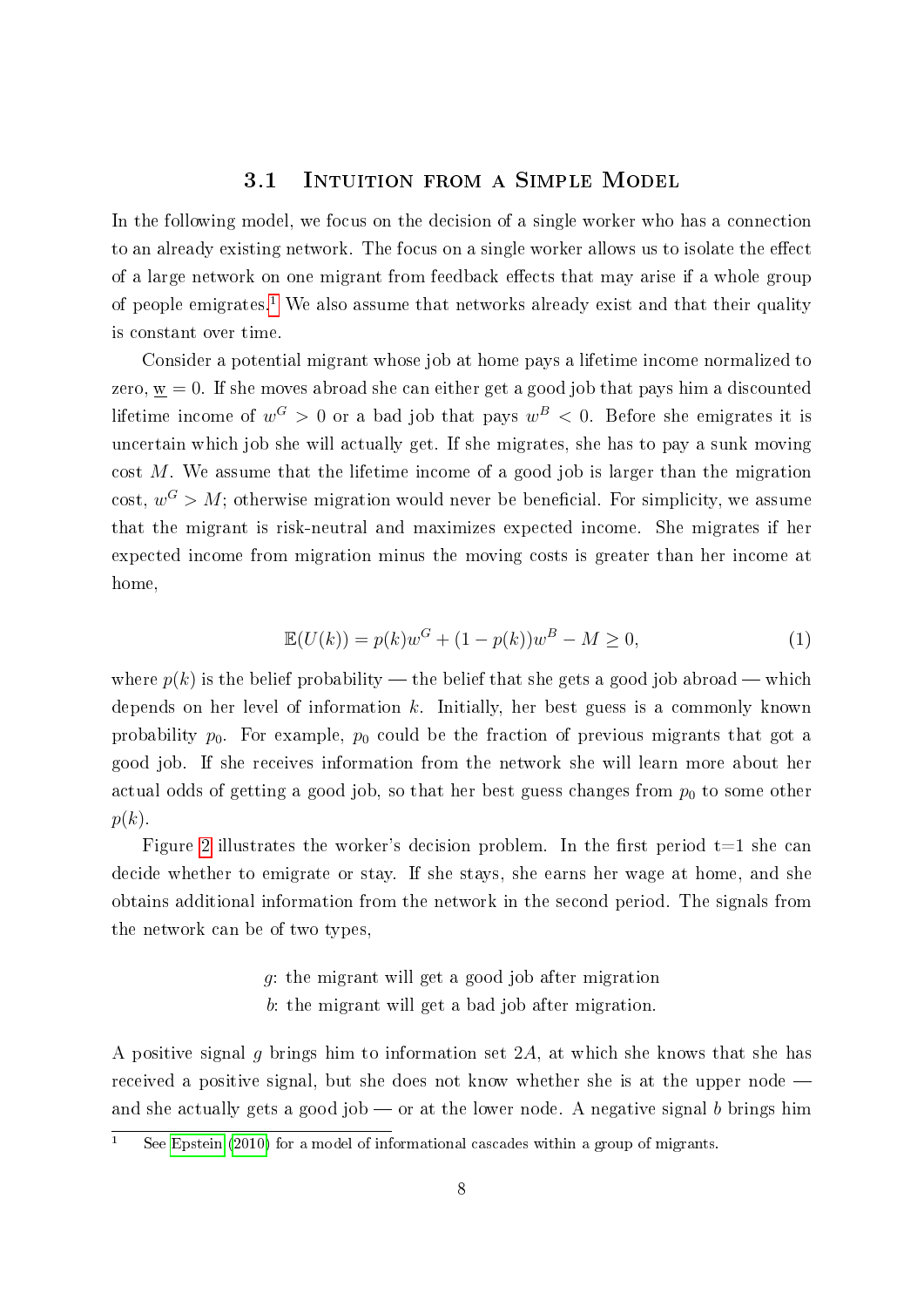to the information set 2B. Based on the signal she updates her beliefs from  $p_0$  to  $p(k)$ , with

$$
k = \begin{cases} 1 & \text{if she receives a positive signal } g \\ -1 & \text{if she receives a negative signal } b \end{cases}
$$

A positive signal increases her belief probability, while a negative signal decreases it, so that  $p(1) > p_0 > p(-1)$ . The signal is truthful with probability  $\lambda$ , which is a function of the network quality. The more integrated the network, the higher is  $\lambda$  and the more accurate is the information provided to the migrant. We assume that networks provide information to the best of their knowledge, which means that we abstract from networks spreading misinformation deliberately. Rather, networks provide noisy information about job opportunities because they have limited information themselves and simply do not know any better.

If the migrant gets a good job abroad, then the signal is positive with probability  $\lambda$ and negative with probability  $1 - \lambda$ . The opposite holds if she gets a bad job. Following our argument from Section [2,](#page-7-0) a network with more knowledge about the labour market sends a more truthful signal and spreads less misinformation. As it is unrealistic that a network has perfect knowledge and completely eliminates the migrant's uncertainty, we assume that  $\lambda < 1$ . At the same time,  $\lambda$  has to be greater than  $\frac{1}{2}$  for the signal to convey a minimum level of truthfulness.[2](#page-10-0)

We assume that only  $p(1)$  $p(1)$  fulfills Equation (1), so that the worker only migrates if she has received a positive signal. In the second period only two actions lead to correct decisions: in the upper node of information set 2A she has received a positive signal, in which case she migrates and gets a good job; in the lower node of information set 2B, she has received a negative signal, so she stays while she would get a bad job if she emigrated. The remaining two actions lead to a wrong decision  $-$  a decision that makes him worse-off than she would otherwise be. In the lower node of  $2A$  she migrates despite getting a bad job abroad, while in the upper node of 2B she stays although she could gain from migration. Table [1](#page-11-1) summarises the probability distribution for the terminal nodes on the decision tree.

Clearly, the probability of making the wrong decision (rows 2 and 3 in Table [1\)](#page-11-1) decreases with the signal quality  $\lambda$ . The higher  $\lambda$ , the lower is the spread of misinformation.

**Proposition.** 1 A potential migrant with access to a better network is less likely to make

<span id="page-10-0"></span><sup>&</sup>lt;sup>2</sup> Otherwise, the signal would either be completely noisy  $(\lambda = \frac{1}{2})$  or it would indicate the opposite of the true state of the world  $(\lambda < \frac{1}{2})$ .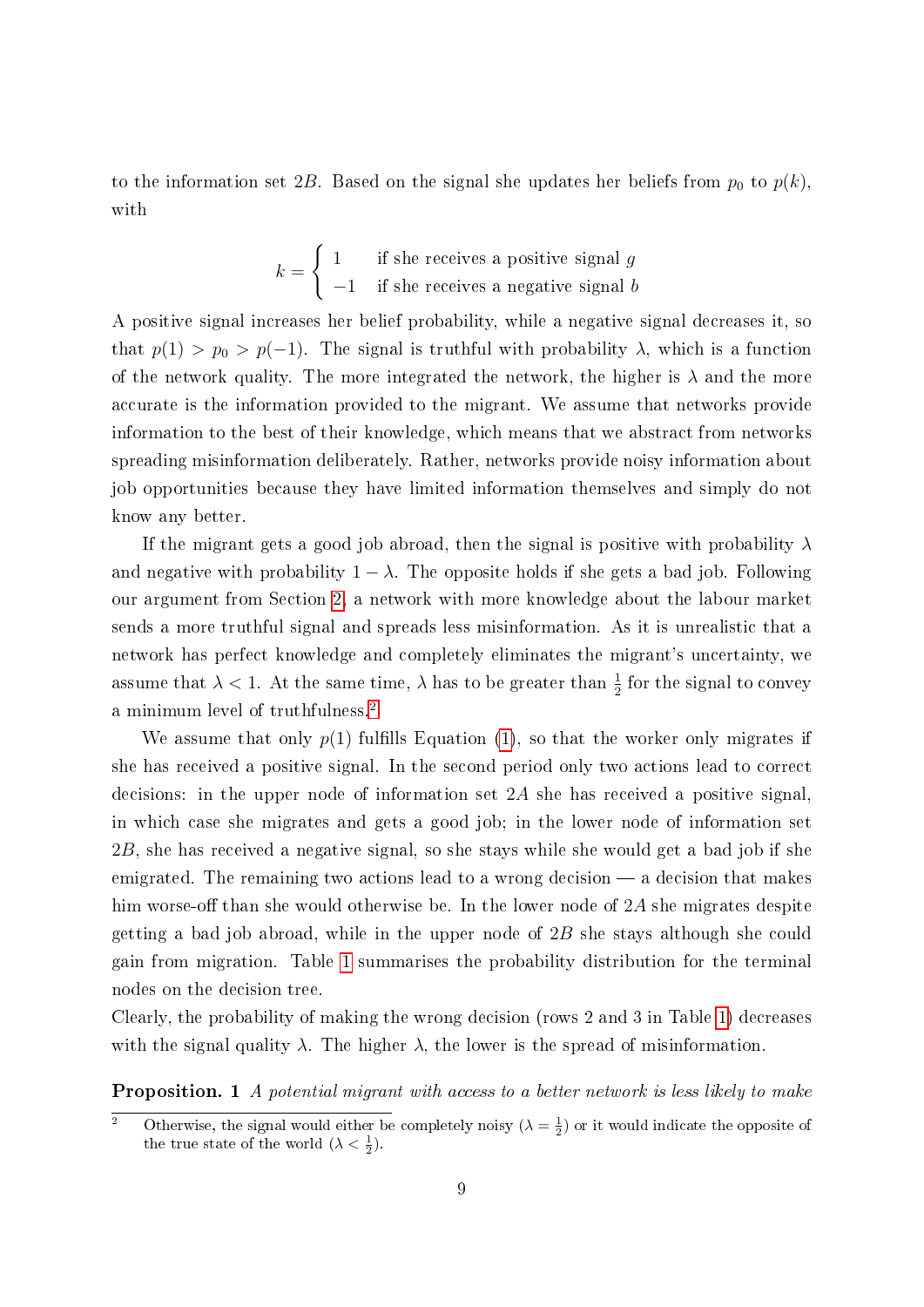<span id="page-11-0"></span>

FIGURE 2 - DECISION TREE FOR A POTENTIAL MIGRANT: FIRST STAGE (LEFT), SECOND  $STAGE(RIGHT)$ 

<span id="page-11-1"></span>

| <i>Note:</i> Decision tree with 2 stages. The panel on the left shows the first stage only, the panel on the right shows both first  |
|--------------------------------------------------------------------------------------------------------------------------------------|
| and second stage. In the first stage the migrant only knows the a-priori odds of getting a good job, $p_0$ . In the second stage     |
| she receives a signal from the network which is truthful with probability $\lambda$ . She migrates if the signal is positive and she |
| stays if the signal is negative.                                                                                                     |

| . |                                       | Job Signal Action Probability | Decision |
|---|---------------------------------------|-------------------------------|----------|
|   | 1) Good Positive Migrate $p_0\lambda$ |                               | correct  |
|   | 2) Good Negative Stay                 | $p_0(1-\lambda)$              | wrong    |
|   | 3) Bad Positive Migrate               | $(1-p_0)(1-\lambda)$ wrong    |          |
|   | 4) Bad Negative Stay                  | $(1-p_0)\lambda$              | correct  |

Table 1 Probability distribution of terminal nodes

errors in her decision to migrate. She is more likely to stay when her prospects abroad are bad and more likely to migrate if her prospects abroad are good.

The person only emigrates if she has enough evidence that emigration is beneficial — that is, if the number of positive signals k is at least as great as some threshold value,  $k > k^*$ . For simplicity we have assumed so far that one positive signal is sufficient. The result from Proposition 1, however, does not hinge on this assumption.<sup>[3](#page-11-2)</sup>

The aim of this model is to fix ideas, and to provide testable hypotheses based on the simplest possible framework. The model can certainly be enriched along a number of dimensions. First, we assume that the migrant is risk-neutral, so that her decision is based on expected income. It would be possible to model the objective function as a

<span id="page-11-2"></span><sup>3</sup> It is possible to extend the model from two periods to an infinite horizon, and to express the threshold  $k^*$  as a function of wages, moving costs, the discount factor, and the prior probability. As shown by [Thijssen](#page-43-3) et al. [\(2004\)](#page-43-3), Proposition 1 still holds in such a more general setting.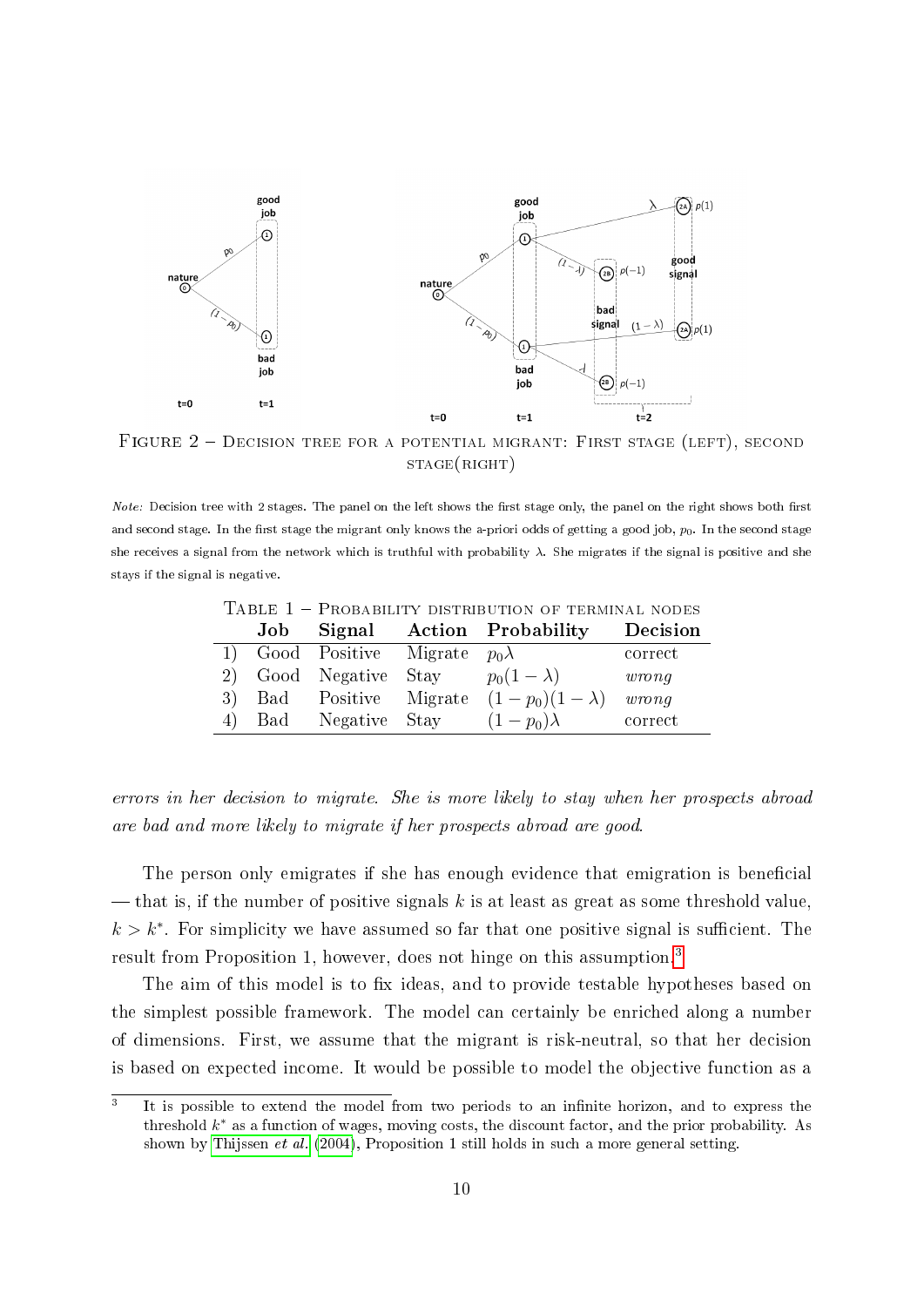quasi-concave utility function which allows for risk-aversion. While such a function would potentially be more realistic, it would leave the qualitative results in Table [1;](#page-11-1) more riskaverse migrants would simply require a larger number of positive signals, but Proposition 1 would still hold.

Also, the objective function does not consider changes in reference points. In our model the migrant compares the expected income in both countries, without deriving utility from a comparison with a reference group. A change in reference points  $\sim$  for example from the average wage in the country of origin to the average wage in the destination, may create some disutility which lowers the gains from migration [\(Akay](#page-38-6) [et al., 2012\)](#page-38-6). As with risk-aversion, the change in reference points would change the threshold number of signals, but not the error probabilites.

#### 3.2 Networks and the Timing of Migration

In a next step we extend the 2-period model from the previous section to a multi-period model, which allows us to study whether migrants with access to better networks migrate earlier than those with access to less-integrated networks.

The basic setting is the same as in the 2-period model. The migrant receives a signal from the network in every period and learns over time about her true job prospects. In every period she faces a trade-off between migrating now and waiting for the next signal. She has to weigh the cost of uncertainty today against the opportunity cost of waiting for the next signal. If she migrated today she could reap the potential benefits of migration immediately, but she would also face a higher uncertainty. If she waits one more period, she learns more about her prospects, but can only benefit from migration in the next period. We model this trade-off as an optimal stopping problem, in which the potential migrant accumulates information and postpones the migration decision until she has sufficient evidence that she will get a job that makes her better off. The sufficient amount of information depends on several parameters: the wages for good and bad jobs, moving costs, the discount factor, and the initial belief of obtaining a good job.

The number of good signals  $g(t)$  evolves according to the law of motion  $dg(t) = u dt$ , with  $q(0) = 0$  and

$$
u = \begin{cases} 1 & \text{with probability } \lambda \text{ if } w^G \text{ and } (1 - \lambda) \text{ if } w^B \\ 0 & \text{with probability } \lambda \text{ if } w^B \text{ and } (1 - \lambda) \text{ if } w^G \end{cases}
$$

Initially the potential migrant has a prior belief  $p_0$ . With every signal she learns more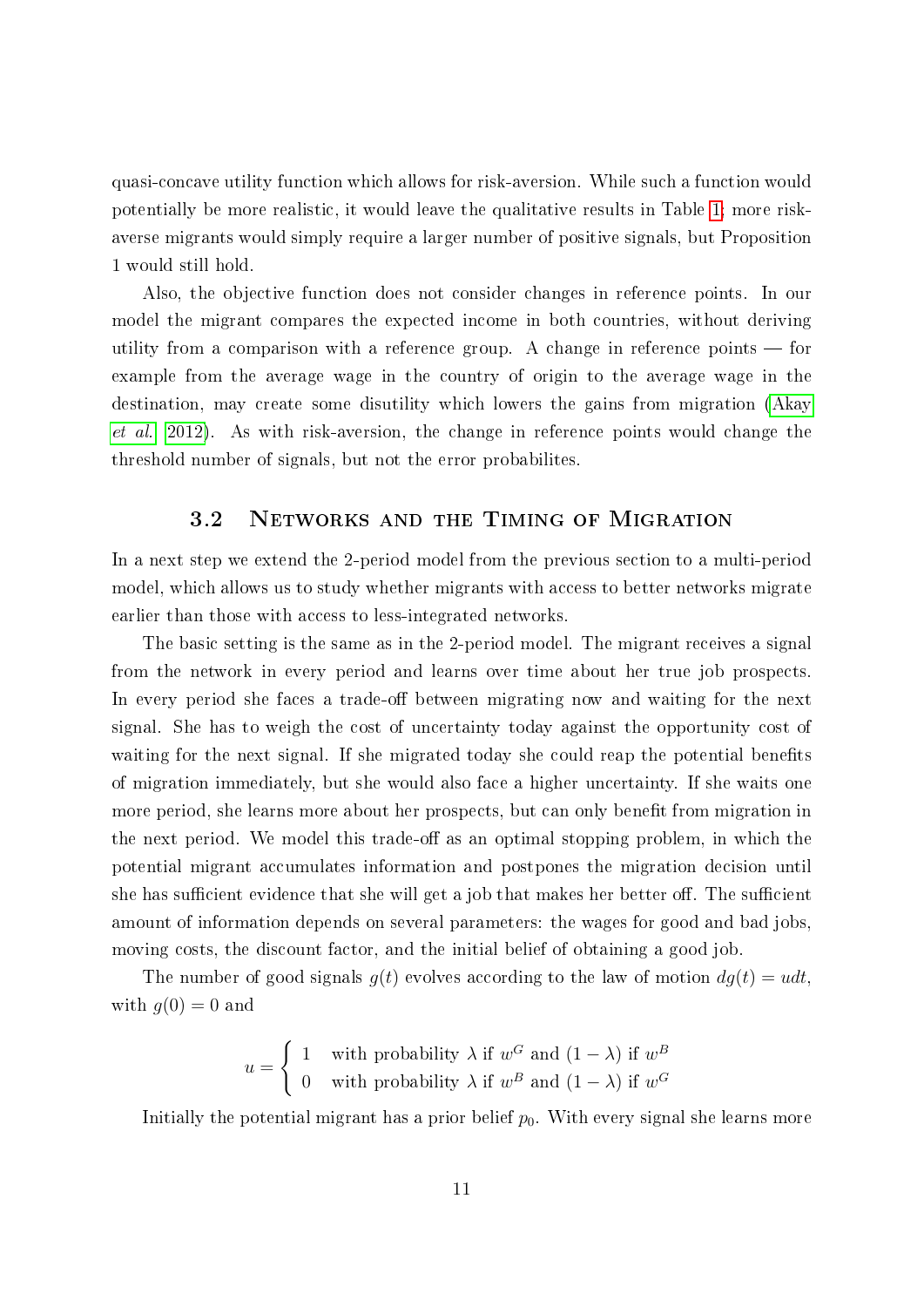about her prospects and updates her beliefs by making a best guess given the available information. If she has received n signals in total, of which g were good, her belief probability according to Bayes' rule is,

$$
p(n,g) = \frac{\mathbb{P}(n,g|G)\mathbb{P}(G)}{\mathbb{P}(n,g|G)\mathbb{P}(G) + \mathbb{P}(n,g|B)\mathbb{P}(B)}
$$
  
= 
$$
\frac{\lambda^k}{\lambda^k + \frac{1-p_0}{p_0}(1-\lambda)^k} \equiv p(k),
$$
 (2)

<span id="page-13-1"></span>where  $P(G) = p_0$  and  $P(B) = 1-p_0$  are the unconditional probabilities of getting a good or a bad job. We define  $k := 2g - n$  as the excess number of good signals to bad signals.<sup>[4](#page-13-0)</sup> At a threshold  $k^*$  the expected gain from migration in Equation [\(1\)](#page-9-1) equals zero, so that the worker is indifferent between migrating and staying. The corresponding belief probability is  $p^* = p(k^*)$ . If the number of signals and the belief probability exceed  $k^*$ and  $p^*$ , the migrant will have a higher expected income abroad, and hence emigrates. If both values are below the threshold, the migrant is better-off waiting for the next signal. Starting at time  $t = 0$  she will keep the option to migrate open until the number of positive signals exceeds k<sup>\*</sup>. Solving Equation [\(2\)](#page-13-1) for k and evaluating at  $p^* = p(k^*)$ , we obtain the threshold number of positive signals,

<span id="page-13-2"></span>
$$
k^* = \frac{\log\left(\frac{p^*}{1-p^*}\right) + \log\left(\frac{1-p_0}{p_0}\right)}{\log\left(\frac{\lambda}{1-\lambda}\right)}.\tag{3}
$$

The unique solution for  $k^*$  can be obtained from dynamic programming. Formally deriving the solution is mathematically demanding, as  $k^*$  depends on  $p^*$ , which in turn is a function of several parameters,  $p^* = p(\lambda, r, w^G, w^B, M)$ . To demonstrate the mechanics of the model we present a simple numerical example and refer the interested reader to the Appendix [A.1](#page-44-0) for a formal derivation of  $k^*$  and  $p^*$ . We calibrate the model on the parameters listed in Table [2](#page-14-0) and vary the quality of the network  $\lambda$ . After emigration the worker can either gain  $20,000$  or lose  $10,000$  compared to her job at home. The fixed moving costs are 10,000. She knows that on average 60% of all emigrants get a good job. The parameter values only serve illustrative purposes, but as we show in the comparative statics below, the qualitative results hold for a wide range of parameters.

As we can see in Figure [3,](#page-14-1) a better network requires a lower number of positive signals.

<span id="page-13-0"></span><sup>4</sup> She receives n signals, of which g are good and  $n-g$  are bad. The difference between good and bad signals is  $g - (n - g) = 2g - n$ .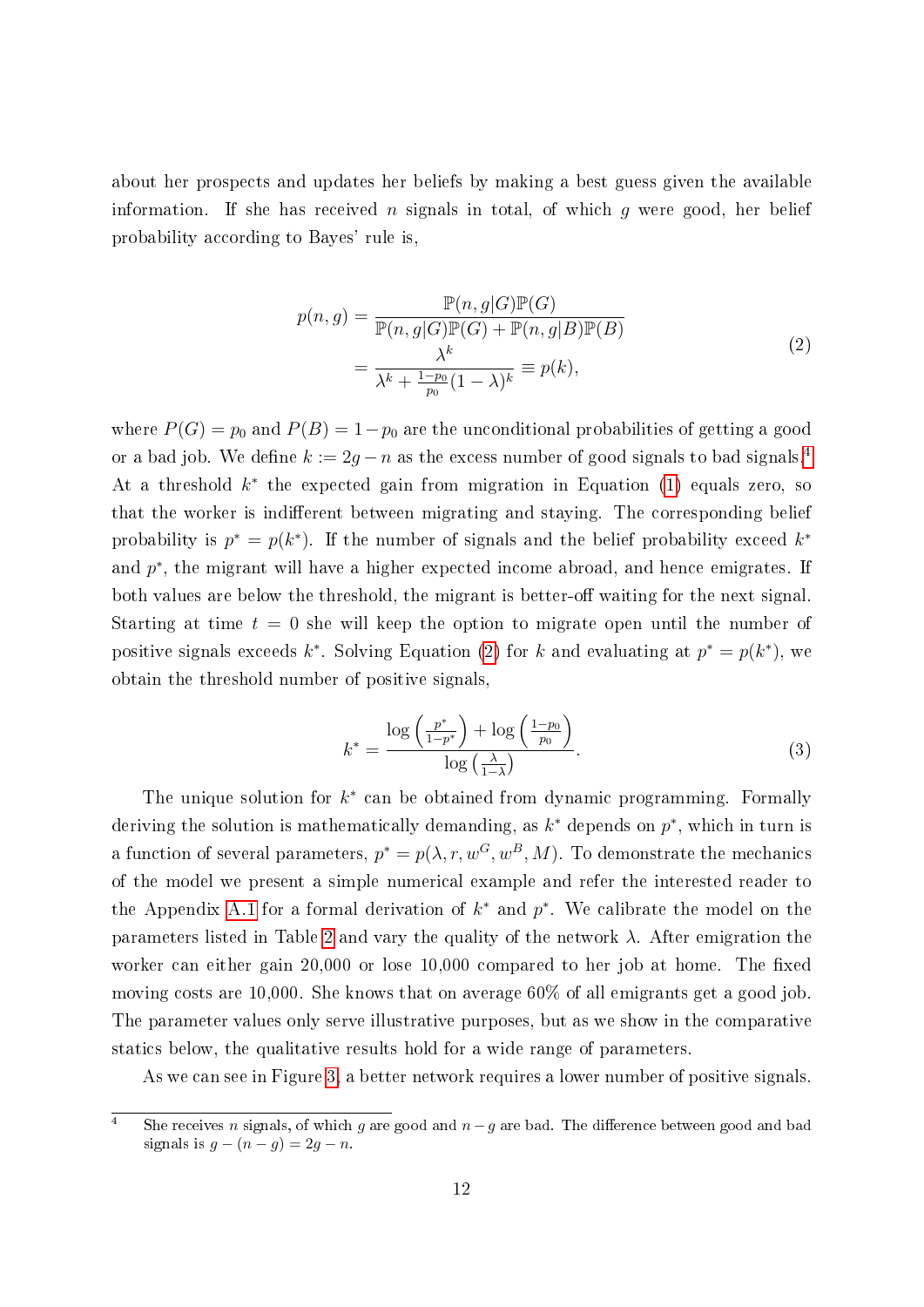<span id="page-14-1"></span><span id="page-14-0"></span>

| $w^G$            | 20,000    | gain in discounted life-time income after getting a good job |
|------------------|-----------|--------------------------------------------------------------|
| $w^B$            | $-10,000$ | loss in discounted life-time income after getting a bad job  |
| М                | 10,000    | sunk moving cost                                             |
| $p^0$            | 0.6       | unconditional probability of getting a good job              |
| $\boldsymbol{r}$ | 0.1       | discount rate                                                |
|                  | 0.75      | probability of a truthful signal                             |

TABLE  $2$  – PARAMETERS FOR THE SIMULATIONS



**Network Quality**<br>FIGURE 3 - COMPARATIVE STATICS: CHANGE IN THE NETWORK QUALITY  $\lambda$ .

Notes: The threshold belief probability  $p^*$  increases with the network quality  $\lambda$ . With a higher network quality a potential migrant demands more certainty about her prospects. Right: the threshold number of positive signals  $k^*$  decreases with the network quality  $\lambda$ . A better network reduces the uncertainty of migration and the potential migrant requires less positive information to emigrate.

If the signal is truthful with a probability of 55% she requires 4 positive signals in excess of negative signals, while she only requires 2 positive signals if the signal is truthful with 95%. This result leads us to the following proposition:

Proposition. 2 A potential migrant who receives signals from a high quality network emigrates earlier.

Signals with a higher quality reduce the uncertainty more than low-quality signals. A migrant with access to a good network requires a lower number of positive signals to have sufficient evidence that emigration is beneficial.

Figure [4](#page-16-0) shows how the threshold number of positive signals is related to other parameters. Changes in wages for good and bad jobs,  $w^G$  and  $w^B$ , as well as the moving costs M work through the expected income channel. An increase in the gains from a good job, a decrease in the losses from a bad job, or a decrease in the moving costs increase the expected gains from emigration, so that a lower number of positive signals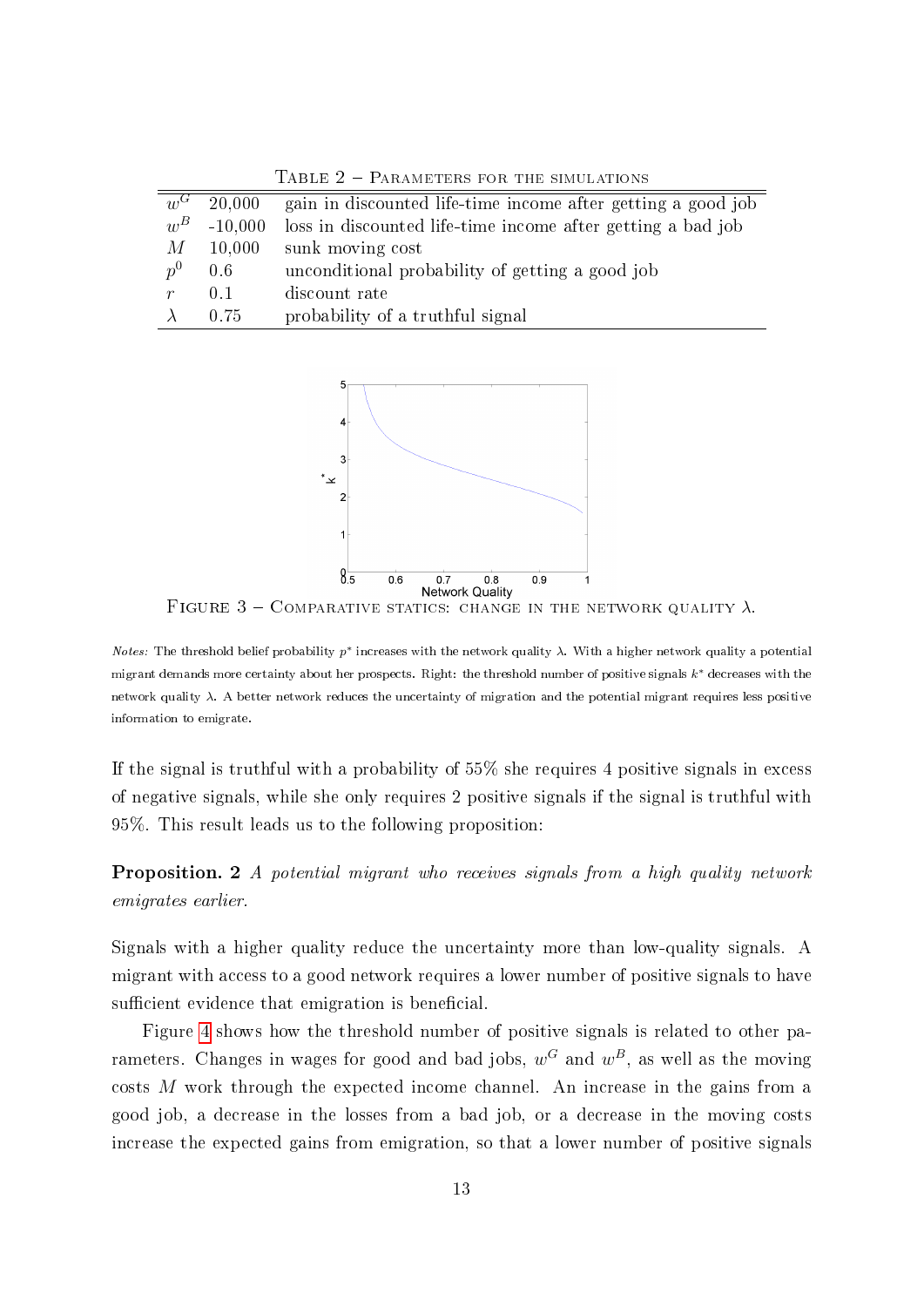is sufficient. The negative relation between  $k^*$  and the discount rate r is intuitive. A low discount factor puts more weight on income in the future and leads to low opportunity costs of waiting, in which case a worker needs many positive signals to convince him to migrate early. Finally,  $k^*$  decreases in the prior probability  $p_0$ . If a worker knows that the majority of migrants get a good job, she does not require many positive signals to be convinced.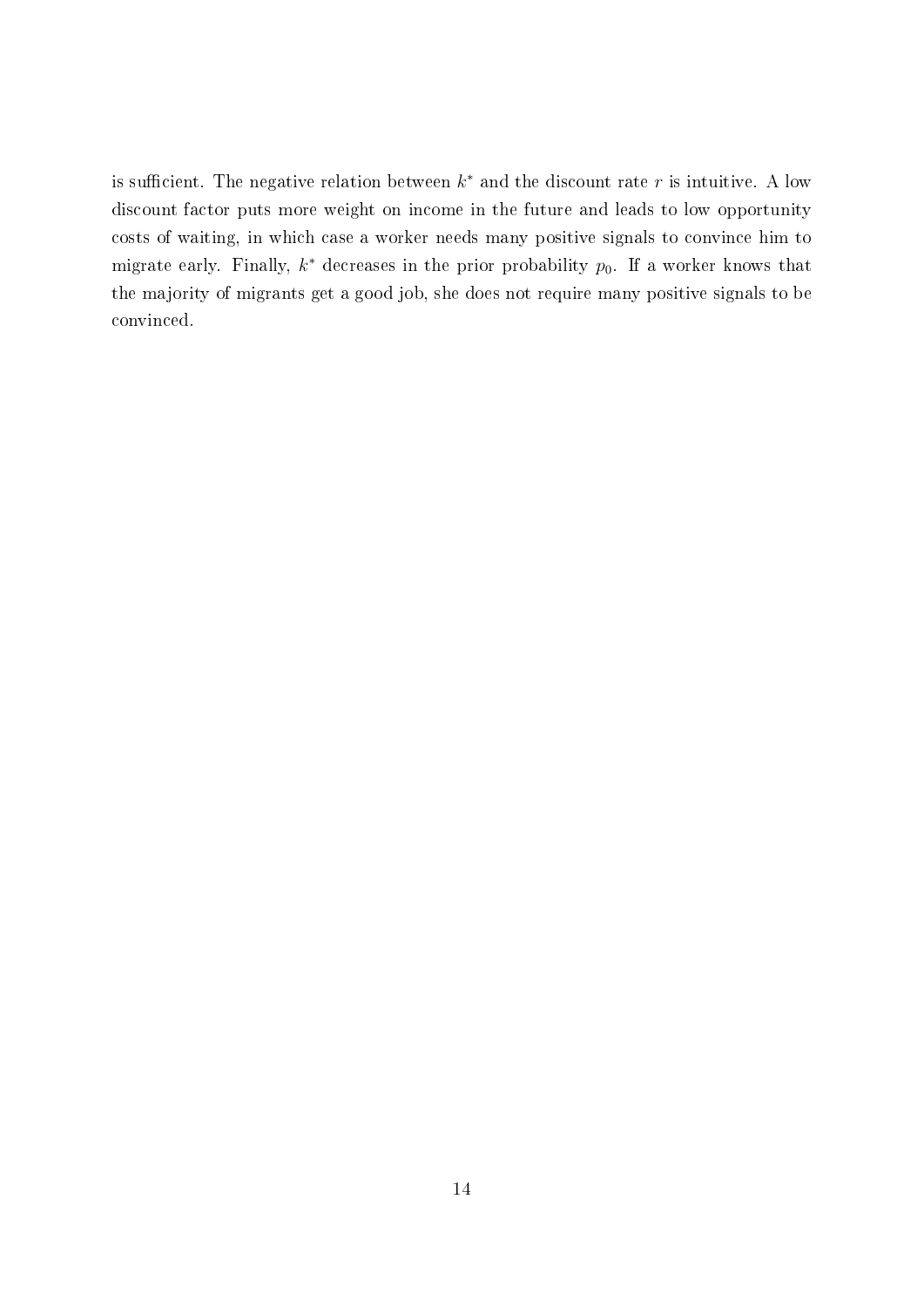<span id="page-16-0"></span>

FIGURE  $4$  – COMPARATIVE STATICS: VARIATION IN THE MODEL PARAMETERS

*Notes:* The graphs show the changes in the threshold number of positive signals  $k^*$  subject to a change in the key parameters. In each graph, the other parameters are held constant at the values stated in Table [2.](#page-14-0)

# 4 Empirical Investigation

### 4.1 Empirical Strategy

We now turn to the empirical test of the theoretical predictions. The testable hypotheses are that migrants with access to a better network 1) are less likely to migrate if they actually get a bad job abroad, 2) are less likely to stay if they would get a good job abroad, 3) they migrate earlier, given migration is beneficial for them. In a linear specification, the hypotheses translate into the equation

<span id="page-16-1"></span>
$$
y = \alpha + \beta \text{network} + \mathbf{X'}\boldsymbol{\gamma} + \varepsilon,\tag{4}
$$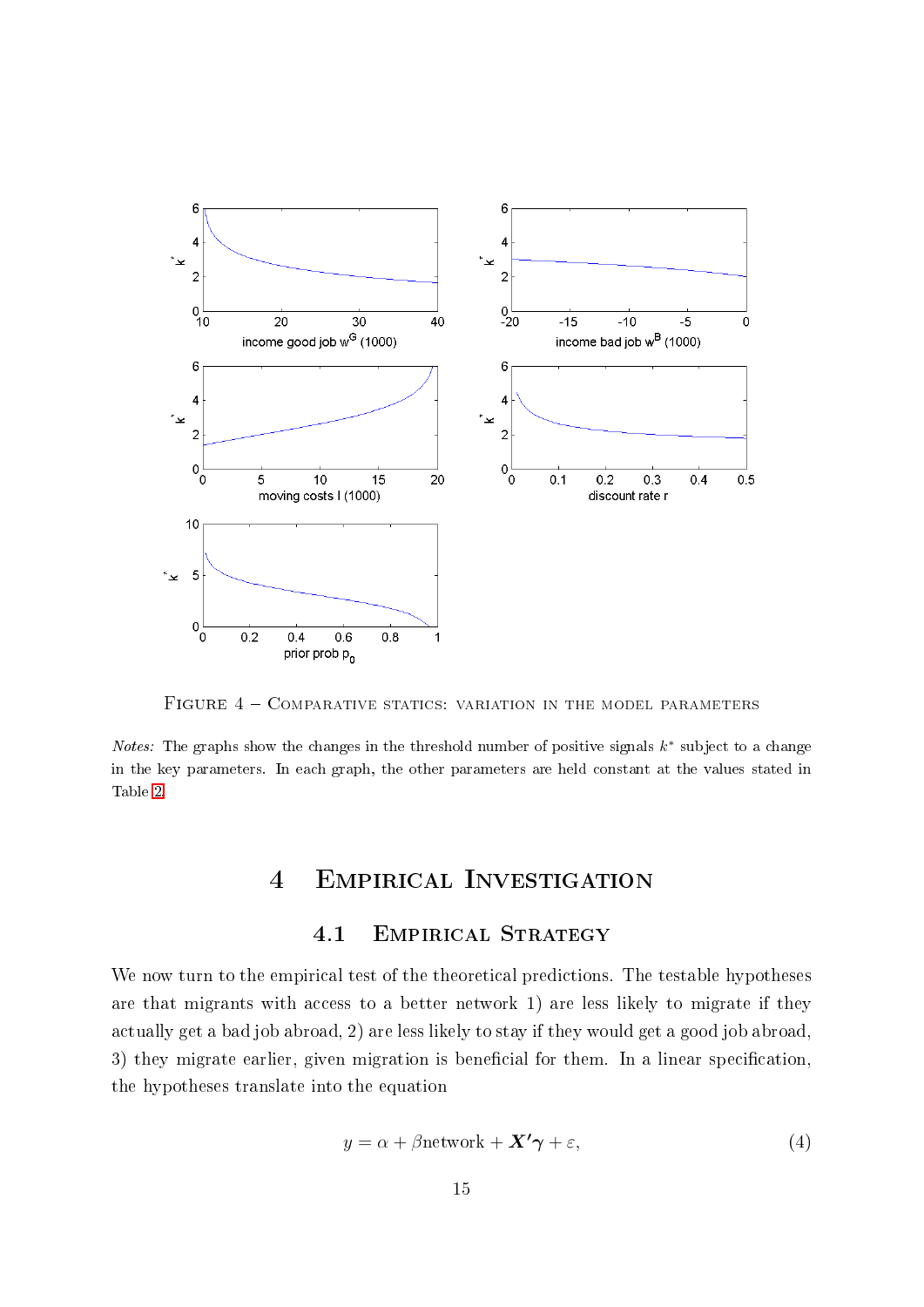in which the outcome of interest  $y$  – the extent to which a migrant makes an error, or the timing of migration  $\frac{1}{1}$  is explained by the network quality, individual characteristics X, and factors that are unobservable to the econometrician.

In the following, we will test the first and third hypothesis, as both can be tested with data on actual migrants from the receiving countries. The second hypothesis is more difficult to test, as it requires information on workers that stay at home but that would actually gain from migration. In most poor and middle-income countries there are millions of workers who would gain from migration, but only a fraction actually has the intention to emigrate, so that it is hardly possible to spot potential migrants in a source country.

We use data on Mexican immigrants in the US, for which we can observe the characteristics of a large number of communities across the entire US. Mexicans have had a long tradition of emigrating to the US, which led to well-established Mexican networks in many US cities. Yet the settlement pattern has changed in the 1990s. While until the 1980s most Mexicans went to California, Texas, and Chicago, many Mexicans in the 1990s settled in areas that had no signicant Mexican community before, such as Atlanta, Denver, Raleigh-Durham, Seattle, or Washington, D.C. [\(Card & Lewis, 2007\)](#page-39-6). This gradual diffusion of Mexicans across the US means that we can exploit a significant degree of variation in network characteristics across metropolitan areas and over time, and link them to the outcomes of recently arrived immigrants. Another advantage of looking at one nationality is that it reduces unobserved heterogeneity, as the network characteristics and the success of migrants probably differ less within a nationality than between different nationalities.

The estimation of Equation [\(4\)](#page-16-1) faces two important challenges: measurement and identification. Measurement of the outcome of interest and the quality of the network is not straightforward; both variables need to be defined first. While it is possible, for example, to compute the size of the network from the number of Mexicans in a given geographic area, it is less straightforward to define factors that describe the quality of the network. Determining the potential error a migrant makes is equally challenging because of the absence of a counterfactual. As we can only observe a person either in Mexico or in the US but never in both at the same time, we cannot directly compare their situation in both countries.

To measure the quality of the network we use an assimilation index, which measures how similar Mexicans and Americans are within an area. The choice of the assimilation index as a proxy for the integration of a network follows from the well-established finding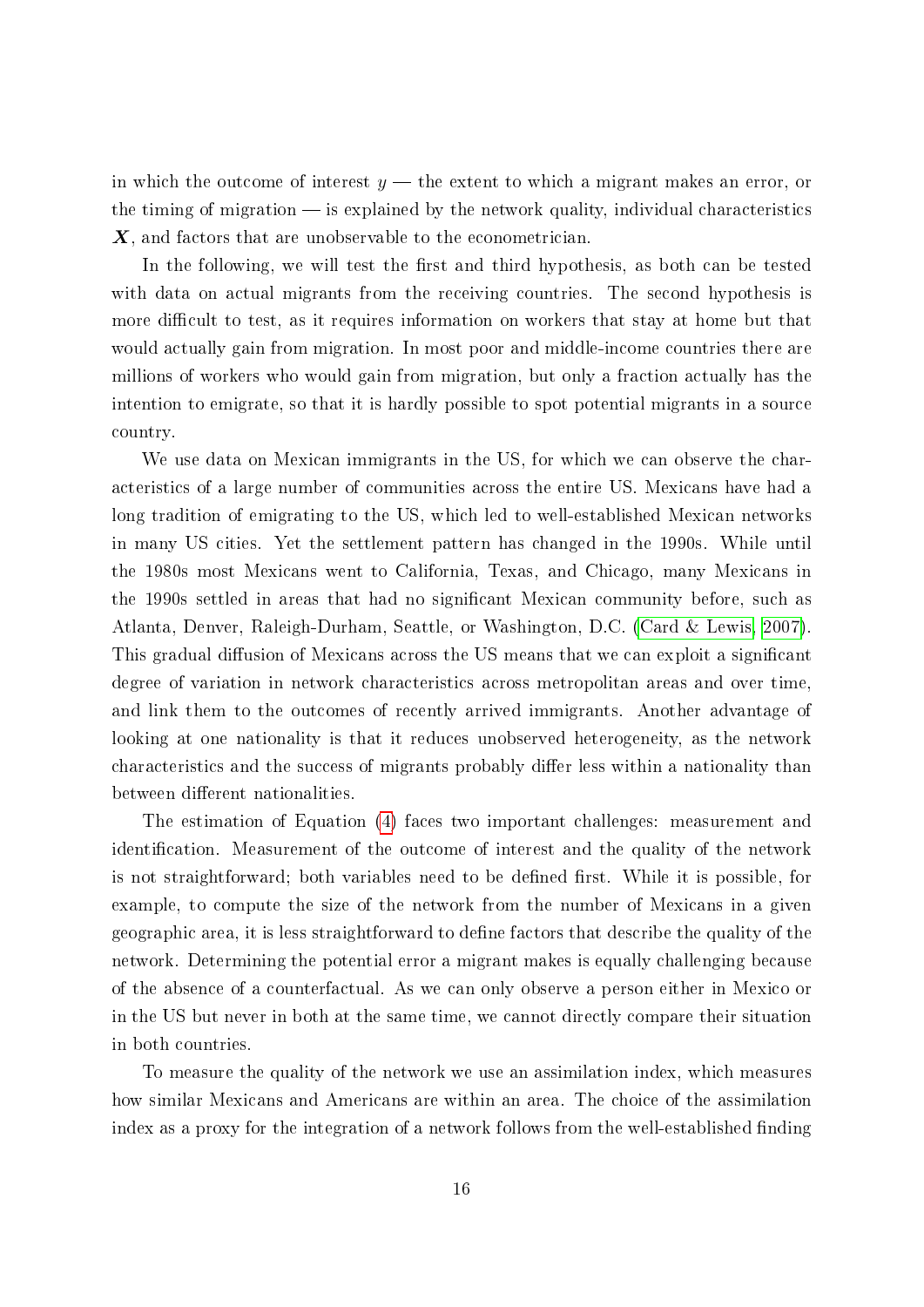in the social networks literature that community members with similar characteristics are more likely to interact with each other. In our case, this means that more assimilated Mexican communities are more likely to interact with Americans, and therefore have a better knowledge about the labour market in their area, which they can pass on to future migrants. We also address the problem of a missing counterfactual by predicting counterfactual wages — the wages a migrant would have earned had she stayed in Mexico based on observable characteristics. To tackle the potential selection problems in estimating the counterfactual wage, we provide several estimates based on selection models and a matched sample.

Another important challenge is identification of the effect of networks on migration outcomes. The relationship between the network quality and the outcome of interest may be spurious if both are driven by unobserved factors. As we may not be able to control for all possible factors, we cannot be sure that the remaining variation in a simple regression would be exclusively driven by network quality. To overcome these empirical problems we rely on two instrumental variables: the change in the geographic concentration of Mexicans in the 1980s, and the location of Mexicans that arrived during the Bracero program, a guest worker program that was in place between 1942 and 1964.

In the remainder of this section we first describe the data sources and the characteristics of the sample. We then discuss in detail the measurement of the key variables and the IV strategy, before we present and discuss the results.

## 4.2 Data and Descriptive Statistics

#### 4.2.1 DATASETS

The core dataset is the 2000 US census. For the calculation of counterfactual wages we also use the Mexican census of the years 1990, 2000, and we use the US census of the years 1980, 1990 to compute an index for the network quality and the instrumental variables.

The US census is conducted every year and includes the entire population. We use the  $5\%$  $5\%$ -samples provided by IPUMS.<sup>5</sup> The US census is representative at the individual and the household level and contains rich information on individual and household characteristics. Important for our analysis is information about the age at the time of immigration, birth place, current employment, education, and family situation.<sup>[6](#page-18-1)</sup> We do

<span id="page-18-0"></span><sup>5</sup> Ipums: Steven Ruggles, J. Trent Alexander, Katie Genadek, Ronald Goeken, Matthew B. Schroeder, and Matthew Sobek. Integrated Public Use Microdata Series: Version 5.0 [Machine-readable database]. Minneapolis: University of Minnesota, 2010.

<span id="page-18-1"></span> $6$  The census includes both legal and illegal migrants, although it does not flag them as illegal migrants.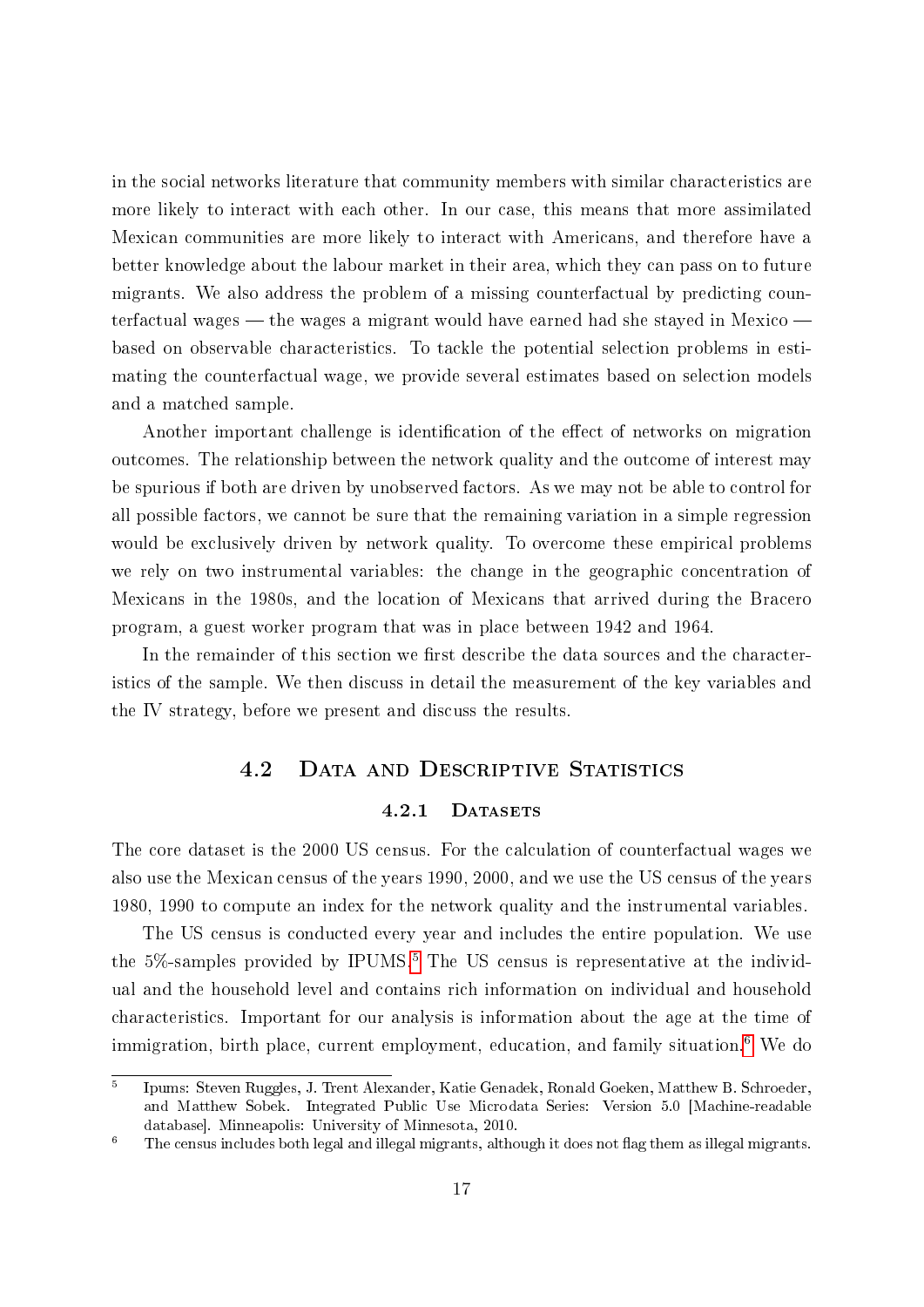not use earlier census rounds for the regressions, as our identification relies on historical variables, which we can only compute from 1980 onwards.

Besides the advantages mentioned above, the US census has two important limitations: it has no direct information on the network of the migrant, and the information flows between the network and the migrant prior to migration. Other datasets, for example the Mexican Migration Project, contain some information on the help of friends and family members in the migration decision, but these datasets do not contain information on the network that goes beyond family and friends, and have limited variation in networks across destinations. Another limitation of the census data is that it has no information on wages prior to migration. These would be helpful to compare the migrants' situation in Mexico and the US.[7](#page-19-0)

The sample consists of Mexican immigrant men who arrived in the US no longer than 5 years before the census. We define immigrants as Mexican citizens who were born in Mexico and report in the census that they were residing in Mexico 5 years ago. The sample is restricted to Mexicans aged 18-64 who were at least 18 years old when they moved to the US, and who moved to a district with at least 20 Mexicans.<sup>[8](#page-19-1)</sup> An outline of further restrictions to the sample can be found in Appendix [C.](#page-49-0)

The restriction of the sample to recent migrants is the result of a trade-off between having a measure of lifetime success on the one hand, and having accurate information on the network and a less selective sample on the other hand. The gold standard for measuring the success of migrants would be to compare their lifetime earnings in the US with counterfactual lifetime earnings in Mexico. Unfortunately, detailed data on the entire earnings history of migrants is not available. If we used information on migrants that have been in the US for a long time from a single census round, we would not be able to reconstruct a migrant's network at the time of arrival. Moreover, as shown by [Biavaschi](#page-39-7) [\(2012\)](#page-39-7) and [Campos-Vazquez & Lara](#page-39-8) [\(2012\)](#page-39-8), selective out-migration of more successful migrants would lead to an under-estimation of the success of migrants. With the focus on recent migrants we can only measure their short-term success, but we can obtain a more precise measure of their network, and the sample is less selective.

A potential problem regarding sample selection is the misreporting of the date of entry. Transient migrants — those who move back-and-forth between Mexico and the

Moreover, the census only includes people that stay in the US long-term; it does not include people that are on a tourist visa, or any other short-term visitors [\(Hanson, 2006\)](#page-41-6).

<span id="page-19-0"></span><sup>7</sup> See Appendix [B](#page-47-0) for other datasets on Mexicans in the US.

<span id="page-19-1"></span>As districts we use consistent PUMAs (public use microdata area). A cutoff of 20 is necessary for our measure of network quality. As this measure is based on a probit model at the CONSPUMA-level, a minimum number of observations is required for convergence.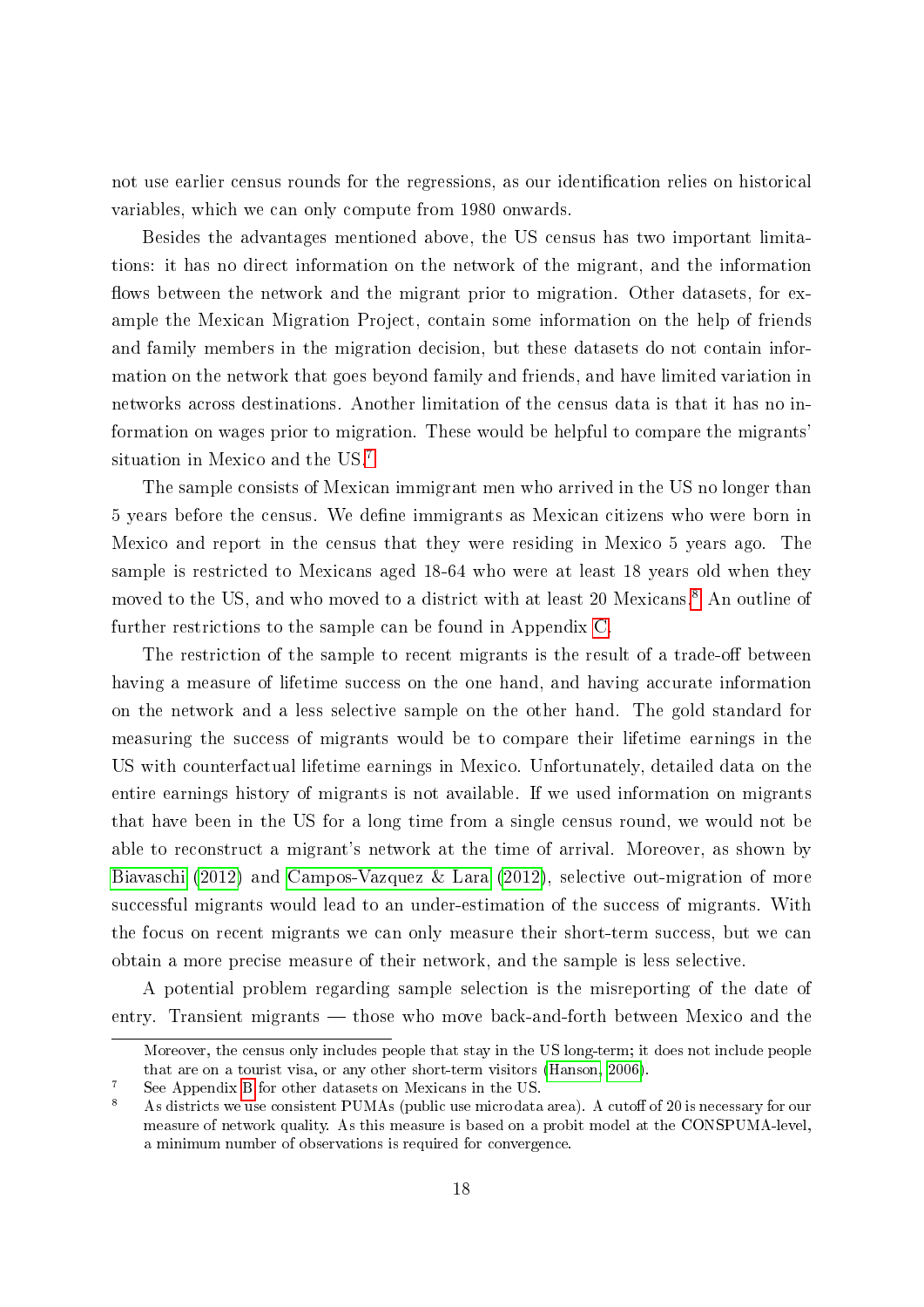$US$  tend to report the date of their last arrival in the US, even though they had a longer history of migration to the US [\(Redstone & Massey, 2004;](#page-42-6) [Lubotsky, 2007\)](#page-41-7).  $9\text{ Tc}$  $9\text{ Tc}$ reduce the bias from misreporting the year of entry, we only include migrants who state that they lived in Mexico 5 years ago.

Another concern with data on Mexicans in the US is the undercounting of illegal migrants. The majority of Mexicans in the United States arrive as illegal immigrants and only receive their residence permit at a later stage [\(Massey & Malone, 2002;](#page-42-7) [Hanson,](#page-41-6) [2006\)](#page-41-6). The census does not ask respondents about their legal status. Yet some illegal migrants may fear negative consequences and choose not to take part in the survey, or they may not be available for some other reason. The undercount of illegal migrants can lead to selection bias, if the least-skilled migrants are more likely to be excluded. While we are aware that undercounting may bias the results, it is important to note that the extent of undercounting has decreased significantly over the last census rounds, from 40% undercount rate in 1980 [\(Borjas](#page-39-9) *et al.*, [1991\)](#page-39-9) and 15-20% in the 1990s [\(Bean](#page-38-7) *et al.*, [2001;](#page-38-7) [Costanzo](#page-40-7) et al., [2002\)](#page-40-7), to around  $10\%$  in the 2000 survey [\(Card & Lewis, 2007\)](#page-39-6). Moreover, [Chiquiar & Hanson](#page-40-8) [\(2005\)](#page-40-8) show that undercounting only causes minor changes to the wage distribution of Mexicans in the US, which means that there is no systematic undercount of a particular skill level.

#### 4.2.2 Measuring the Success of Migrants

<span id="page-20-1"></span>Next we turn to the construction of the dependent variable. To be in line with the theory, we would require a measure for an error in the migration decision  $-$  that is, a variable that indicates if a person would be better off in Mexico than in the US. We use the difference between wages in the US and in Mexico. The larger the value of this difference, the higher is the wage the US relative to Mexico, and the less likely it is that an immigrant has made an error in her decision to migrate. While the wage difference may not be as precise in measuring the error as a binary variable  $-1$  if the wage in Mexico is larger, and  $0$  otherwise  $-$  it allows us to use a linear econometric model and instrumental variables.

To calculate the wage difference, we would ideally require information on earnings of the same person in the US and in Mexico. The absence of such information creates a challenge for measurement, as we can neither observe the same worker in two countries at

<span id="page-20-0"></span> $\overline{9}$  One reason for the misreporting among transient migrants is the ambiguous wording of the census question. In 1990 it asked when the person "came to stay", in 2000 the question was when they "came to live" [\(Redstone & Massey, 2004\)](#page-42-6).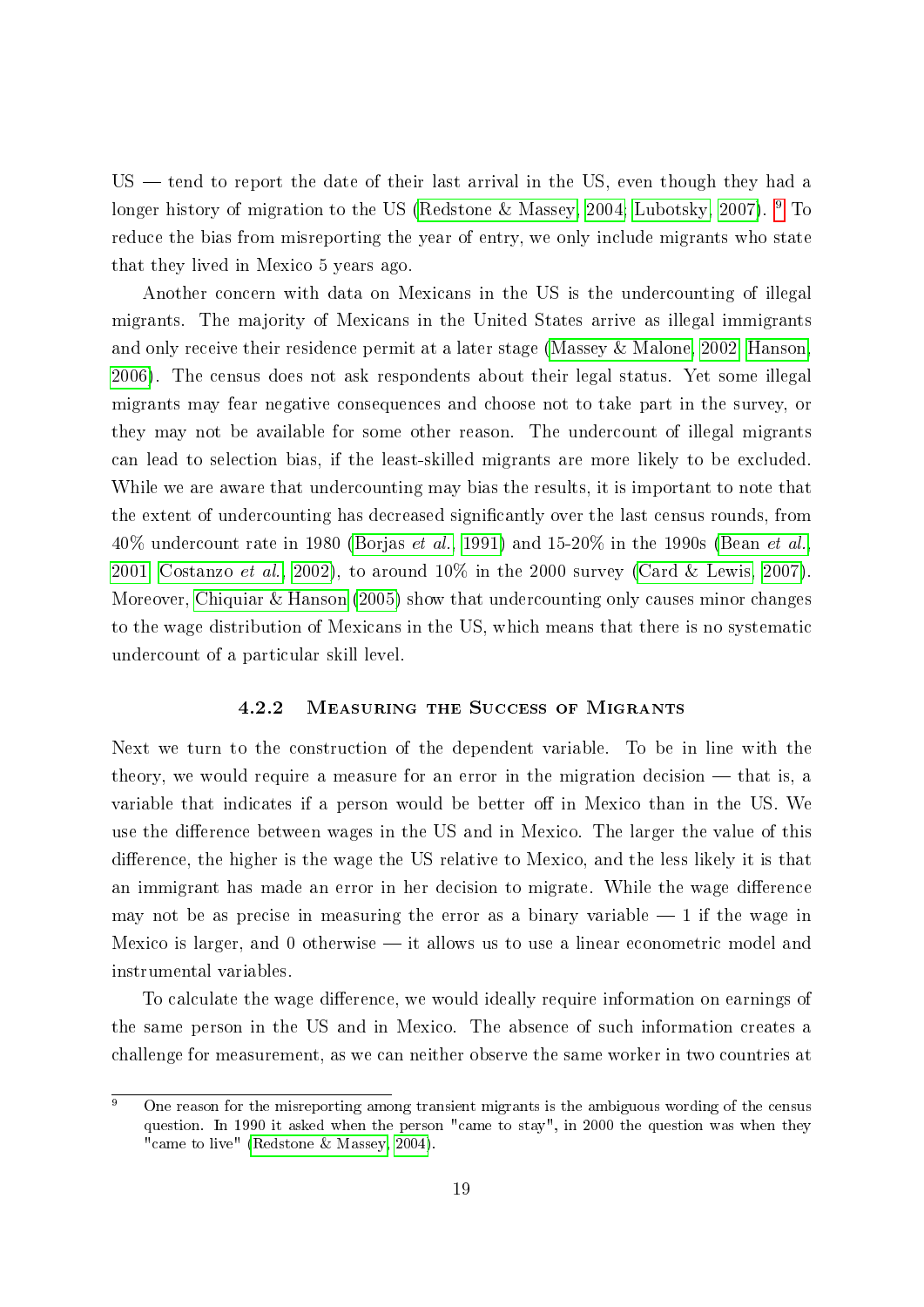the same time, nor is the census a longitudinal dataset that contains information on wages before emigration. To obtain a Mexican wage nontheless, we predict a counterfactual wage based on observable characteristics. We attribute to every worker in the US the wage of an average Mexican worker with similar characteristics. The counterfactual wages can obviously differ from the actual wages, for example if there is selection into migration, so that there are unobservable characteristics that make migrants and stayers different from each other. We discuss the potential of selection bias in light of the recent literature on the selection of Mexicans in the US, and corroborate our predictions with a number of robustness checks.

From both the Mexican and the US census we use monthly wage data to calculate the wage difference. As Mexicans in the US and Mexico may differ in the number of working hours, we adjust wages by the number of working hours in a typical work week, and the number of weeks worked in a typical year. In addition, we convert Mexican wages into US dollars and account for differences in price levels using a PPP factor.<sup>[10](#page-21-0)</sup> Initially we only include workers with a positive income in the wage regressions. Later on, we test the robustness of the wage predictions using a 2-step selection model on the full sample.

To predict the counterfactual wages, we proceed as follows. We first use the 2000 Mexican census to regress monthly wages on a vector of personal characteristics,

$$
wage = \mathbf{X}_{MEX} \beta_{MEX} + \varepsilon,\tag{5}
$$

to obtain an estimate for skill prices in Mexico,  $\hat{\beta}_{MEX}$ .  $X_{MEX}$  includes a set of education dummies, a dummy for marital status, age, and age squared, as well as interactions of the education dummies with the dummy for marital status, age, and age squared.  $\varepsilon$  is an error term that captures unobservable determinants of wages. The interaction terms allow us to have a separate age-earnings gradient for each education level.

Using the same characteristics for Mexicans in the US,  $X_{US}$ , we predict the counterfactual wages as

<span id="page-21-2"></span>
$$
\widehat{\text{wage}} = \mathbf{X}_{US} \widehat{\boldsymbol{\beta}}_{MEX}.
$$
\n(6)

To make both wages comparable, we convert the counterfactual wages into US dollars and adjust for differences in price levels using PPP data from the Penn World Tables.<sup>[11](#page-21-1)</sup>

<span id="page-21-0"></span>The difference between the actual and the counterfactual wage yields the gains from

 $\frac{10}{10}$  See Appendix [C](#page-49-0) for a description of the samples and the wage adjustment.

<span id="page-21-1"></span><sup>11</sup> The PPP conversion implicitly assumes that migrants consume their entire income in the US. We will later run robustness checks, in which we assume that they consume a fraction in Mexico.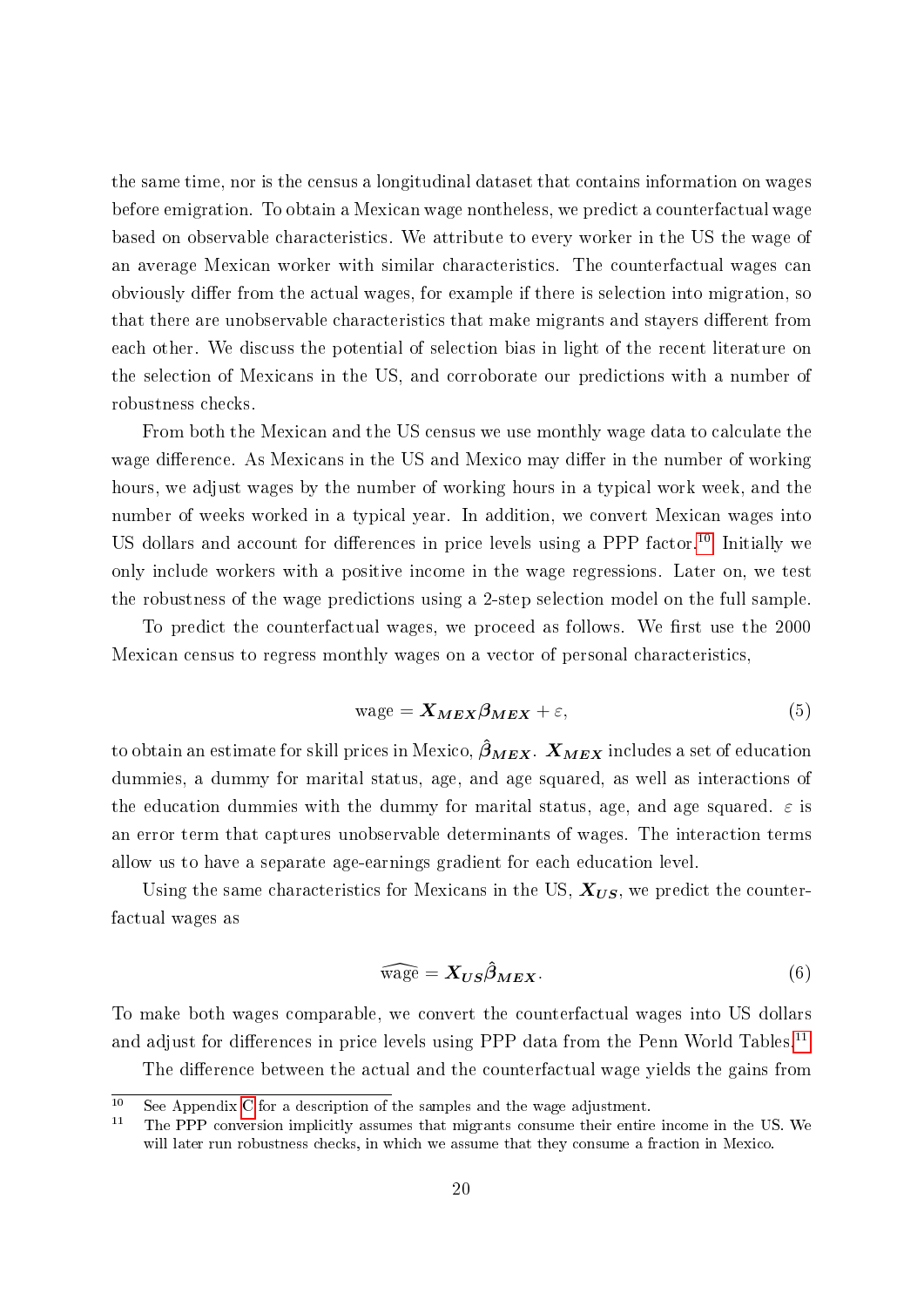<span id="page-22-0"></span>

FIGURE  $5 -$  Gains from emigration

Note: The graph shows the distribution of the losses from emigration in 2000, which is measured as the difference between the actual and counterfactual monthly income. The graphs only include workers with a positive income in the US.

emigration. Figure [5](#page-22-0) shows the distribution of the gains for Mexicans with a positive wage income in the US. As we can see, most Mexican workers in the US are financially better off than in Mexico. The average Mexican in 2000, conditional on working, earns around 700 USD per month more in the US. Around 5% of the distribution would be better off in Mexico, and around 25% have a wage difference of less than 500 USD per month.

Due to unobserved factors we potentially over- or under-estimate the counterfactual wages. The prediction of counterfactual wages in Equation [\(6\)](#page-21-2) assigns to every Mexican in the US the average wage of a worker in Mexico with the same observable characteristics. But education, age, gender, and marital status only capture some of the factors that determine wages. Unobserved factors, such as IQ, confidence, motivation, or self-selection into a certain type of firm potentially have a large impact on wages and can explain wage differentials between workers with identical observable characteristics. If migrants are positively selected  $-$  that is, if they are on average more skilled than comparable workers in Mexico  $-$  we under-estimate the counterfactual wages and undercount the number of workers who would be better off in Mexico. If migrants are negatively selected, we overestimate the counterfactual wages and the losses from emigration.

The literature on the selection of Mexican migrants has not reached a consensus on the direction of selection bias. [Chiquiar & Hanson](#page-40-8) [\(2005\)](#page-40-8) and [Orrenius & Zavodny](#page-42-8) [\(2005\)](#page-42-8) and [Kaestner & Malamud](#page-41-8)  $(2013)$  find that the selection of Mexican migrants occurs mostly at the center of the wage distribution. This view has been challenged by [Ibarraran &](#page-41-9)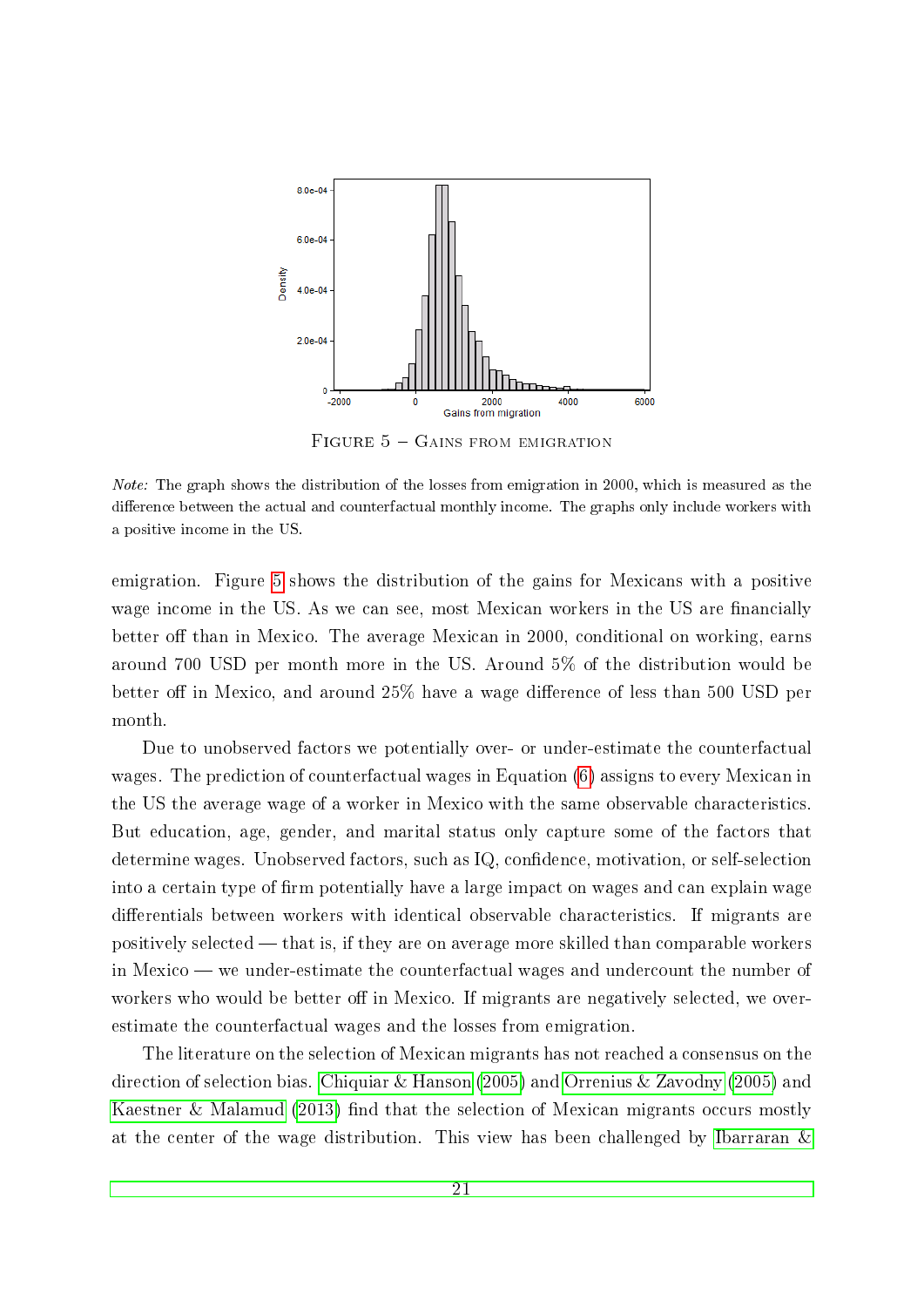[Lubotsky](#page-41-9) [\(2007\)](#page-41-9), [Fernández-Huertas Moraga](#page-40-9) [\(2011\)](#page-40-9) and [Ambrosini & Peri](#page-38-8) [\(2012\)](#page-38-8), who use longitudinal data to show that Mexican migrants are negatively selected from the wage distribution, in which case we would over-estimate the losses from emigration and classify too many immigrants as being better off in Mexico. [Fernández-Huertas Moraga](#page-40-10) [\(2013\)](#page-40-10) demonstrates that the selection pattern depends on the migrants' location in Mexico. He finds that Mexicans moving from urban areas are positively selected, while those from rural areas are negatively selected.

While our cross-sectional data does not allow us to analyze directly the direction and magnitude of the selection bias, we can get an idea of its importance by using different samples and econometric techniques for the prediction of counterfactual wages. In total, we use three different approaches. If we cannot directly observe counterfactual wages, the second best is to predict them based on Mexicans that are as similar as possible to Mexicans in the US. We first use a sample of Mexicans that are matched to similar migrants based on observable characteristics (age, gender, number of children, education). Based on a probit model we estimate for every Mexican in the initial sample the propensity of being a migrant, and only include observations in the sample whose propensity score is above the median. In another approach we restrict the sample to internal migrants, as these are more mobile and may be more similar to Mexicans in the US than the average person in the census. The third approach accounts for selection into migration, as well as for selection into employment in Mexico. The baseline predictions only include Mexicans with positive income, which can be an additional source of bias. Using the matched sample, we estimate a two-step Heckman model, with the number of children as exclusion restriction. As we show in Appendix [D.1,](#page-52-0) the predicted wages are similar regardless of the method.<sup>[12](#page-23-0)</sup>

The wage difference between Mexico and the US measures the success of migrants based on their economic situation in the first five years after migration. While we believe that it is a suitable measure, a few caveats about measurement are in order. First, wage differences may not be the only indicator for the success of migrants. Local amenities, available housing, and other location-specific factors may contribute to the utility of a destination. If migrants maximise utility rather than income in their location choice, then we should not be surprised if a considerable share have wage differentials close to

<span id="page-23-0"></span> $\overline{12}$  Another potential source of bias is the misreporting of educational attainment. Education is selfreported in the census, and although respondents do not benefit from misreporting, there is evidence that migrants over-report their education level [\(Lubotsky, 2007\)](#page-41-7), for example to make them look better in front of the interviewer or other people present at the interview. Although we are aware of this problem, we see no way of circumventing it.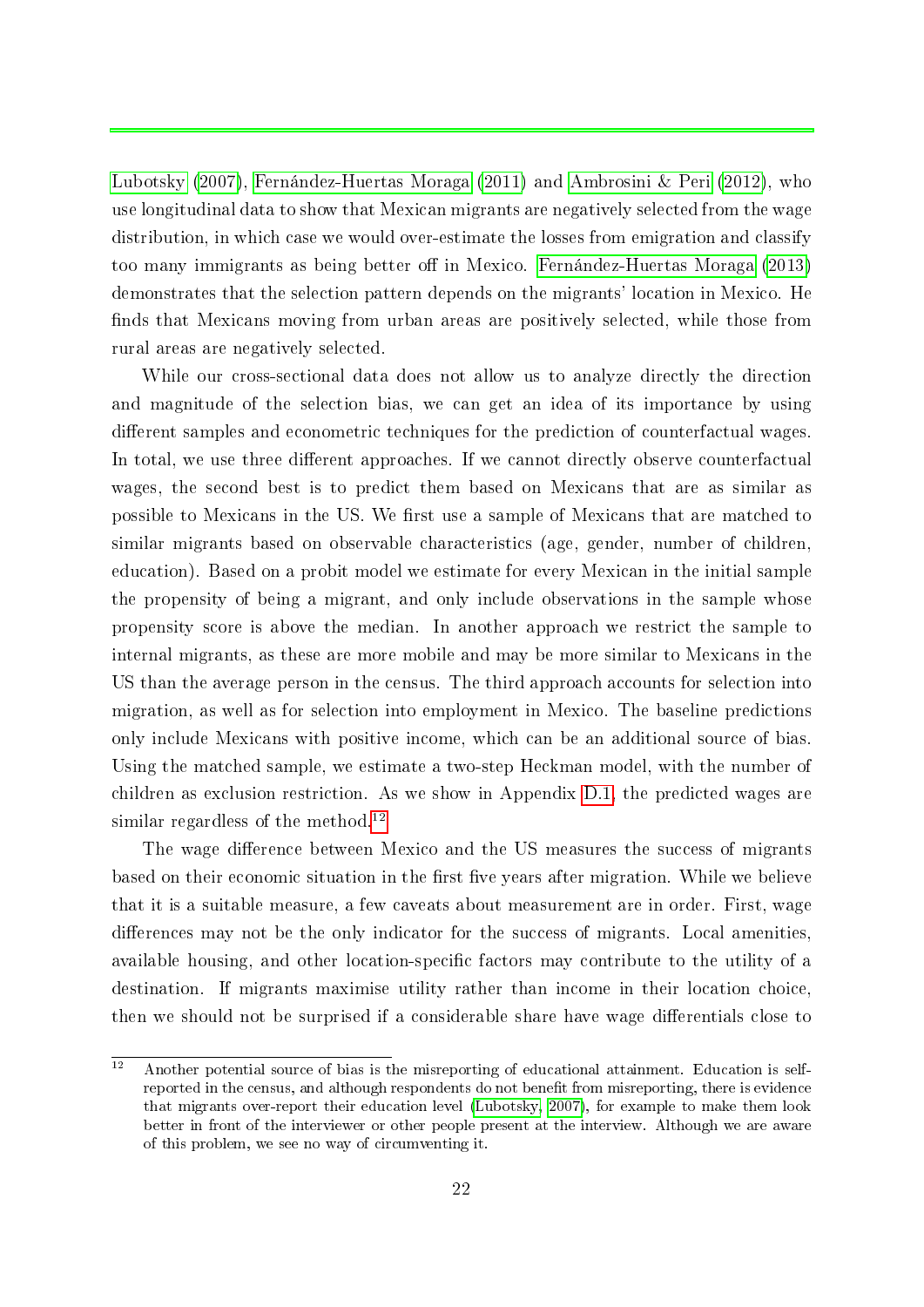zero. While non-monetary factors may play a role in location choice, recent literature has shown that a model of income maximization can explain most of the variation in location choices of both internal and international migrants [\(Kennan & Walker, 2011;](#page-41-10) [Grogger &](#page-41-11) [Hanson, 2011\)](#page-41-11).

#### 4.2.3 Measuring Network Quality

Next we turn to the measurement of networks and information flows. The theoretical model outlines a mechanism that links the social structure of the network to the quality of information about job prospects, which in turn influences the success of migrants and the timing of migration decisions. To test this mechanism empirically, we would ideally want a measure for both the social structure of the network, and the frequency and type of information flows between the network and the migrant. From the census we cannot observe these information flows. Other datasets, for example the Mexican Migration Project (MMP) have some information on information flows, but their sample size is too small to create reliable measures for networks and have sufficient variation in network characteristics across the US. Yet, building on the theory, we can proxy the quality of information by the degree of integration of the network. As outlined in Section [2,](#page-7-0) there are good reasons to believe that better integrated networks have a better knowledge about the labour markets in a given area, because they have more interaction with the world outside the network, so that false beliefs would not easily spread in such a community. As it is most likely that migrants received some information from the network they eventually moved to, we measure for each migrant the network variable using characteristics of Mexicans that already lived in the same area.

So the question is how to measure whether a migrant community is well-integrated in the area. The literature on social networks suggests statistics that measure the degree of homophily  $-$  the likelihood that a person only interacts with people of the same group [\(McPherson](#page-42-5) et al., [2001\)](#page-42-5). An enclave would have a high degree of homophily, as its members interact mostly with each other, but not with people outside the enclave. A direct measure of homophily requires very detailed data on the connections within a community. For every member of the community we would have to know her relation to every other member. We would not be aware of the existence of such data on a large scale. And even if there was such a dataset, mapping the exact network and calculating network statistics for communities with a few thousand observations is computationally demanding.

Following this argument, we proxy the network quality with an assimilation index,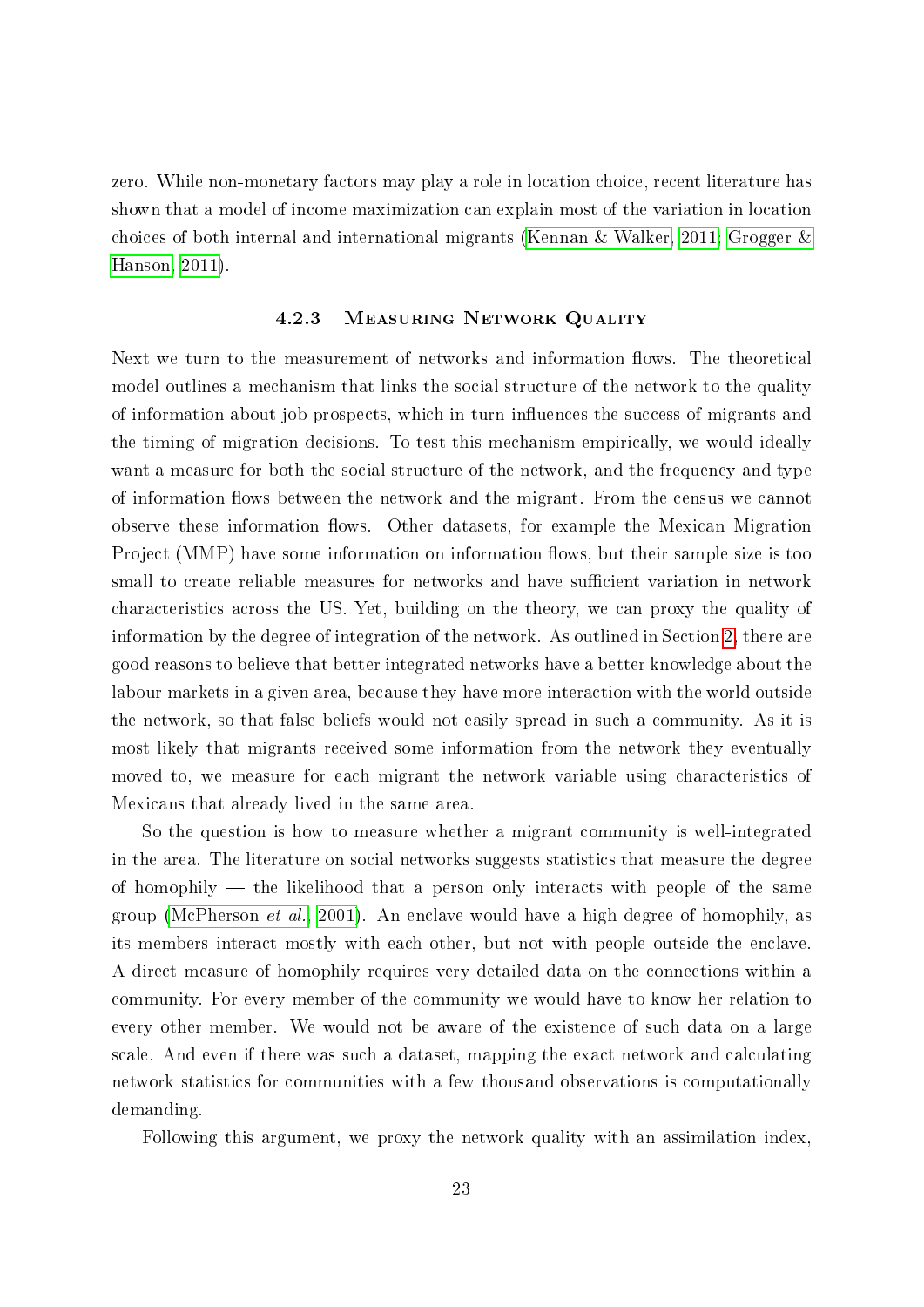which measures the similarity between Mexicans and Americans in a given area. If Mexicans and Americans are similar with respect to age, education, fertility, occupation, and home ownership, they most likely have more interaction with Americans, and hence the network is well-integrated and has access to more accurate knowledge about the labour market. If Mexicans and Americans in an area are very different in their behavior, there is probably little interaction between the two groups.

We calculate the assimilation index at the smallest geographic unit available in the US census, the consistent PUMA (CONSPUMA). PUMAs (Public Use Microdata Area) are small geographic units in the US census, with a population between 100,000 and 200,000 people. They do not cross state borders, and their boundaries are re-drawn with every census, so that the size of each PUMA never exceeds 200,000 people. To make PUMAs comparable over time, the US Census Bureau has introduced consistent PUMAs, which have the same boundaries from 1980 to 2010, and which are larger than the original PUMAs. As we want to calculate the assimilation index of the communities before the most recent migrants arrived, we use consistent PUMAs. To every migrant who moved to a given consistent PUMA no longer than 5 years before a census round, we assign the assimilation index of Mexicans that lived in the same area in the previous census round.

Following [Vigdor](#page-43-4) [\(2008\)](#page-43-4), we calculate the assimilation index in three steps. First, we use all Mexicans and Americans in the sample, and run for each metropolitan area separate a probit regression of a binary variable (1 if Mexican, 0 if US citizen) on a number of observable characteristics,

$$
P(\text{Mexican } |\mathbf{X}) = F(\mathbf{X}\boldsymbol{\beta}).\tag{7}
$$

 $\boldsymbol{X}$  contains the following variables: marital status, gender, education (4 categories, see Appendix [C.1\)](#page-49-1), employment status, number of children, age, and home ownership. We also include the median income of the person's occupation in 1990 (variable ERSCOR90) to see whether migrants work in similar occupations compared to Americans. We use metropolitan areas for the probit regressions, as consistent PUMAs would in some cases be too small for the maximum likelihood function to converge. In the next steps, however, we obtain a distinct index for every consistent PUMA. Using the estimated coefficients  $\beta$ , predict for every Mexican *i* the probability that the person is in fact a Mexican.

$$
\hat{p}_i = \Phi(\mathbf{X}\hat{\boldsymbol{\beta}}),\tag{8}
$$

where  $\Phi$  is the cumulative distribution function of the joint normal distribution. Let the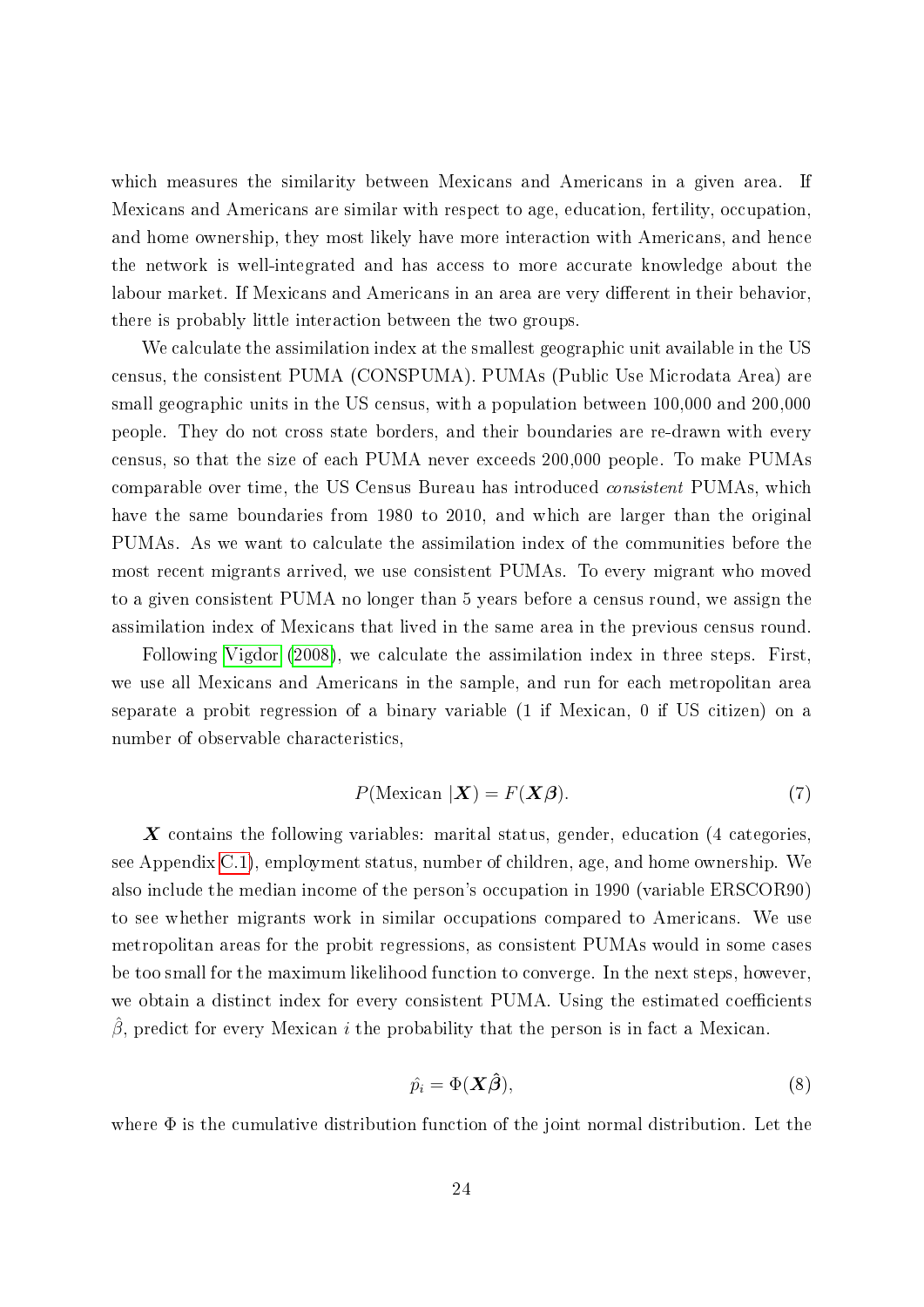<span id="page-26-0"></span>

FIGURE  $6 -$  Assimilation index in 1990

Note: The graph shows the distribution of the assimilation index in 1990. It is based on PUMA-level data, weighted by the number of Mexicans per PUMA.

average probability for each PUMA be  $\hat{p_m}$ . Finally, we calculate the assimilation index for each PUMA as

$$
index_m = 100(1 - p_m). \tag{9}
$$

The sample for the calculation of the assimilation index is more restrictive than the sample used in the regressions in the next section. It consists of all Mexicans between 25 and 64 years that live in Metropolitan area with at least 20 Mexicans. To avoid the problem of reverse causality, we use the assimilation index in 1990 as a regressor that should explain the outcomes of migrants that arrived between 1995 and 2000. Figure [6](#page-26-0) shows the distribution of the assimilation index in 1990. The density was calculated based on PUMA-level data weighted by the number of Mexicans in a PUMA, such that each bar reflects the number of Mexicans living in an area with a given assimilation index. As the figure shows, there is considerable heterogeneity in the degree of assimilation across PUMAs. The largest mass of Mexicans live in areas that have an assimilation index between 40 and 80. Networks with assimilation indices above 80 are mostly small, although there are also a number of smaller networks that have an assimilation index lower than 80.

#### 4.2.4 DESCRIPTIVE STATISTICS

Table [3](#page-27-0) displays the descriptive statistics for the US census in 2000. Panel A shows the aggregate statistics at the PUMA-level, while panel B shows the individual-level statistics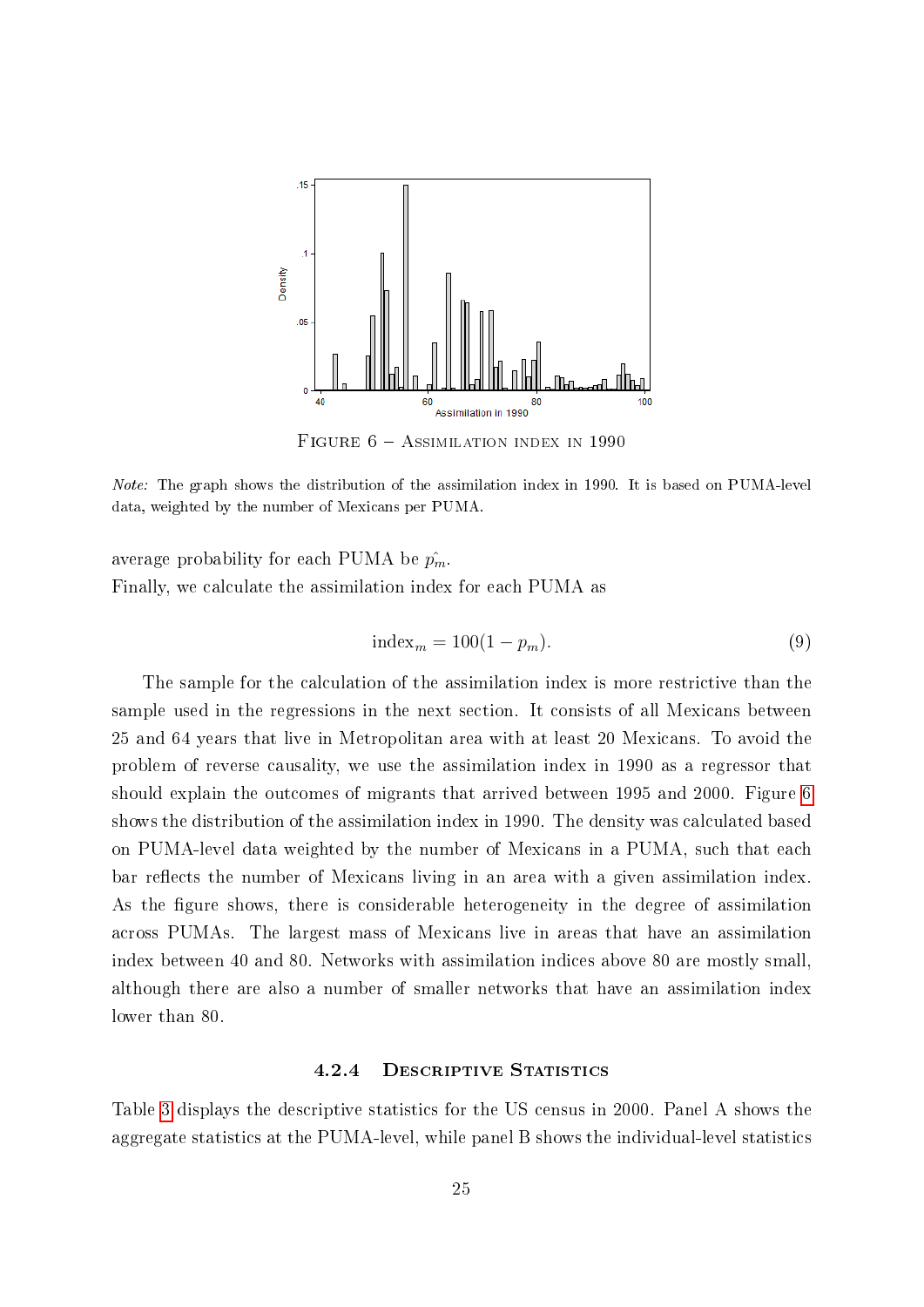<span id="page-27-0"></span>

|                          | $\bf N$ | mean   | sd     | median | min       | max      |
|--------------------------|---------|--------|--------|--------|-----------|----------|
| A. Aggregate data        |         |        |        |        |           |          |
| Income difference US-Mex | 324     | 748.54 | 537.24 | 690.21 | $-690.38$ | 3729.80  |
| Assimiliation 1990       | 203     | 85     | 16     | 92     | 42        | 100      |
| Share of Mexicans $(\%)$ | 324     | 3.1    | 5.5    | 0.9    | 0.0       | 34.8     |
| Nr of Mexicans (in 1000) | 324     | 13.4   | 45.5   | 1.7    | 0.0       | 555.0    |
| Change in concentration  | 165     | 1.4    | 2.2    | 0.4    | $-0.6$    | 11.1     |
| Share of braceros $(\%)$ | 324     | 0.14   | 0.37   | 0.02   | 0.00      | 3.85     |
| B. Individual-level data |         |        |        |        |           |          |
| Income difference US-Mex | 21,762  | 695    | 1144   | 625    | $-1,425$  | 13,558   |
| Age at immigration       | 22,465  | 26.7   | 8.7    | 24.0   | 18.0      | 64.0     |
| Assimiliation 1990       | 20,787  | 73     | 16     | 70     | 42        | 100      |
| High-school dropouts     | 22,465  | 0.14   |        |        |           |          |
| Lower secondary          | 22,465  | 0.49   |        |        |           |          |
| Upper secondary          | 22,465  | 0.33   |        |        |           |          |
| College                  | 22,465  | 0.04   |        |        |           |          |
| Age                      | 22,465  | 28.6   | 8.7    | 26     | 18        | 64       |
| Married                  | 22,465  | 0.48   | 0.50   | 0.00   | 0.00      | $1.00\,$ |

TABLE  $3 -$  SUMMARY STATISTICS

Note: Aggregate statistics are computed at the CONSPUMA-level, conditional on at least one Mexican living in the area. Change in concentration is the percentage-point change in the concentration of Mexicans between 1980 and 1990. The share of Braceros is the share of Mexicans in the population of a CONSPUMA that immigrated between 1942 and 1964. Individual-level data is based on men only.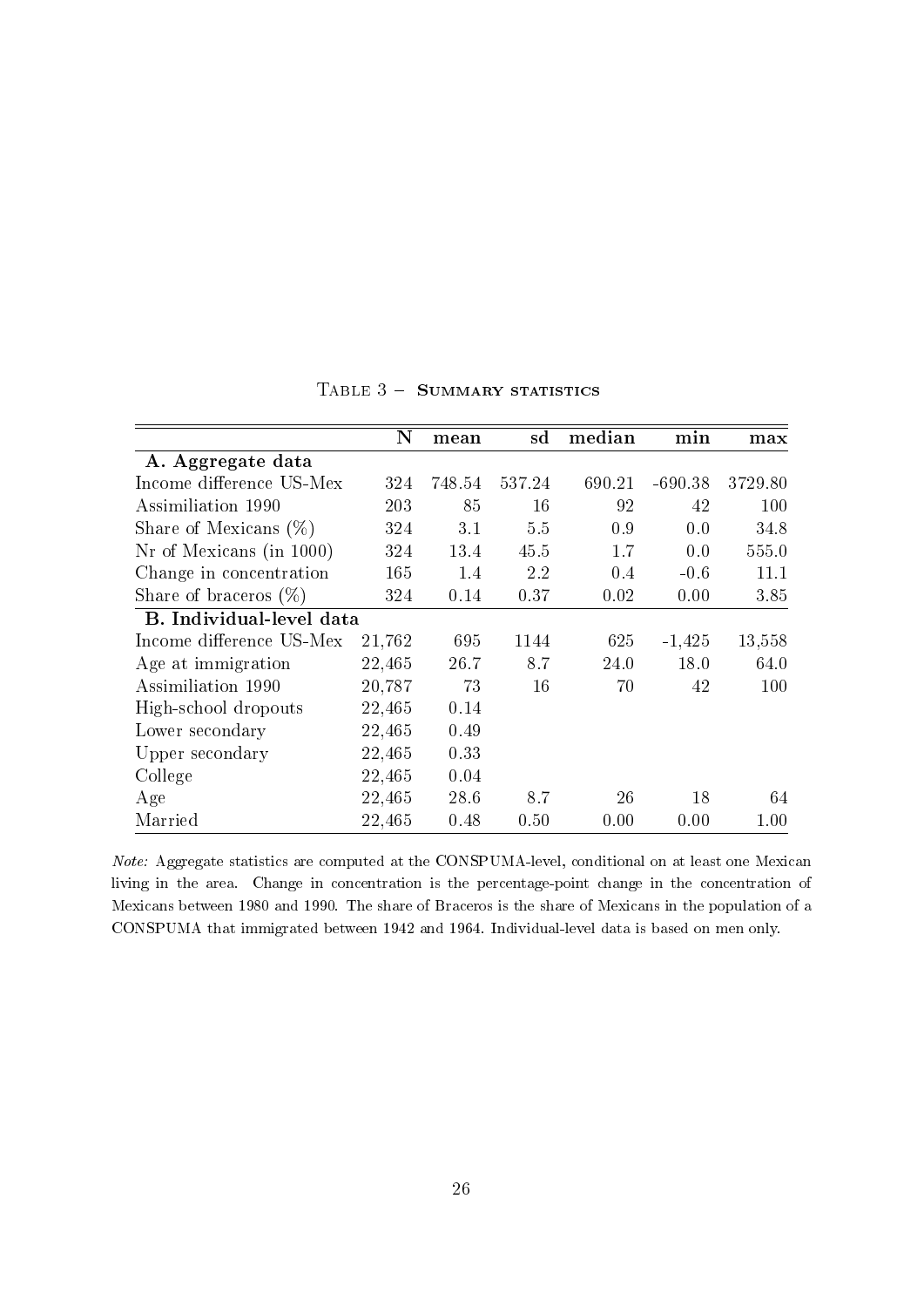of the sample. In the regressions to follow, we will use both aggregate and individual data.

The aggregate variables in panel A are computed conditional on at least one Mexican living there. The distribution of Mexicans across the US is heavily skewed, with a large number of small communities, and a small number of large communities. The median share of Mexicans in a PUMA is 0.9% and the median number is 1,700, while the largest number of Mexicans in a PUMA is more than 500,000 (a CONSPUMA within Los Angeles), and the area with the largest concentration has 35% Mexicans (McAllen-Edinburg-Pharr-Mission, TX).

Panel B displays the characteristics of immigrants that recently arrived in the US. Most immigrants come to the US in their early 20s, and the vast majority has a lower secondary education or less, while there are very few Mexicans with a college education. The median Mexican moved to a community with an assimilation index of 70. For most immigrants, migration pays off; on average, Mexicans in the US earn around 700 USD more than they would earn in Mexico, although there is a large degree of heterogeneity in the income difference.

#### 4.3 IDENTIFICATION

To estimate the causal effect of network quality on the success and timing of migrants, one would ideally want to randomly assign new immigrants to different types of networks and observe the differences in the outcome of interest after they have migrated. Given that such an experiment is not available for Mexicans in the US, an alternative approach would be to find exogenous variation in the quality of networks that is unrelated to other factors that may affect the outcome of interest. In the absence of a clean quasi-experiment  $f$  for example a change in migration policies  $-$ , we rely on instrumental variables that affect the assimilation of a local Mexican community, while it has no direct effect on the outcomes of interest.

<span id="page-28-0"></span>
$$
y_{2000} = \alpha + \beta \text{ assim}_{1990} + \gamma \text{awwage}_{2000} + \varepsilon,
$$
\n(10)

The estimating equation [\(10\)](#page-28-0) describes the linear relationship between the assimilation of Mexicans in a given CONSPUMA in 1990, and the difference between monthly income in the US and the counterfactual in Mexico, measured in 2000 for immigrants that moved to the CONSPUMA after 1995. avwage<sub>2000</sub> is the average wage of US workers in a CONSPUMA, which controls for differences in wage and price levels across the US.  $\varepsilon$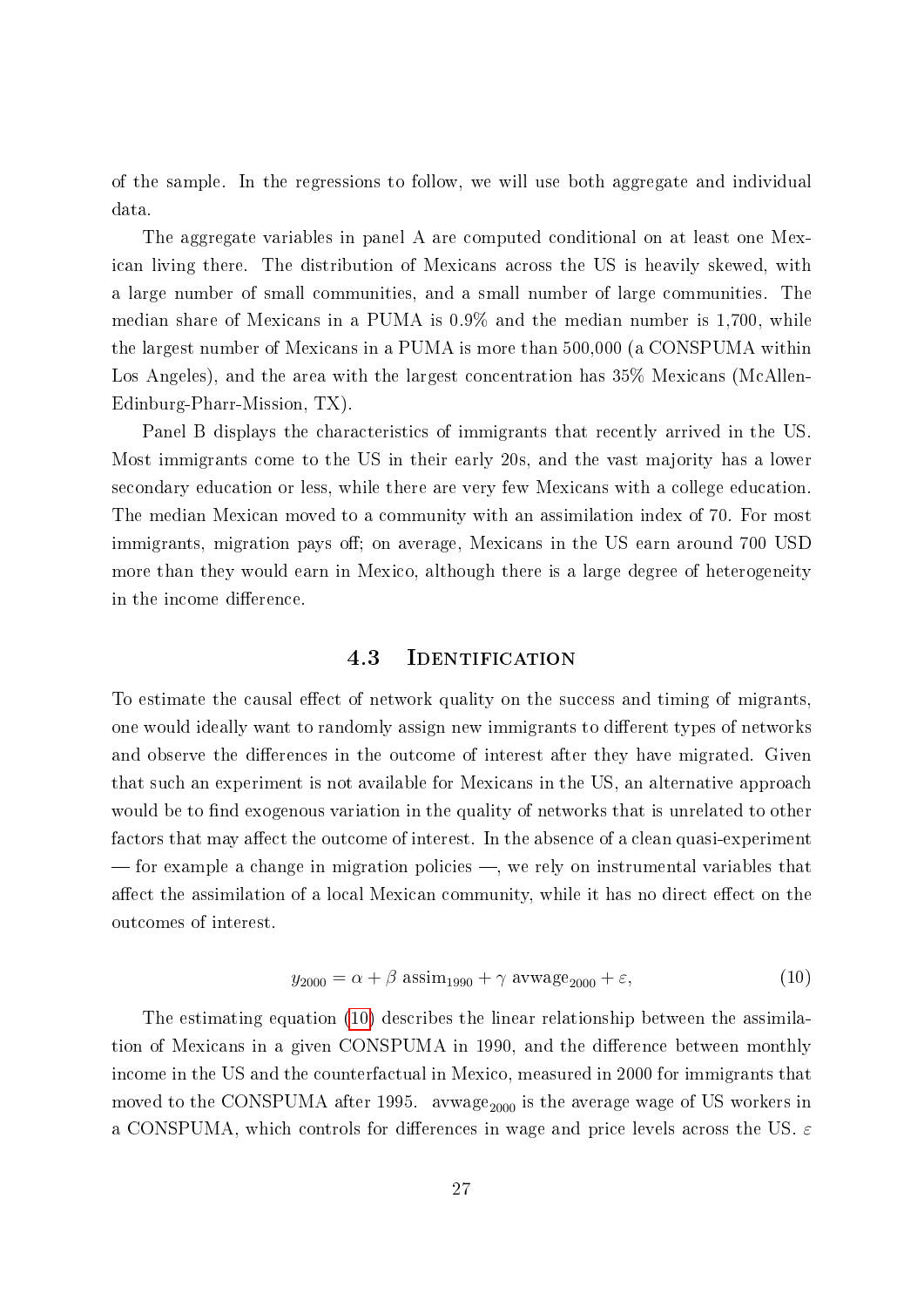is an error term.

In this regression, the assimilation index is potentially endogenous, in which case the estimate for  $\beta$  would be biased. One source of endogeneity is reverse causality. Successful migrants may settle in areas in which they are similar to Americans, in which case we would observe a positive correlation between assimilation and the income difference, but causality would run from income to assimilation. In our case, however, reverse causality does not threaten identification, as the assimilation is measured 10 years before the outcome of interest, so that pre-determines the success of migrants that subsequently move to the area. More problematic for identification are unobserved factors that may drive the correlation between both variables. For example, if local amenities have attracted migrants with higher unobserved skills in the past and in the present,  $\beta$  would be positive, but this relationship is not causal.

To disentangle the effect of network quality on the success of migrants from the influence of unobserved factors, we use two instrumental variables that predict the assimilation index in 1990 but have no impact on current outcomes of immigrants. Both instruments exploit the settlement patterns of earlier Mexican immigrants.

INSTRUMENT I: CHANGE IN THE CONCENTRATION OF MEXICANS The first instrument is the change in the concentration of Mexicans in a CONSPUMA between 1980 and 1990. Areas in which the density of Mexicans increases become more enclaved, and hence less assimilated. The graph on the left in Figure [7](#page-30-0) confirms this negative relationship. The slope coefficient of the fitted regression line is highly significant, and the change in concentration explains 73% of the variation in the assimilation index. To be valid as an instrument, the change in immigrant concentration in the past should not have any direct effect on the success and timing of migration today, besides the indirect effect through the quality of the network. While this assumption cannot be tested, it is plausible to assume that changes in the concentration of Mexicans in an area more than 10 years ago have no direct impact on labour market outcomes today. If past settlement had a strong direct effect on the success of migrants, we would expect a strong persistence in the success of new immigrants within an area over time. However, we cannot find this persistence in the data. The correlation between wage differentials in 1990 and 2000 is 0.06.

Instrument II: share of Bracero immigrants As a second instrument we use the share of Bracero immigrants in a CONSPUMA. The Bracero Program was a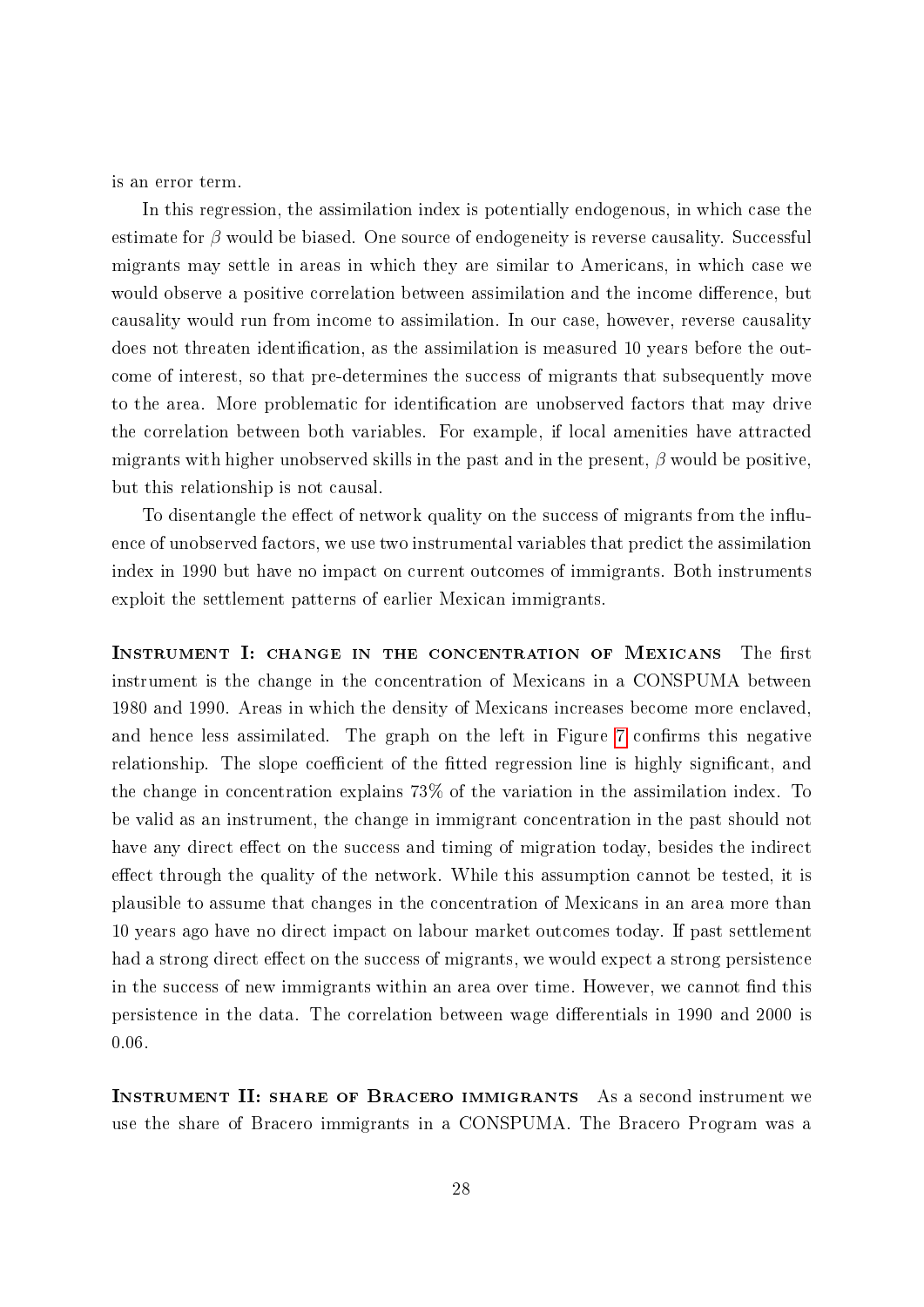<span id="page-30-0"></span>

FIGURE 7 - FIRST STAGE: CORRELATION INSTRUMENT WITH ASSIMILATION.

*Note:* The regression line on the left is assim =  $93(0.79) - 4.79(0.15)$  change in concentration;  $R^2 = 0.73$ . On the right: assim =  $89.7(0.97) - 22.5(1.95)$  share of braceros;  $R^2 = 0.39$ .

temporary migration program that allowed Mexicans to take up temporary agricultural work in the US. Over the duration of the program, from 1942 to 1964, around 4.5 million Mexican workers came to the US. As shown by [Massey & Liang](#page-42-9) [\(1989\)](#page-42-9), many of these workers took repeated trips to the US, and eventually settled there. We calculate the number of Bracero migrants as the number of Mexicans in a CONSPUMA in the 2000 census who arrived in the US between 1942 and 1964, and divide this number by the total population to obtain the share.

The presence of Braceros has a strong negative association with assimilation in 1990, as the graph on the right in Figure [7](#page-30-0) shows. The Braceros, who were predominantly lowskilled, were different from Americans to begin with, and this difference carried through to Mexicans living there in 1990. Even though the share of Braceros is low in most CONSPUMAs, it explains 39% of the variation in the assimilation index in 1990.

The identifying assumption behind the Bracero instrument follows the typical network argument in the migration literature. An initial immigration shock triggered a process of subsequent migration of similar workers, leading to the strong first-stage correlation. On the other hand, regions typically adjust to labor supply shocks within 10 years [\(Blanchard](#page-39-10) [et al., 1992\)](#page-39-10), which means that we should be safe assuming that immigration into local labor markets in the 1950s has been fully absorbed by 2000 and should not determine the economic prospects of Mexicans living there in 2000, other than through networks that have been established over time.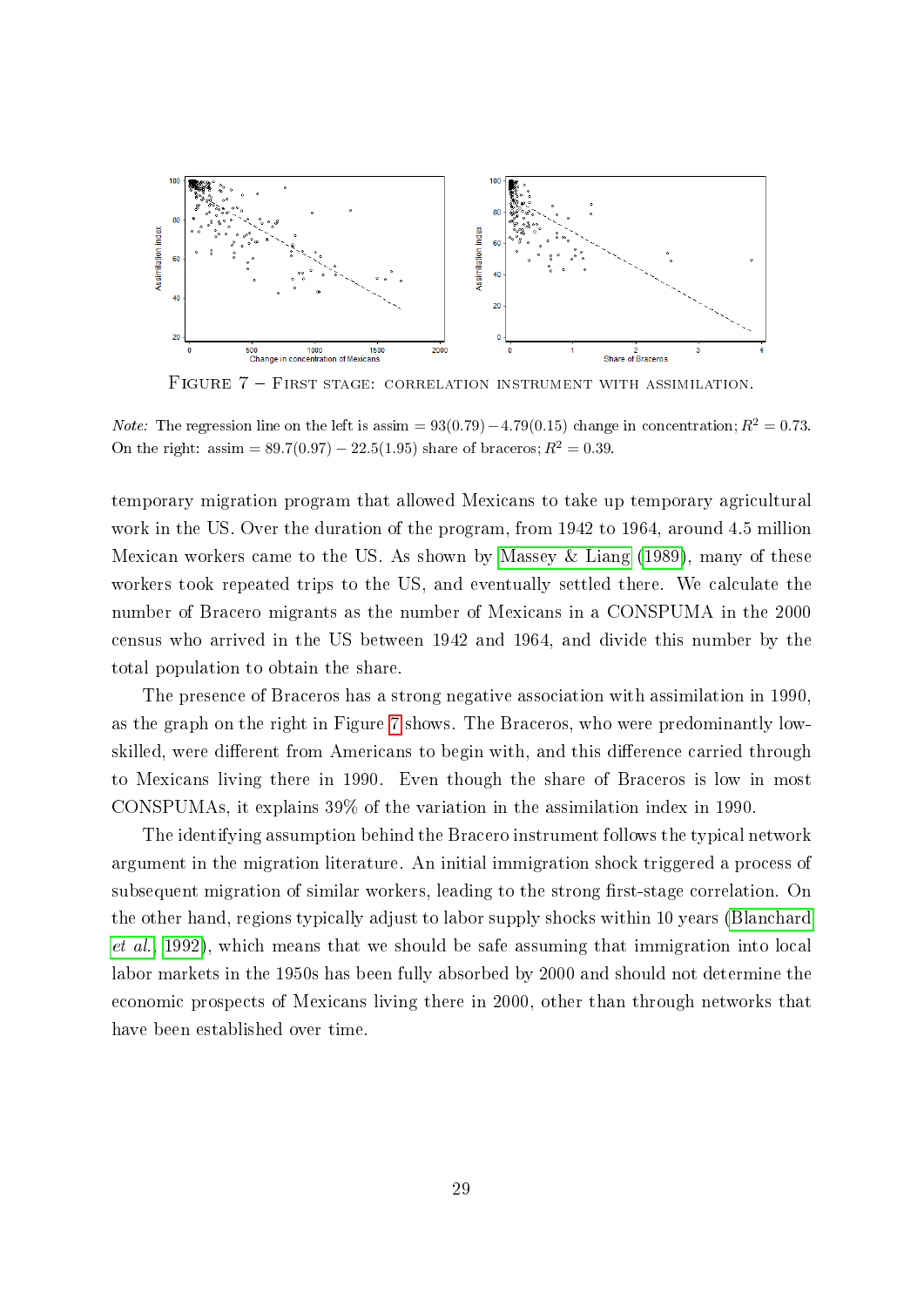#### 4.4 Results

#### <span id="page-31-1"></span>4.4.1 Networks and the success of recent immigrants

Equipped with the two instrumental variables, we now estimate the impact of network quality on the success of recent migrants. We first present the results of aggregate regressions at the CONSPUMA-level. Table [4](#page-31-0) shows the estimation results for Equation  $(10)$ . Because Mexican communities differ considerably in size, and we want to give each Mexican equal weight, all regressions are weighted by the number of Mexicans per CON-SPUMA. To make results comparable across columns, we restrict the sample to those CONSPUMAs for which we are able to compute the change in concentration between 1980 and 1990, that is, those with at least one Mexican in 1980.

<span id="page-31-0"></span>TABLE 4 - AGGREGATE REGRESSIONS: NETWORKS AND THE SUCCESS OF RECENT **MIGRANTS** 

| $D$ epenaent variable. Theomet at joint the $\sigma$ in above |                   |                   |                   |                  |  |  |  |  |
|---------------------------------------------------------------|-------------------|-------------------|-------------------|------------------|--|--|--|--|
|                                                               | $\left( 1\right)$ | $\left( 2\right)$ | $\left( 3\right)$ | $\left(4\right)$ |  |  |  |  |
|                                                               | <b>OLS</b>        | 2SLS              | 2SLS              | 2SLS             |  |  |  |  |
| Assim 1990                                                    | $5.623***$        | $6.743***$        | $4.931*$          | $6.469***$       |  |  |  |  |
|                                                               | [0.936]           | [1.026]           | [2.802]           | [1.067]          |  |  |  |  |
| <i>First stage coefficients</i>                               |                   |                   |                   |                  |  |  |  |  |
| $\Delta$ Concentration Mex.                                   |                   | $-4.191***$       |                   | $-4.417***$      |  |  |  |  |
|                                                               |                   | [0.467]           |                   | [1.237]          |  |  |  |  |
| <b>Braceros</b>                                               |                   |                   | $-12.138***$      | $-3.526***$      |  |  |  |  |
|                                                               |                   |                   | [3.359]           | [0.527]          |  |  |  |  |
| F-stat                                                        |                   | 80.5              | 13.1              | 138.7            |  |  |  |  |
| P-value (Sargan)                                              |                   |                   |                   | 0.3              |  |  |  |  |
| N                                                             | 158               | 158               | 158               | 158              |  |  |  |  |

Dependent variable: income difference US-Merico

Note: The table displays regression results at the conspuma-level. Dependent variable is monthly income in the US minus monthly income in Mexico in USD adjusted for PPP differences. All regressions are weighted by the number of Mexicans in a conspuma, and include a control for the average US wages. Standard errors in brackets. \*  $p<0.10$ , \*\*  $p<0.05$ , \*\*\*  $p<0.01$ 

The results show that network quality has a strong positive impact on the success of migrants. The OLS results suggest that an increase in the assimilation index by 1% increases the monthly income difference between the US and Mexico by 5.6 USD. In terms of standard deviations, a one standard deviation increase in the assimilation index increases the income difference by  $90USD$ , or  $16\%$  of a standard deviation.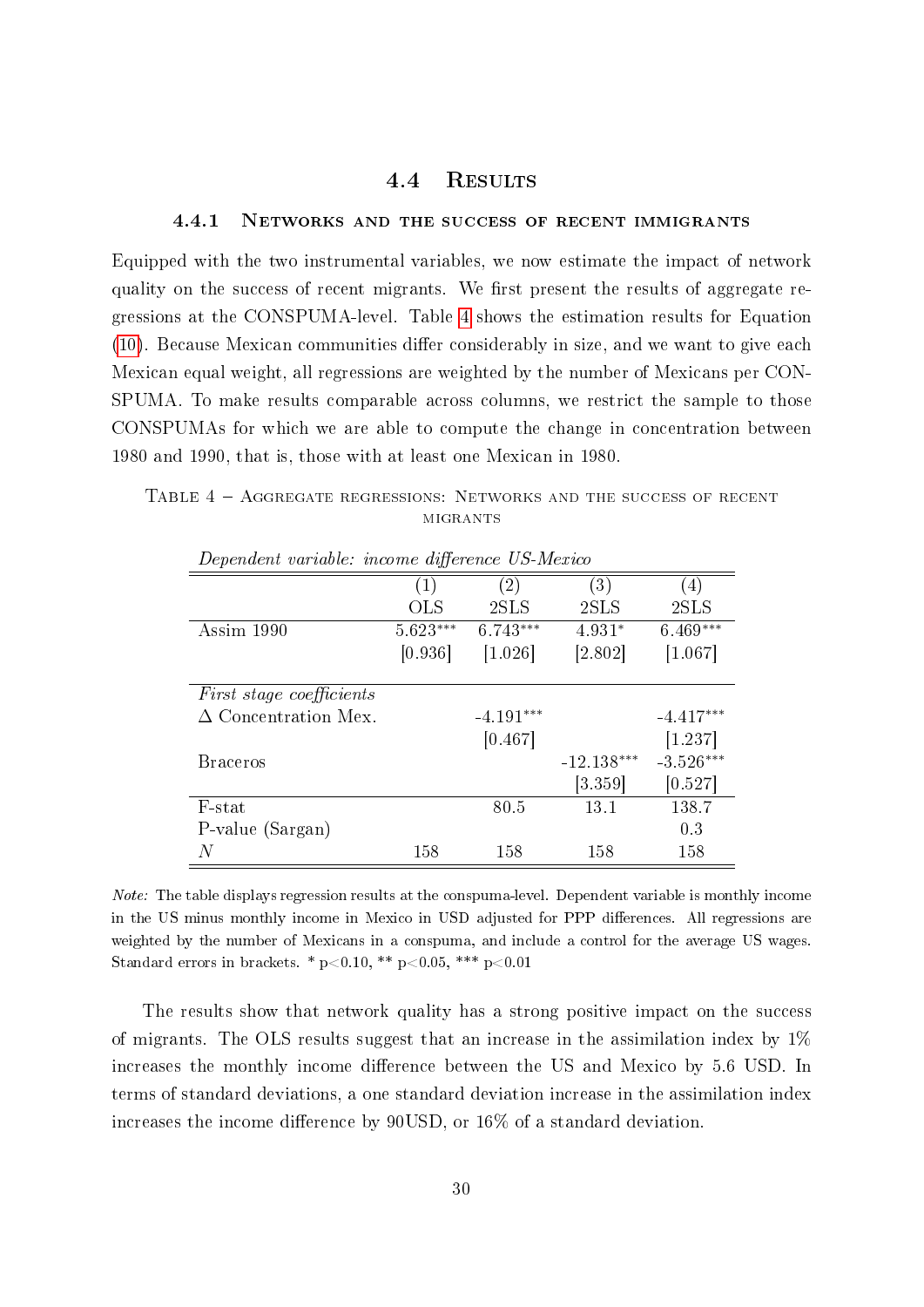The instrumental variable estimates are shown in Columns  $(2)-(4)$ . In all specifications the point estimates lie within the same range, with a mid-point of around 5.5. In the first stage, both instruments have the expected sign and are sufficiently strong. A larger change in the concentration of Mexicans between 1980 and 1990 is associated with a lower degree of assimilation in 1990. Similarly, a higher share of Bracero immigrants is associated with less assimilation. The F-Statistics are above the weak instrument threshold of 10, although the change in concentration instrument has more explanatory power in the first stage than the Bracero instrument. The Sargan test does not reject the null hypothesis of overidentifying restrictions, which is an indicator of the validity of our instruments.

As a further robustness check, we estimate Equation [\(10\)](#page-28-0) using individual-level data. The aggregate data could mask a considerable level of heterogeneity, as suggested by the difference in the summary statistics between aggregate and individual-level data in Table [3.](#page-27-0) The maximum income difference, for example, is 3 times as high in the individuallevel data, while the mean and median lie close together. A problem with the calculation of the income difference is the presence of zeros in the US wage data. Of the  $18,379$ observations used in the base regressions, around one quarter report an income of zero in the US, which would downward-bias the measured income difference. In the individuallevel regressions we estimate the same model for the full sample and for a sample that only includes Mexican men who have a positive income in the US.

Table [5](#page-33-0) displays the individual-level estimates. In all regressions we control for the average wage of US workers at the CONSPUMA-level, as well as for 3 education-group dummies, a quadratic in age, and marital status. Because the assimilation index is measured at the CONSPUMA-level, we report standard errors clustered by CONSPUMA in brackets. We also report bootstrapped and clustered standard errors in parentheses, acknowledging that the assimilation index has been estimated from a probit model.

The estimates based on the full sample, displayed in Panel A, are of the same magnitude as the results based on aggregate data. As before, the instruments are sufficiently strong, and the overidentication test indicates the absence of endogeneity in the instruments. A comparison with the results in Panel B, which are based on the restricted sample, show that zero US incomes do not signicantly change the results.

A potential threat to identification is the role of the size of the network. More assimilated networks are on average smaller, so that the assimilation index could pick up the impact of network size rather than network quality. To assess whether size is indeed a driving factor, we re-estimate the model, controlling for the number of Mexicans in 2000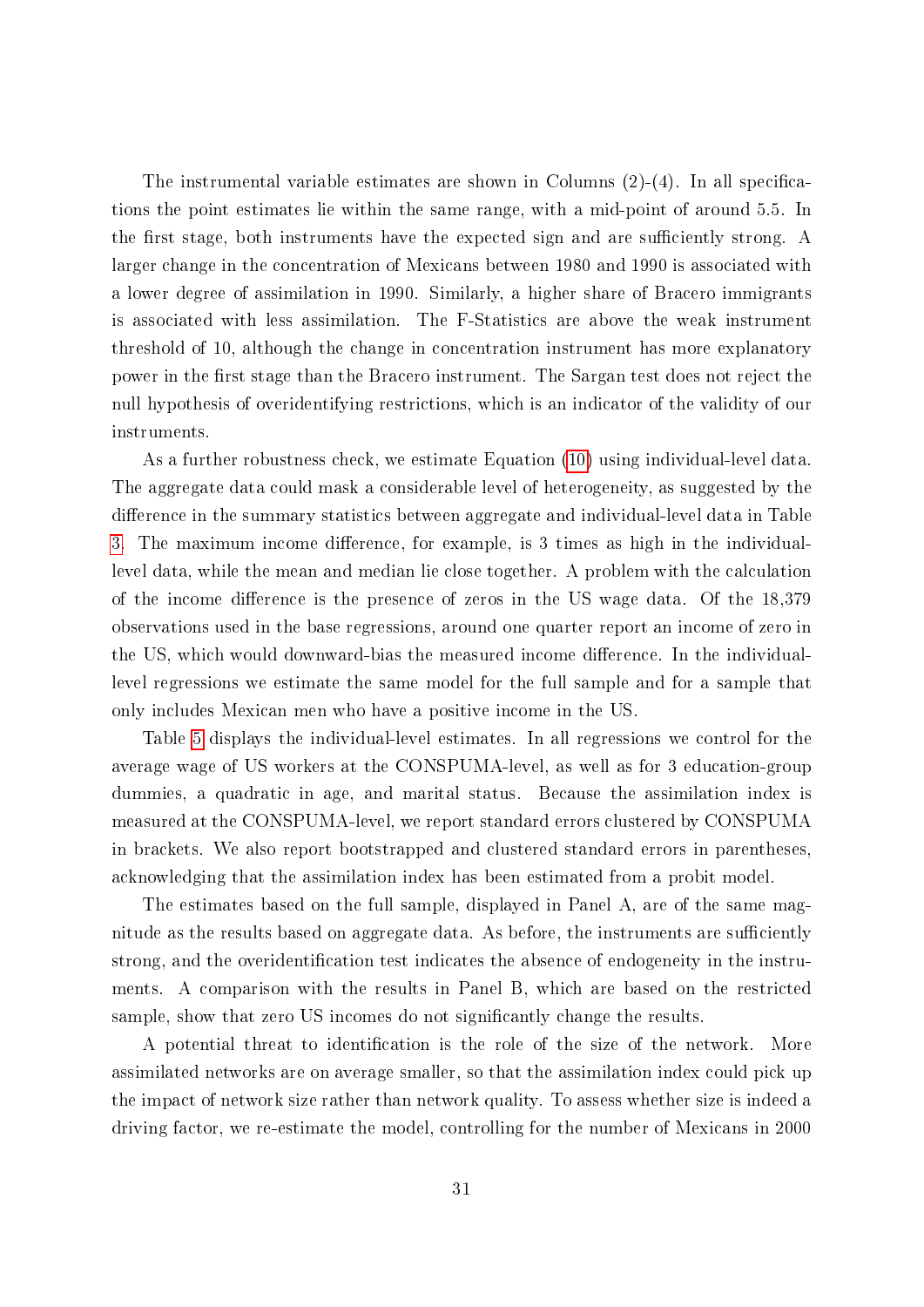<span id="page-33-0"></span>

|  | TABLE 5 - AGGREGATE REGRESSIONS: NETWORKS AND THE SUCCESS OF RECENT |          |  |  |  |
|--|---------------------------------------------------------------------|----------|--|--|--|
|  |                                                                     | MIGRANTS |  |  |  |

| A. full sample              |            |             |              |             |             |
|-----------------------------|------------|-------------|--------------|-------------|-------------|
|                             | (1)        | (2)         | (3)          | (4)         | (5)         |
|                             | <b>OLS</b> | 2SLS        | 2SLS         | 2SLS        | 2SLS        |
| Assim $1990$                | $4.858***$ | $5.646***$  | $5.301***$   | $5.606***$  | $6.103***$  |
|                             | [0.793]    | [0.766]     | [1.168]      | [0.771]     | [0.986]     |
|                             | (0.835)    | (0.844)     | (1.249)      | (0.889)     | (1.110)     |
| Nr of Mexicans              |            |             |              |             | 0.006       |
|                             |            |             |              |             | [0.006]     |
| First stage coefficients    |            |             |              |             |             |
| $\Delta$ Concentration Mex. |            | $-4.817***$ |              | $-4.578***$ | $-4.544***$ |
|                             |            | [0.485]     |              | [0.162]     | [0.160]     |
| <b>Braceros</b>             |            |             | $-20.533***$ | $-4.328***$ | $-4.137***$ |
|                             |            |             | [0.574]      | [0.048]     | [0.063]     |
| F-stat                      |            | 161.2       | 18.1         | 118.2       | 57.8        |
| P-value (Sargan)            |            |             |              | 0.63        | 0.57        |
| $\boldsymbol{N}$            | 18,379     | 18,379      | 18,379       | 18,379      | 18,379      |
| B. only positive incomes    |            |             |              |             |             |
|                             |            |             |              |             |             |
| Assim 1990                  | $5.544***$ | $5.764***$  | $5.162***$   | $5.696***$  | 6.398***    |
|                             | [0.863]    | [0.855]     | [1.041]      | [0.850]     | [0.882]     |
|                             | (0.921)    | (0.865)     | (1.110)      | (0.928)     | (0.993)     |
| Nr of Mexicans              |            |             |              |             | 0.009       |
|                             |            |             |              |             | [0.011]     |
| First stage coefficients    |            |             |              |             |             |
| $\Delta$ Concentration Mex. |            | $-4.855***$ |              | -4 $372***$ | $-4.203***$ |
|                             |            | [0.053]     |              | [0.052]     | [0.070]     |
| <b>Braceros</b>             |            |             | $-20.420***$ | $-4.498***$ | $-4.473***$ |
|                             |            |             | [0.631]      | [0.174]     | [0.172]     |
| F-stat                      |            | 174.3       | 16.2         | 124.4       | 62.6        |
| P-value (Sargan)            |            |             |              | 0.45        | $0.39\,$    |
| $\boldsymbol{N}$            | 13,827     | 13,827      | 13,827       | 13,827      | 13,827      |

Dependent variable: income difference US-Mexico

Note: The table displays individual-level regression results. Dependent variable is monthly income in the US minus monthly income in Mexico in USD adjusted for PPP differences. All regressions are include a control for the average US wages at the CONSPUMA-level, as well as individual-level controls for education, a quadratic in age, and marital status. Standard errors, displayed in brackets, are clustered at the conspuma-level; bootstrapped standard errors with 500 replications in parenthese. Significance levels refer to standard errors in brackets: \* p<0.10, \*\* p<0.05, \*\*\* p<0.01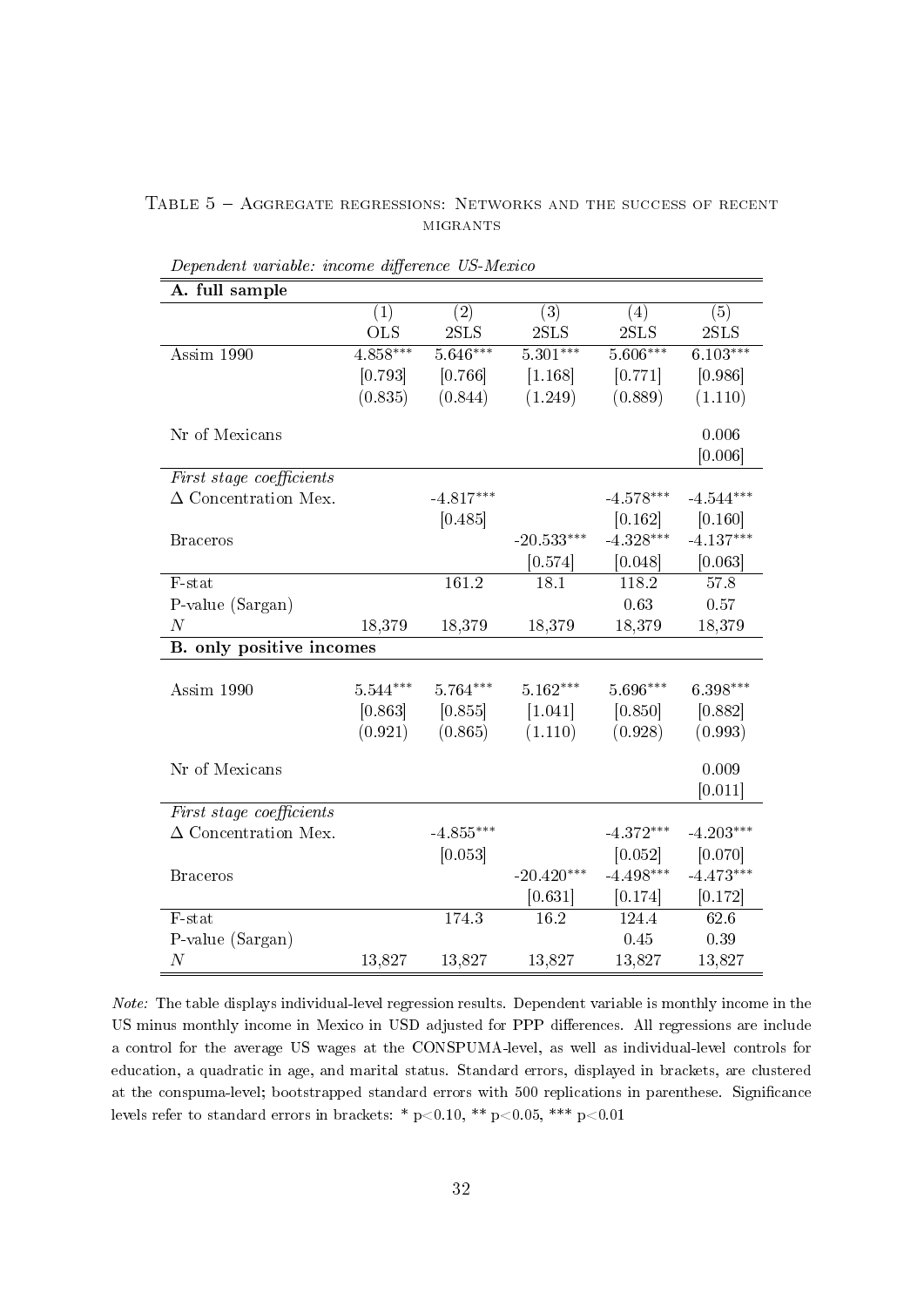in a CONSPUMA in both stages of the IV estimation. As can be seen in Column (5), both the point estimates, and the first stage coefficients are of similar size and significance. Moreover, the coefficient of the number of Mexicans is statistically insignificant.

In sum, both the aggregate and individual-level regression confirm the theoretical prediction that better networks  $-$  as measured by a higher degree of assimilation  $$ increase the likelihood of a successful migration. The estimated effect is both statistically and economically significant. The income difference between being associated with a network at the 25th and a network at the 75th percentile of the assimilation index is 120USD in monthly income. Moreover, the results hold if we control for the size of the network, and if we exclude Mexicans with zero income in the US.

#### 4.4.2 Networks and the timing of migration

Next we test the theoretical prediction that migrants with access to a better network migrate earlier. The intuition behind this prediction is that migrants with access to better networks receive more accurate information, and need fewer signals to be convinced that they should migrate. Consequently, they should migrate earlier than migrants who receive information from a less integrated network. While we do not have longitudinal data, and no direct data on information flows between a potential migrant and her network, we can test the theoretical prediction in a reduced-form relationship between the assimilation index and the age at immigration.

We estimate the model

age at immigration<sub>c,2000</sub> = 
$$
\alpha + \beta
$$
 assim<sub>c,1990</sub> +  $\varepsilon_c$ , (11)

both with aggregate and with individual-level data. In the individual-level data we also control for three education dummies, with high-school dropouts being the base category. Controlling for education is important, as less-educated people might be able to leave earlier because they finished their education earlier. As before, standard errors are clustered at the CONSPUMA-level, and we instrument the assimilation index with previous changes in the concentration of Mexicans and the share of Braceros. Table [6](#page-35-0) shows the results.

In 5 out of 6 specifications, the results are virtually zero. Not even a large increase in the assimilation index would predict a change in the timing of migration, so that our theoretical prediction has to be rejected. Despite the clear intuition of the theoretical model, as to why migrants with access to better information emigrate earlier, the data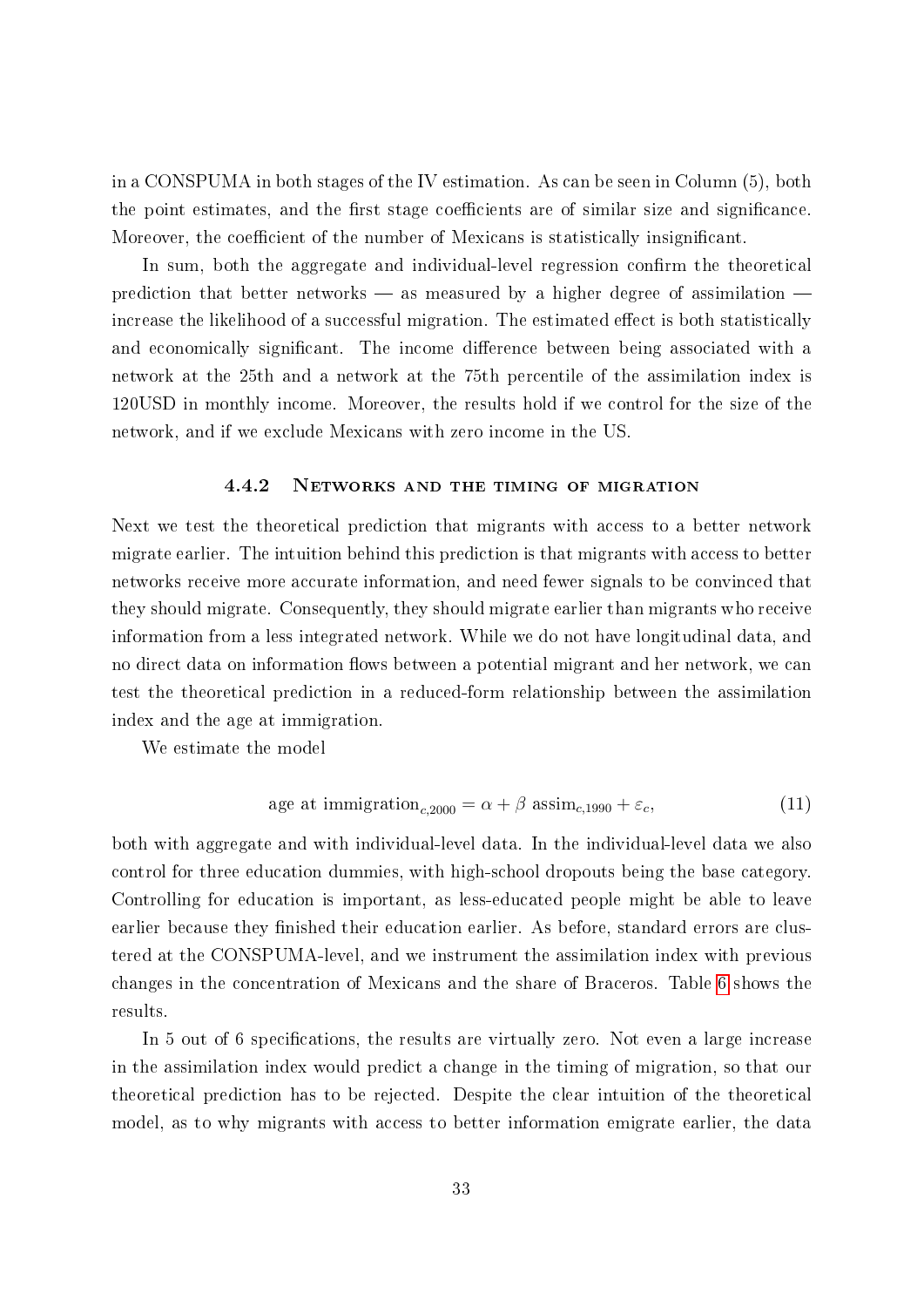#### <span id="page-35-0"></span>TABLE  $6 -$  AGGREGATE REGRESSIONS: NETWORK QUALITY AND THE TIMING OF **MIGRATION**

| <i>Dependent variable: Age at immigration</i> |            |                       |                      |                        |             |              |  |
|-----------------------------------------------|------------|-----------------------|----------------------|------------------------|-------------|--------------|--|
|                                               |            | Aggregate regressions |                      | Individual regressions |             |              |  |
|                                               | (1)        | $\left( 2\right)$     | $\left( 3\right)$    | $\left( 4\right)$      | (5)         | (6)          |  |
|                                               | <b>OLS</b> | 2SLS                  | 2SLS                 | <b>OLS</b>             | 2SLS        | 2SLS         |  |
| 1990<br>Assim.                                | $-0.006$   | 0.010                 | $-0.149**$           | 0.002                  | 0.006       | $-0.050*$    |  |
|                                               | [0.017]    | [0.011]               | [0.061]              | [0.007]                | [0.008]     | [0.030]      |  |
|                                               |            |                       |                      | (0.031)                | (0.009)     | (0.017)      |  |
| <i>First stage coefficients</i>               |            |                       |                      |                        |             |              |  |
| $\Delta$ Concentration Mex.                   |            | $-4.191***$           |                      |                        | $-4.809***$ |              |  |
|                                               |            | [0.467]               |                      |                        | [0.048]     |              |  |
| <b>Braceros</b>                               |            |                       | $-12.138***$         |                        |             | $-19.068***$ |  |
|                                               |            |                       | $\left[3.359\right]$ |                        |             | [0.550]      |  |
| F-stat                                        |            | 80.5                  | 13.1                 |                        | 162.9       | 15.7         |  |
| N                                             | 158        | 158                   | 158                  | 18,986                 | 18,986      | 18,986       |  |

Dependent variable: Age at immigration

Note: Columns (1)-(3) display aggregate regressions at the conspuma-level. Regressions are weighted by the number of Mexicans in a conspuma. Standard errors are displayed in brackets. Columns (4)-(6) display the results of individual-level regressions. Standard errors, clustered at the conspuma-level, are shown in brackets, bootstrapped standard errors with 500 replications in parentheses. Significance stars refer to first row of standard errors: \* p<0.10, \*\* p<0.05, \*\*\* p<0.01.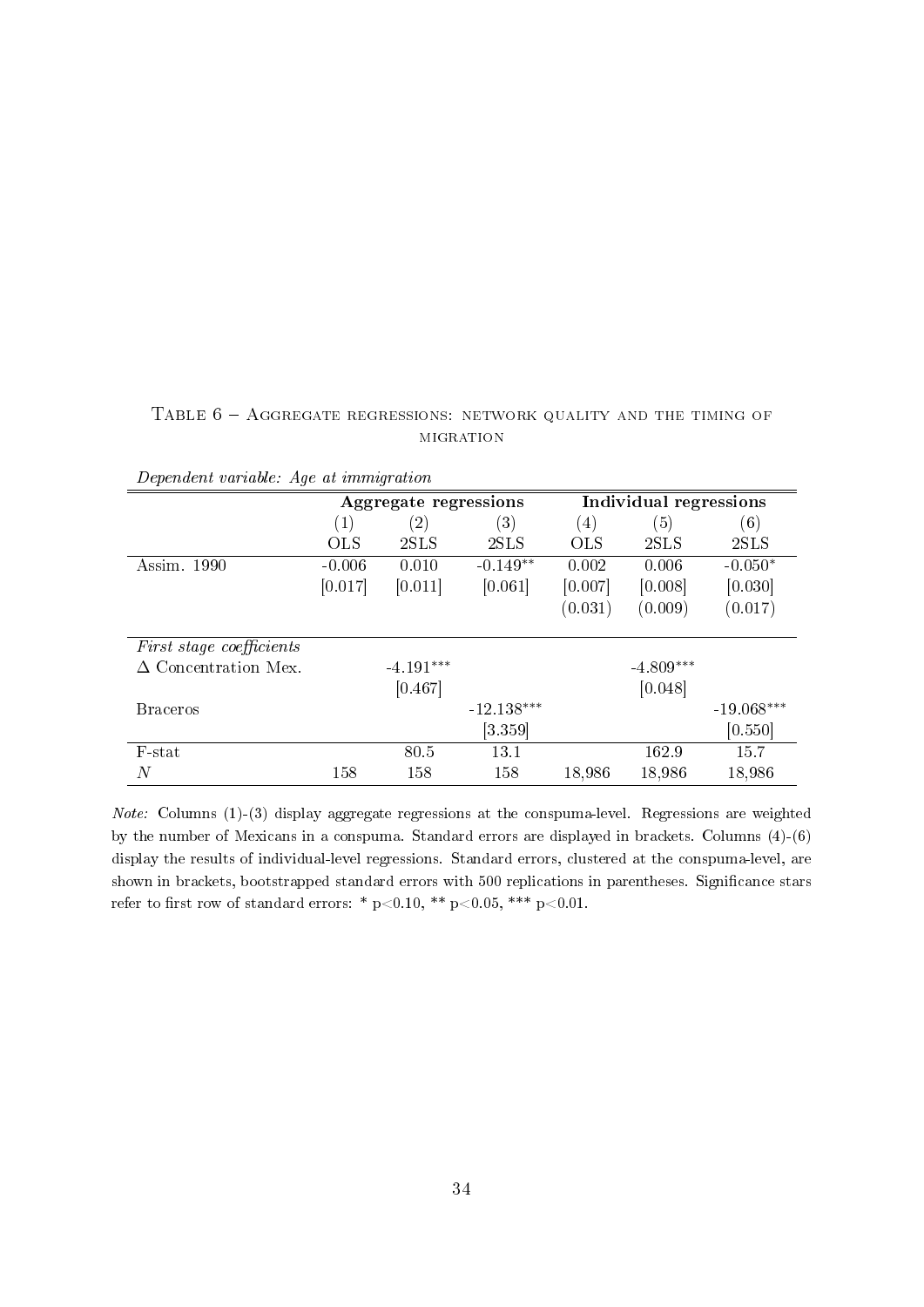reject this mechanism.

One explanation for the absence of an effect is that migrants base the timing of their decision on factors other than networks. According to this interpretation, networks may well influence if people migrate at all, but conditional on migrating, they have no further influence on its timing. Factors like family situation or financial constraints may be more important for the timing than the accuracy of information about job prospects.

## 5 Conclusion

Around the world, migrant communities differ not only in their size but also in their degree of integration in the host society. In this paper, we study how the integration of existing migrant communities affects the migration decisions and economic outcomes of future migrants. Following the literature on social networks, we argue that more integrated networks have a better knowledge of the labour market in the destination, and therefore give more accurate information about job opportunities to future migrants. We first explore this mechanism in a decision model with imperfect signalling, which predicts that migrants who receive information from better-integrated networks make fewer errors in their migration decisions, and they migrate earlier.

Using data on recent Mexican immigrants in the US, we test these predictions empirically. The focus on Mexico allows us to exploit a signicant variation in the size and social structure of migrant communities across the United States. We measure the two variables of interest  $-$  the likelihood of making an error, and the quality of the migrant  $network$  — using the wage difference between the US and Mexico, and an assimilation index which measures the similarity of Mexicans and Americans in an area with respect to a large number of observable characteristics. To overcome omitted variable bias, we instrument the assimilation index with past changes in the diffusion of Mexicans across the US, and with past settlement patterns of low-skilled Mexicans that came to the US during the Bracero program. Our results confirm the first hypothesis. Migrants with access to a better-integrated network had a significantly larger wage differential between the US and Mexico, and hence were less likely to make an error in their migration decision. We find no evidence, however, for the second hypothesis. The quality of networks has no effect on the timing of migration decisions.

With its focus on the quality of networks, this paper offers a new perspective on the role of networks in international migration. While the previous literature has proxied the strength of migrant networks through their size, we show, both theoretically and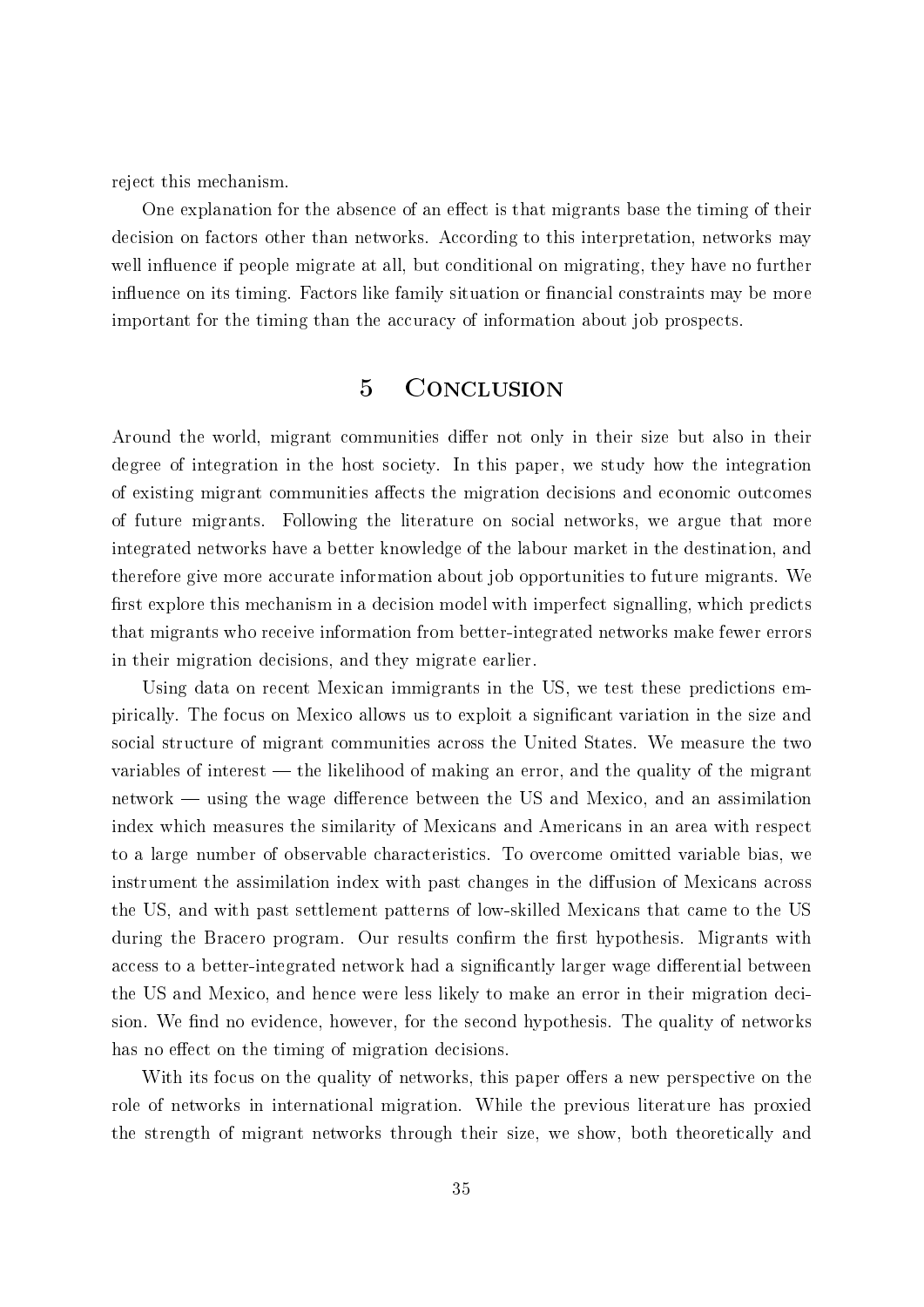empirically, that the quality of networks has a sizable impact on the economic outcomes of migrant.

In addition, the theoretical model and the empirical findings offer new insights for the study of social networks in general. Most of the empirical literature focuses on the impact of the architecture of social networks on individual members of the network. Our paper shows that the social structure of networks also affects people outside the network  $\frac{1}{10}$  in our case potential migrants who still live in the country of origin  $\frac{1}{10}$  through the network's ability to aggregate information. If more integrated communities have better knowledge and are able to provide more accurate information, this benefits the recipients of the information.

The empirical analysis, while informative, is constrained by the available data on networks and information flows. The assimilation of migrants in a given area is a first step towards mapping the social structure of immigrant communities, but more detailed data on connections between immigrants would permit a more accurate description of the integration of these communities. Also, in our data we do not directly observe information flows, which is why we assume that migrants received information from an existing community in the destination. More detailed data on the type, frequency, and content of information flows would give important further insights into the exact channels through which information flows affect migrant outcomes.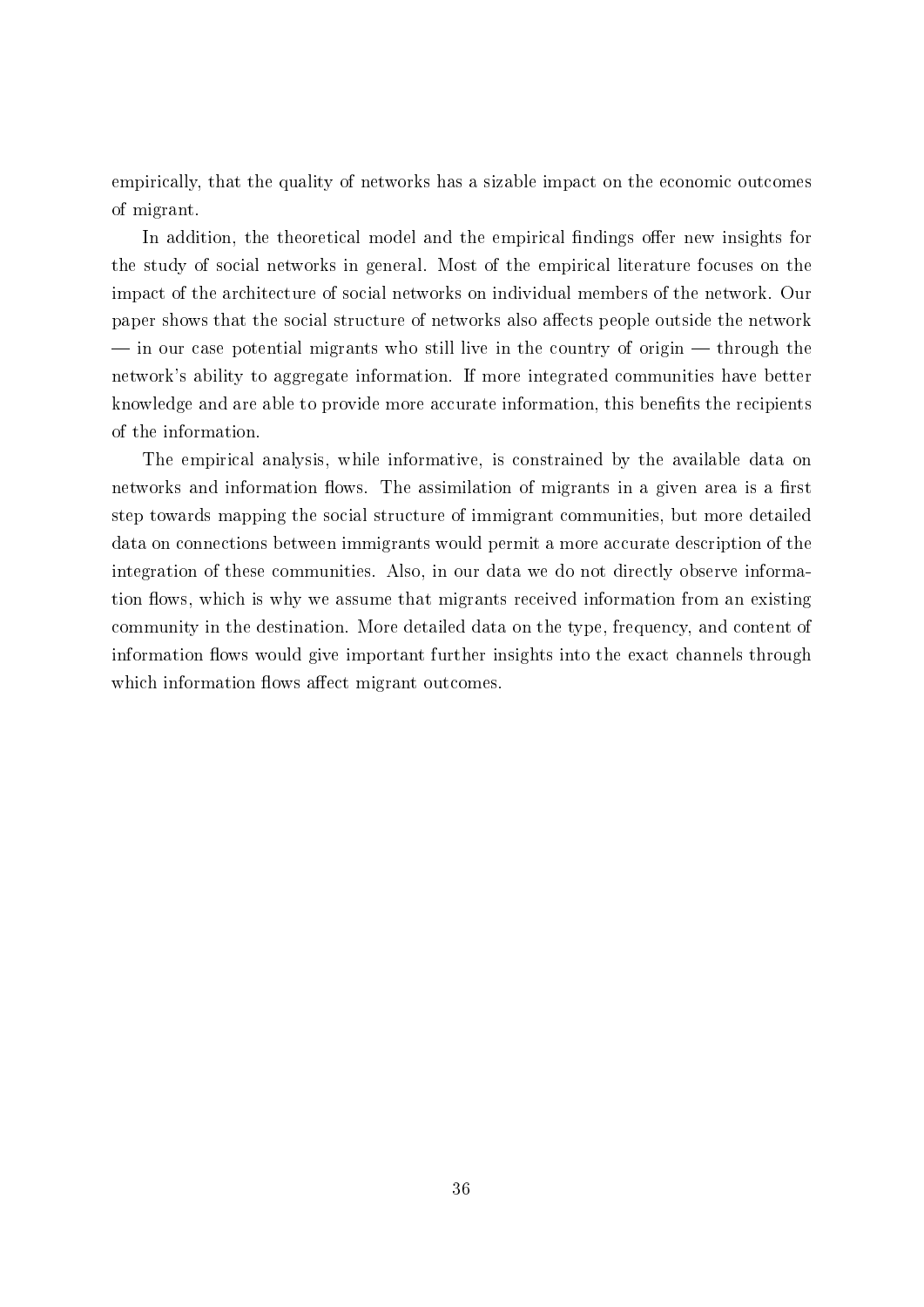## **REFERENCES**

- <span id="page-38-0"></span>Acemoglu, Daron, Ozdaglar, Asuman, & Gheibi, Ali Parandeh. 2010. Spread of (Mis)Information in Social Networks. Games and Economic Behavior, 70, 194–227.
- <span id="page-38-6"></span>Akay, Alpaslan, Bargain, Olivier, & Zimmermann, Klaus F. 2012. Relative Concerns of Rural-to-Urban Migrants in China. Journal of Economic Behavior and Organization,  $81, 421-441$ .
- <span id="page-38-1"></span>Alatas, Vivi, Banerjee, Abhijit, Chandrasekhar, Arun G., Hanna, Rema, & Olken, Benjamin A. 2012. Network Structure and the Aggregation of Information: Theory and Evidence from Indonesia. NBER Working Paper, 18351.
- <span id="page-38-8"></span>Ambrosini, J. William, & Peri, Giovanni. 2012. The Determinants and the Selection of Mexico-US Migrants. The World Economy,  $35(2)$ , 111-151.
- <span id="page-38-9"></span>Amuedo-Dorantes, Catalina, & Mundra, Kusum. 2007. Social Networks and their Impact on the Earnings of Mexican Migrants. Demography,  $44(4)$ , 849–863.
- <span id="page-38-3"></span>Andersson, Fredrik, Burgess, Simon, & Lane, Julia. 2009. Do as the Neighbors Do: The Impact of Social Networks on Immigrant Employment. IZA Discussion Paper, 4423.
- <span id="page-38-2"></span>Batista, Catia, & Narciso, Gaia. 2013. Migration and Information Flows: Evidence from a Field Experiment among Immigrants in Ireland. CReAM Discussion Paper, 31.
- <span id="page-38-4"></span>Bauer, Thomas, Epstein, Gil S., & Gang, Ira N. 2005. Enclaves, Language, and the Location Choice of Migrants. Journal of Population Economics, 18, 649–662.
- <span id="page-38-10"></span>BAUER, THOMAS, EPSTEIN, GIL S., & GANG, IRA N. 2007. Herd Effects or Migration Networks? The Location Choice of Mexican Immigrants in the U.S. Research in Labor  $Economics, 26, 199-229.$
- <span id="page-38-7"></span>Bean, Frank D., Corona, Rodolfo, Tuiran, Rodolfo, Woodrow-Lafield, Karen A., & van Hook, Jennifer. 2001. Circular, Invisible, and Ambiguous Migrants: Components of Difference in Estimates of the Number of Unauthorized Mexican Migrants in the United States. Demography,  $38(3)$ ,  $411-422$ .
- <span id="page-38-5"></span>Beckhusen, Julia, Florax, Raymond J.G.M., de Graaff, Thomas, Poot, JACQUES, & WALDORF, BRIGITTE. 2012. Living and Working in Ethnic Enclaves: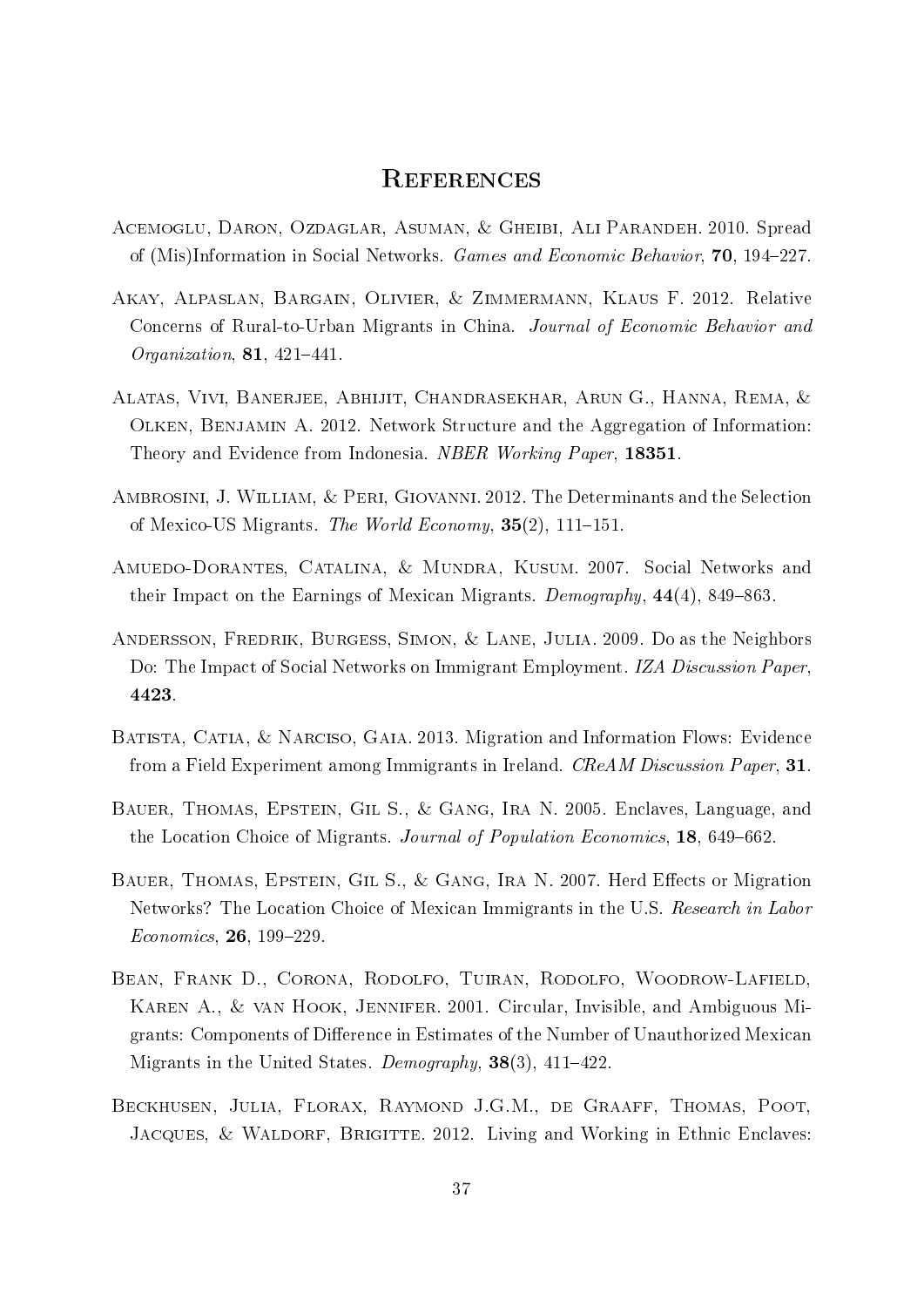Language Proficiency of Immigrants in U.S. Metropolitan Areas. IZA Discussion Paper, 6363.

- <span id="page-39-0"></span>BEINE, MICHEL, DOCQUIER, FRÉDÉRIC, & ÖZDEN, ÇAĞLAR. 2010. Diasporas. Journal of Development Economics,  $95(1)$ ,  $30-41$ .
- <span id="page-39-1"></span>Beine, Michel, Docquier, Frédéric, & Özden, Ça§lar. 2011. Dissecting Network Externalities in International Migration. CESifo Discussion Paper, 3333.
- <span id="page-39-2"></span>Bertoli, Simone. 2010. The Informational Structure of Migration Decision and Migrants Selection. Economics Letters, 108, 89-92.
- <span id="page-39-7"></span>Biavaschi, Costanza. 2012. Recovering the Counterfactual Wage Distribution with Selective Return Migration. IZA Discussion Paper, 6795.
- <span id="page-39-5"></span>Bikchandani, Sushil, Hirshleifer, David, & Welch, Ivo. 1992. A Theory of Fads, Fashion, Custom and Cultural Change as Informational Cascades. Journal of Political Economy,  $100(5)$ , 992-1027.
- <span id="page-39-10"></span>BLANCHARD, OLIVIER J., KATZ, LAWRENCE F., HALL, ROBERT E., & EICHENGREEN, BARRY. 1992. Regional Evolutions. *Brookings Papers on Economic Activity*, 1, 1–75.
- <span id="page-39-3"></span>BORJAS, GEORGE J. 1995. Ethnicity, Neighborhoods and Human-Capital Externalities. The American Economic Review,  $85(3)$ ,  $365-390$ .
- <span id="page-39-9"></span>Borjas, George J., Freeman, Richard B., & Lang, Kevin. 1991. Undocumented Mexican-born Workers in the United States: How Many, How Permanent? Chap. 2, pages 77-100 of: ABOWD, JOHN M., & FREEMAN, RICHARD B. (eds), Immigration, Trade and the Labor Market. University of Chicago Press.
- <span id="page-39-4"></span>BURDA, MICHAEL C. 1995. Migration and the Option Value of Waiting. The Economic and Social Review,  $27(1)$ , 1–19.
- <span id="page-39-8"></span>Campos-Vazquez, Raymundo M, & Lara, Jaime. 2012. Self-selection Patterns among Return Migrants: Mexico 1990-2010. IZA Journal of Migration, 1(8).
- <span id="page-39-6"></span>CARD, DAVID,  $&$  LEWIS, ETHAN G. 2007. The Diffusion of Mexican Immigrants During the 1990s: Explanations and Impacts. *Chap. 6, pages 193–228 of:* BORJAS, GEORGE J. (ed), Mexican Immigration to the United States. University Of Chicago Press.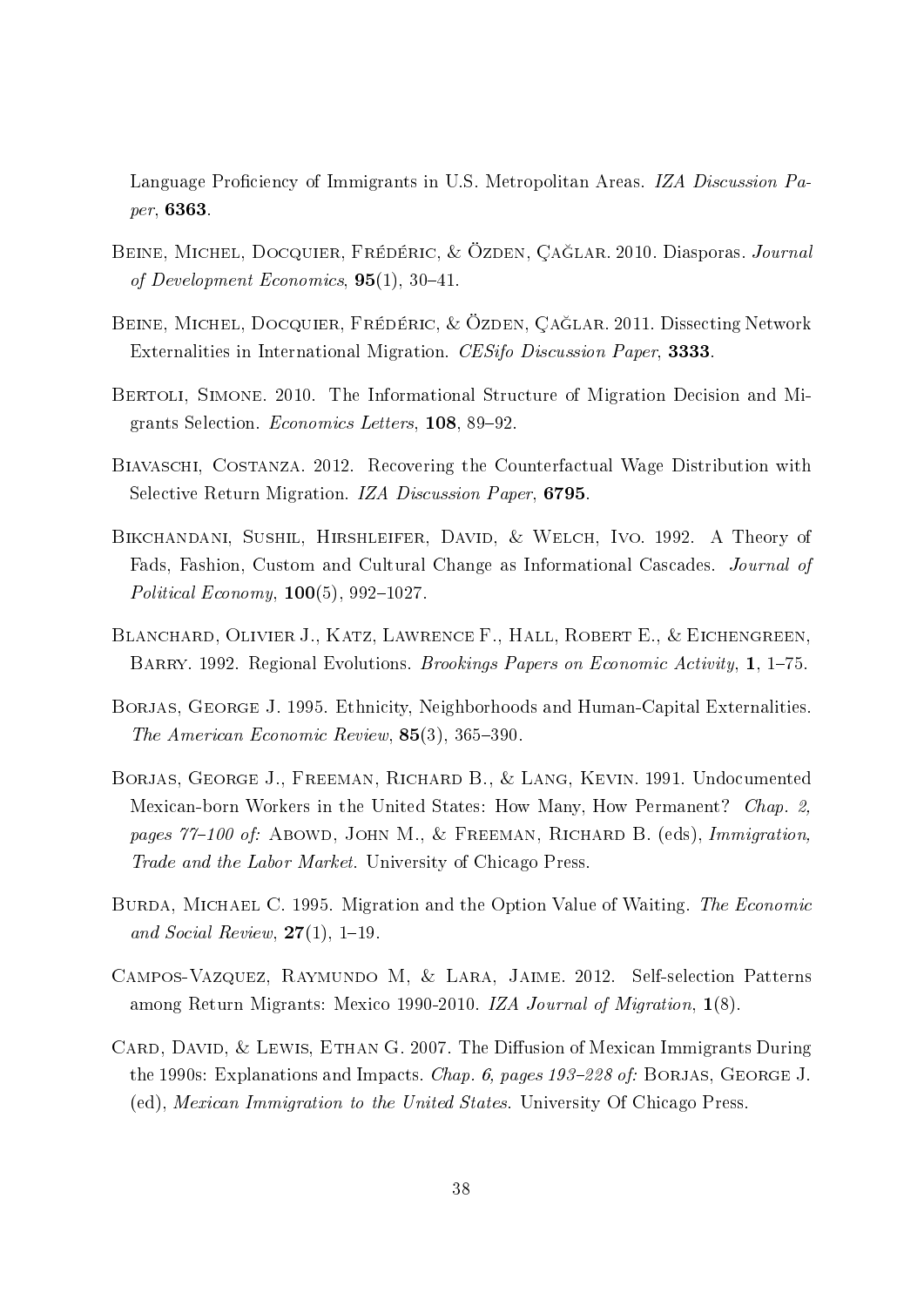- <span id="page-40-0"></span>Carrington, William J., Detragiache, Enrica, & Vishwanath, Tara. 1996. Migration with Endogenous Moving Costs. The American Economic Review,  $86(4)$ , 909-930.
- <span id="page-40-8"></span>Chiquiar, Daniel, & Hanson, Gordon H. 2005. International Migration, Self-Selection and the Distribution of Wages: Evidence from Mexico and the United States. Journal of Political Economy,  $113(2)$ .
- <span id="page-40-7"></span>Costanzo, Joseph M., Davis, Cynthia, Irazi, Caribert, Goodkind, Daniel, & Ramirez, Roberto. 2002. Evaluating Components of International Migration: The Residual Foreign Born. US Census Bureau Population Division Working Paper, 61.
- <span id="page-40-5"></span>Currarini, Sergio, Jackson, Matthew O., & Pin, Paolo. 2009. An Economic Model of Friendship: Homophily, Minorities and Segregation. *Econometrica*, 77(4), 1003-1045.
- <span id="page-40-1"></span>EAGLE, NATHAN, MACY, MICHAEL, & CLAXTON, ROB. 2010. Network Diversity and Economic Development. Science, 328, 1029-1031.
- <span id="page-40-4"></span>Edin, Per-Anders, Frederiksson, Peter, & Aslund, Olof. 2003. Ethnic Enclaves and the Economic Success if Immigrants - Evidence from a Natural Experiment. The Quarterly Journal of Economics,  $118(1)$ , 329-357.
- <span id="page-40-6"></span>EPSTEIN, GIL S. 2010. Informational Cascades and the Decision to Migrate. Chap. 2, pages  $25-44$  of: EPSTEIN, GIL. S., & GANG, IRA N. (eds), *Migration and Culture*. Emerald Group Publishing Limited.
- <span id="page-40-3"></span>FARRÉ, LIDIA, & FASANI, FRANCESCO. 2013. Media Exposure and Internal Migration: Evidence from Indonesia. Journal of Development Economics,  $102(C)$ , 48–61.
- <span id="page-40-9"></span>Fernández-Huertas Moraga, Jesús. 2011. New Evidence on Emigrant Selection. The Review of Economics and Statistics,  $93(1)$ ,  $72-96$ .
- <span id="page-40-10"></span>FERNÁNDEZ-HUERTAS MORAGA, JESÚS. 2013. Understanding Different Migrant Selection Patterns in Rural and Urban Mexico. Journal of Development Economics, forthcoming.
- <span id="page-40-2"></span>FOGLI, ALESSANDRA, & VELDKAMP, LAURA. 2012. Germs, Social Networks, and Growth. NYU Working Paper.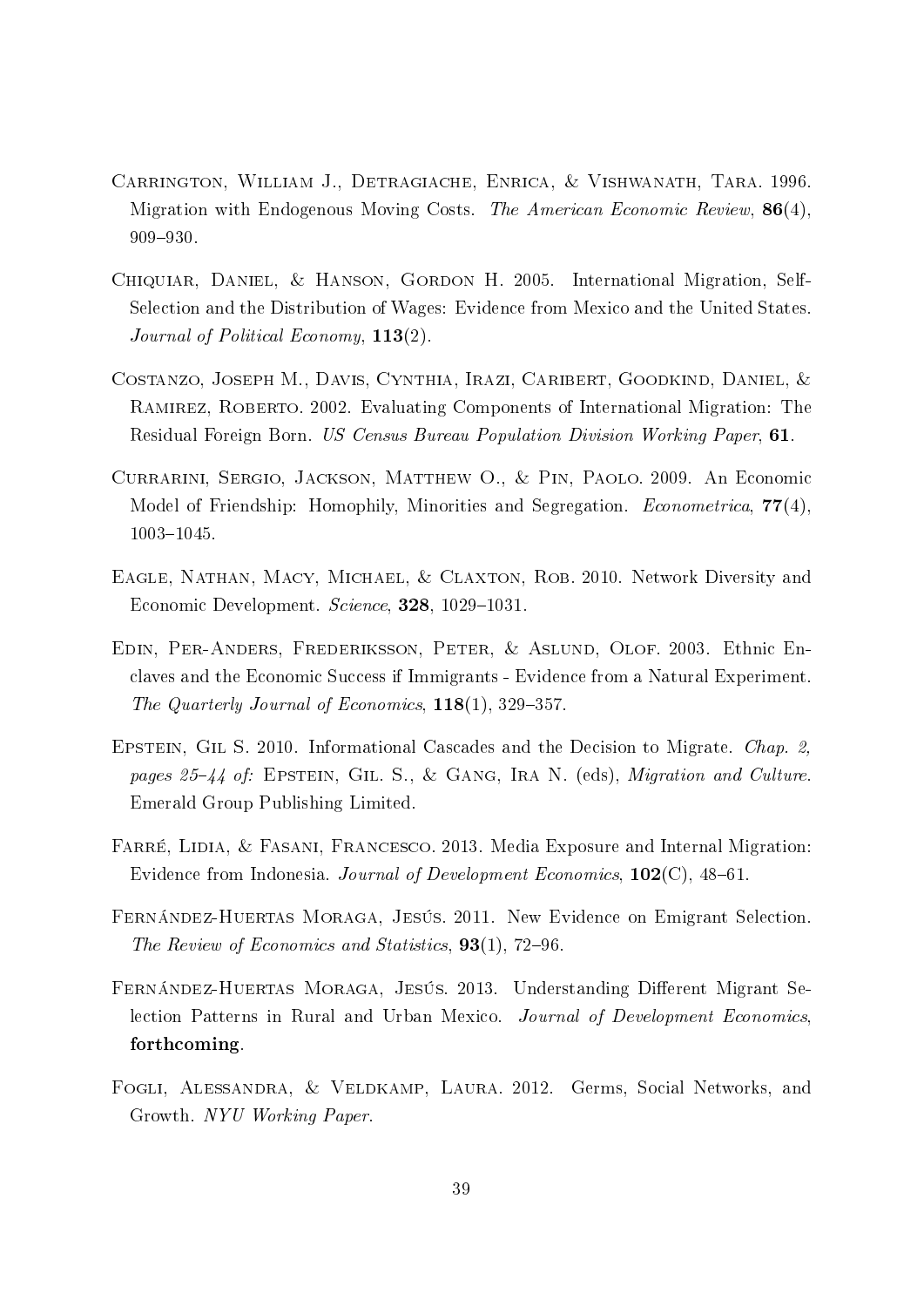- <span id="page-41-1"></span>Golub, Benjamin, & Jackson, Matthew O. 2010. Na ive Learning in Social Networks and the Wisdom of Crowds. American Economic Journal: Microeconomics, 2(1), 112-149.
- <span id="page-41-2"></span>GOLUB, BENJAMIN, & JACKSON, MATTHEW O. 2012. How Homophily Affects the Speed of Learning and Best-Response Dynamics. The Quarterly Journal of Economics,  $127(3)$ ,  $1287-1338$ .
- <span id="page-41-4"></span>Granovetter, Mark. 2005. The Impact of Social Structure on Economic Outcomes. Journal of Economic Perspectives,  $19(1)$ , 33-50.
- <span id="page-41-3"></span>GRANOVETTER, MARK S. 1973. The Strengh of Weak Ties. American Journal of  $Sociology, 78(6), 1360-1380.$
- <span id="page-41-11"></span>Grogger, Jeffrey, & Hanson, Gordon H. 2011. Income Maximization and the Selection and Sorting of International Migrants. Journal of Development Economics,  $95(1), 42-57.$
- <span id="page-41-6"></span>HANSON, GORDON H. 2006. Illegal Migration from Mexico to the United States. *Journal* of Economic Literature,  $44(4)$ , 869-924.
- <span id="page-41-9"></span>IBARRARAN, PABLO, & LUBOTSKY, DARREN. 2007. Mexican Immigration and Self-Selection: New Evidence from the 2000 Mexican Census. Chap. 5, pages  $159 - 192$  of: BORJAS, GEORGE J. (ed), *Mexican Immigration to the United States*. University Of Chicago Press.
- <span id="page-41-0"></span>JACKSON, MATTHEW O., & ROGERS, BRIAN W. 2007. Relating Network Structure to Diffusion Properties through Stochastic Dominance. The BE Journal of Theoretical  $Economics, 7, 1-13.$
- <span id="page-41-8"></span>KAESTNER, ROBERT, & MALAMUD, OFER. 2013. Self-Selection and International Migration: Evidence from Mexico. Review of Economics  $\mathcal B$  Statistics, forthcoming.
- <span id="page-41-10"></span>KENNAN, JOHN, & WALKER, JAMES R. 2011. The Effect of Expected Income on Individual Migration Decisions. *Econometrica*, **79**(1), 211–251.
- <span id="page-41-5"></span>LAZEAR, EDWARD P. 1999. Culture and Language. The Journal of Political Economy,  $107(6)$ , S95-S126.
- <span id="page-41-7"></span>LUBOTSKY, DARREN. 2007. Chutes or Ladders? A Longitudinal Analysis of Immigrant Earnings. Journal of Political Economy,  $115(5)$ , 820–867.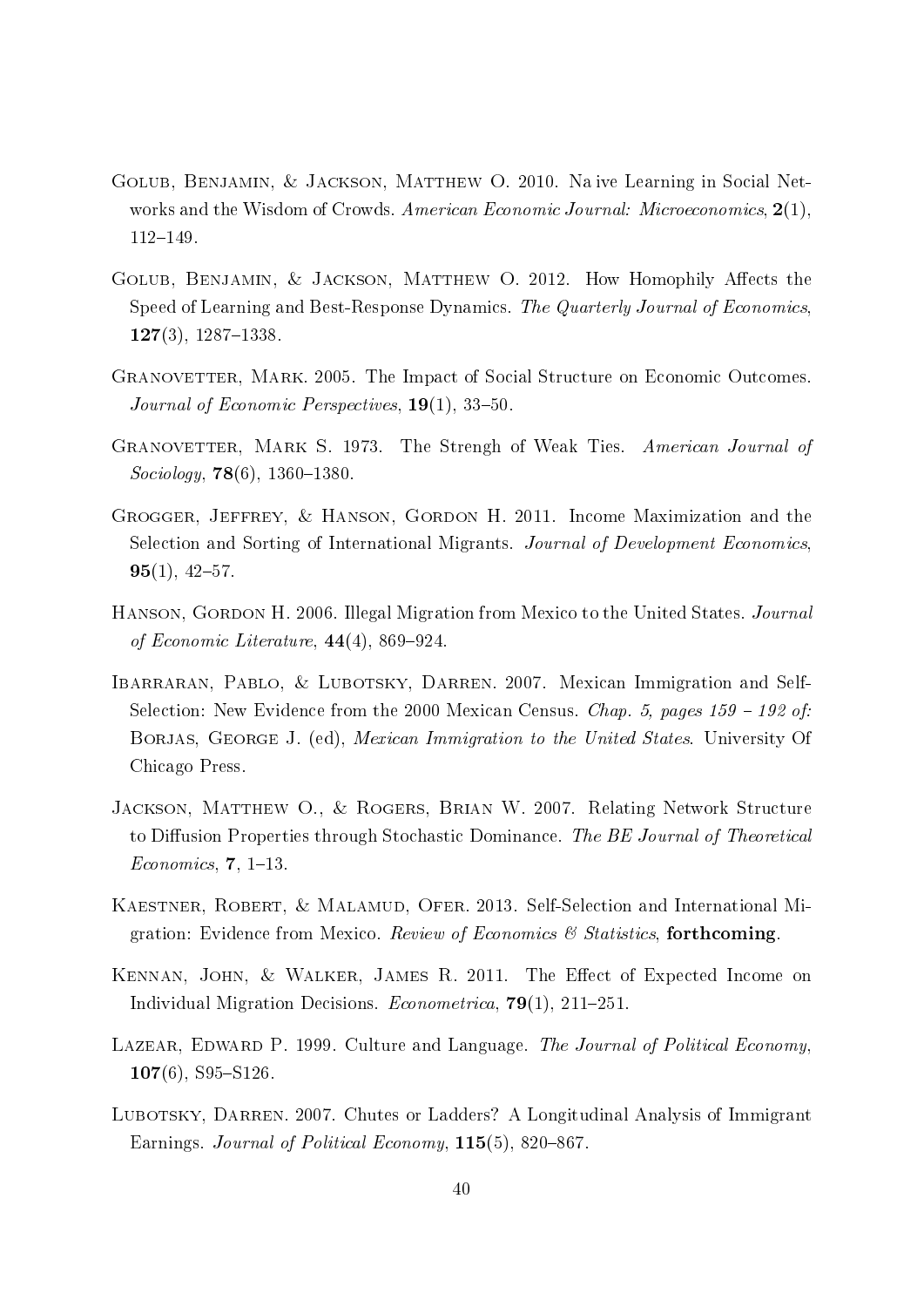- <span id="page-42-9"></span>Massey, Douglas S., & Liang, Zai. 1989. The Long-Term Consequences of a Temporary Worker Program: The US Bracero Experience. Population Research and Policy  $Review, 8(3), 199-226.$
- <span id="page-42-7"></span>Massey, Douglas S., & Malone, Nolan. 2002. Pathways to Legal Immigration. Population Research and Policy Review,  $21(6)$ , 473-504.
- <span id="page-42-11"></span>MASSEY, DOUGLAS S., & ZENTENO, RENÉ. 2000. A Validation of the Ethnosurvey: The Case of Mexico-U.S. Migration. *International Migration Review*, 34(3), 766-793.
- <span id="page-42-10"></span>MCKENZIE, DAVID, & RAPOPORT, HILLEL. 2007. Network Effects and the Dynamics of Migration and Inequality: Theory and Evidence from Mexico. Journal of Development  $Economics, 84, 1-24.$
- <span id="page-42-2"></span>McKenzie, David, & Rapoport, Hillel. 2010. Self-Selection Patterns in Mexico-U.S. Migration: The Role of Migration Networks. Review of Economics and Statistics,  $92(4)$ ,  $811-821$ .
- <span id="page-42-3"></span>McKenzie, David, Gibson, John, & Stillman, Steven. 2013. A Land of Milk and Honey with Streets Paved with Gold: Do Emigrants Have Over-Optimistic Expectations about Incomes Abroad? Journal of Development Economics, forthcoming.
- <span id="page-42-5"></span>McPherson, Miller, Smith-Lovin, Lynn, & Cook, James M. 2001. Birds of a Feather: Homophily in Social Networks. Annual Review of Sociology, 27, 415–444.
- <span id="page-42-4"></span>MORETTO, MICHELE, & VERGALLI, SERGIO. 2008. Migration Dynamics. Journal of  $Economics, 93(3), 223-265.$
- <span id="page-42-1"></span>Munshi, Kaivan. 2003. Networks in the Modern Economy: Mexican Migrants in the U.S. Labor Market. The Quarterly Journal of Economics, 118(2), 549-597.
- <span id="page-42-8"></span>ORRENIUS, PIA M., & ZAVODNY, MADELINE. 2005. Self-Selection among Undocumented Immigrants from Mexico. Journal of Development Economics, 78, 215-240.
- <span id="page-42-0"></span>Pedersen, Peder J., Pytlikova, Mariola, & Smith, Nina. 2008. Selection or Network Effects? Migration Flows into 27 OECD Countries, 1990-2000. European  $Economic$   $Review, 52, 1160-1186.$
- <span id="page-42-6"></span>Redstone, Ilana, & Massey, Douglas S. 2004. Coming to Stay: An Analysis of the U.S. Census Question on Immigrants' Year of Arrival. Demography, 41(4), 721–738.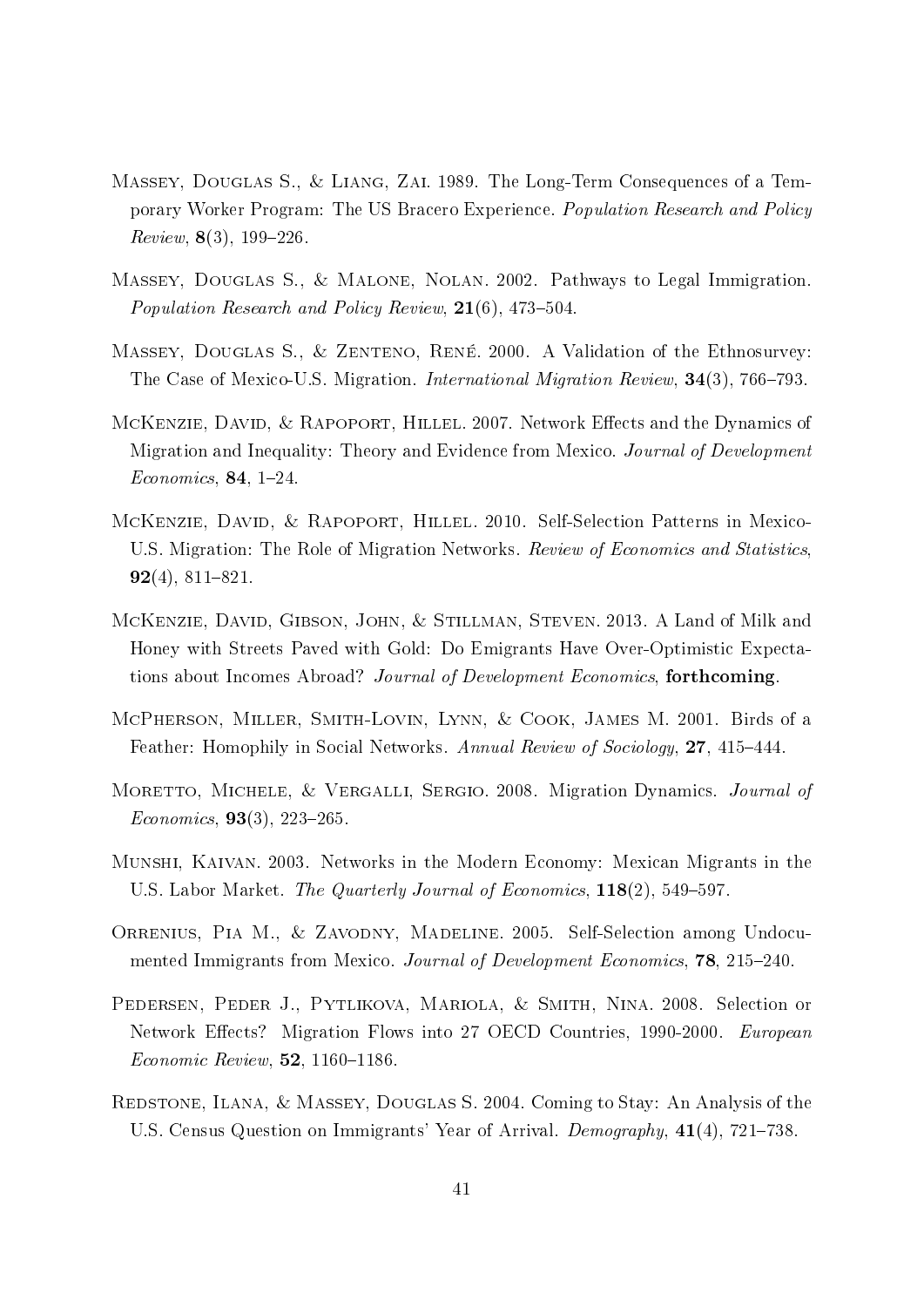- <span id="page-43-3"></span>Thijssen, Jacco J. J., Huisman, Kuno J. M., & Kort, Peter M. 2004. The Effect of Information Streams on Capital Budgeting Decisions. European Journal of Operational Research,  $157, 759-774$ .
- <span id="page-43-1"></span>UMBLIJS, JANIS. 2012. The Effect of Networks and Risk Attitudes on the Dynamics of Migration. International Migration Institute Working Paper, 54.
- <span id="page-43-2"></span>VERGALLI, SERGIO. 2008. The Role of Communities in Migration Decisions. Labour,  $22(3), 547-567.$
- <span id="page-43-4"></span>VIGDOR, JACOB L. 2008. Measuring Immigrant Assimilation in the United States. Center for Civic Innovation, Civic Report, 53.
- <span id="page-43-0"></span>WINTERS, PAUL, DE JANVRY, ALAIN, & SADOULET, ELISABETH. 2001. Family and Community Networks in Mexico-U.S. Migration. Journal of Human Resources, 36(1), 159-184.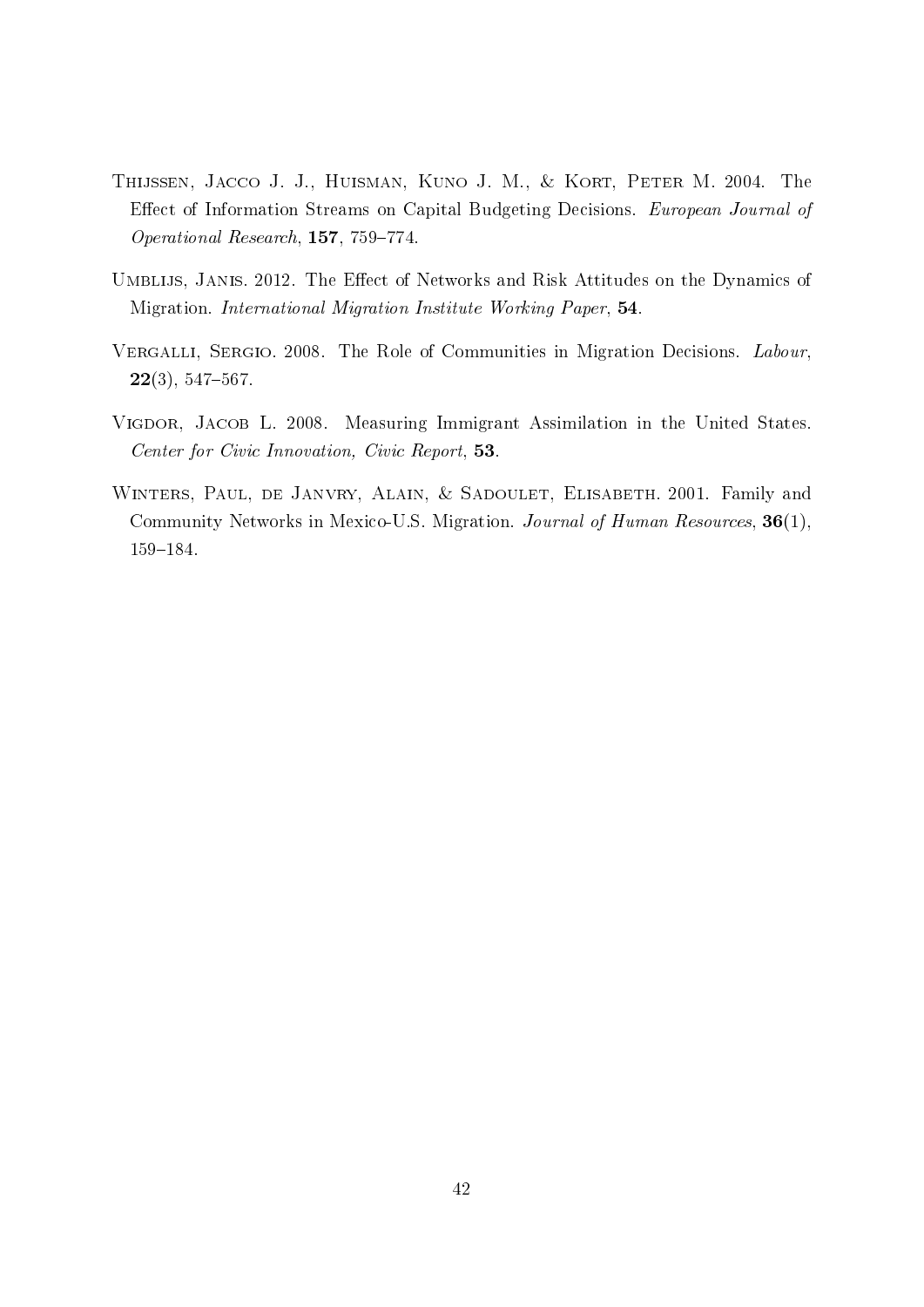## A Appendix: Dynamic Decision Model

# A.1 DERIVATION OF  $p^*$

<span id="page-44-0"></span>To find a unique value for the threshold number of positive signals  $k^*$  in Equation [\(3\)](#page-13-2), we determine the corresponding belief probability  $p^*$  using dynamic programming. It is possible to find  $p^*$  by looking at the optimal behavior around  $k^*$ . If  $k > k^*$  the worker emigrates with certainty, which gives him the expected utility in Equation [\(1\)](#page-9-1).  $k < k^* - 1$  defines the continuation region, in which she will wait for further signals to arrive. In that case, even the next positive signal will not contain sufficient evidence for a positive migration prospect. The value of migration depends on the belief to obtain a higher income abroad, described by the value function  $V_1(k)$ . The value function for the continuation region has to satisfy the Bellman equation

<span id="page-44-1"></span>
$$
rV_1(k) = \frac{1}{dt} \mathbb{E}\left[dV_1(k)\right],\tag{12}
$$

which is derived as follows. The value of lifetime income after migration is  $V_1(k)$ . In the continuation region  $V_1(k)$  has to equal the expected lifetime income after an instant dt, discounted to time t,  $V_1(k) = \frac{1}{1+rdt} \mathbb{E}[V_1(k+1)]$ . Multiplying by  $\frac{(1+rdt)}{dt}$  and noting that  $\mathbb{E}[V_1(k+1)] - V_1(k) = \mathbb{E}[dV_1(k)]$ , we get Equation [\(12\)](#page-44-1).

<span id="page-44-2"></span>To determine the value function  $V_1(k)$ , we use the Bellman equation and construct

$$
V_1(k) = \frac{1}{1+r} \left[ p(k) \left( \lambda V_1(k+1) + (1-\lambda) V_1(k-1) \right) + (1-p(k)) \left( \lambda V_1(k-1) + (1-\lambda) V_1(k+1) \right) \right].
$$
\n(13)

Equation [\(13\)](#page-44-2) states that the value of the option to migrate now must equal the discounted value of the option after the next signal has arrived. It is helpful to look at the game tree in Figure [2](#page-11-0) when interpreting Equation  $(13)$ . Consider the first half of the RHS of Equation [\(13\)](#page-44-2). With probability  $p(k)$  she gets a good job, so that she is at the upper node of information set 1. But because the signal from the network is not entirely truthful, she ends up at the upper node of 2A with probability  $\lambda$  and at the upper node of 2B with probability  $1 - \lambda$ . At 2A the value function is  $V(k+1)$ , at 2B it is  $V(k-1)$ . The interpretation of the second half of Equation [\(13\)](#page-44-2) is analogous.

With some algebraic manipulation, we can write Equation [\(13\)](#page-44-2) as a second-order difference equation. We first re-write Equation  $(13)$  as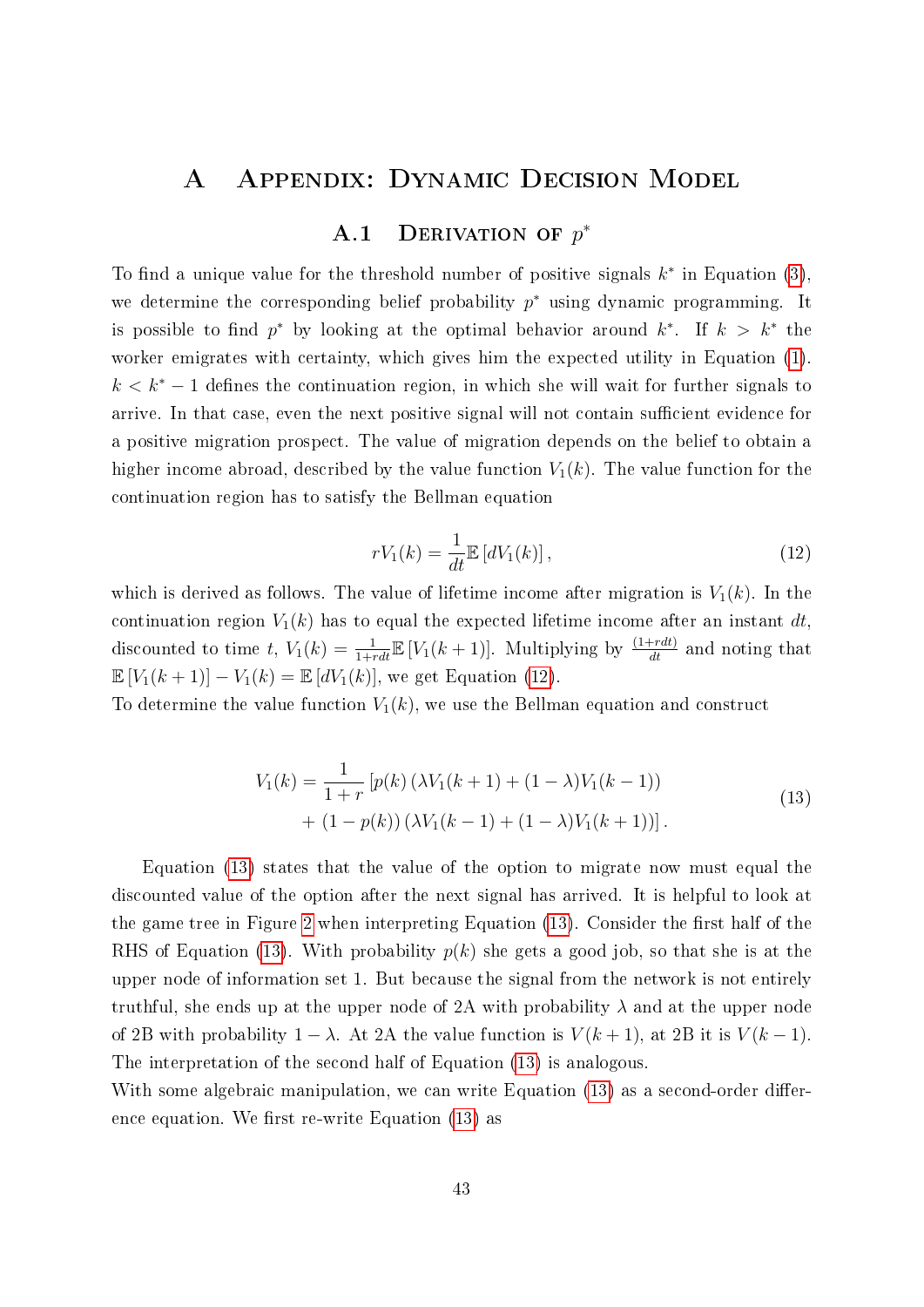$$
(1+r)V_1(k) = V_1(k+1) (2p(k)\lambda + 1 - \lambda - p(k)) + V_1(k-1) (p(k) - 2p(k)\lambda + \lambda)
$$
\n(14)

<span id="page-45-0"></span>Using Equation [\(2\)](#page-13-1) and defining  $\zeta := \frac{1-p_0}{p_0}$  $\frac{-p_0}{p_0}$ , the two expressions in parentheses on the RHS reduce to

$$
2p(k)\lambda + 1 - \lambda - p(k) = \frac{\lambda^{k+1} + \zeta(1-\lambda)^{k+1}}{\lambda^k + \zeta(1-\lambda)^k},
$$

and

$$
p(k) - 2p(k)\lambda + \lambda = \frac{\lambda(1-\lambda)\left(\lambda^{k-1} + \zeta(1-\lambda)^{k-1}\right)}{\lambda^k + \zeta(1-\lambda)^k}.
$$

Inserting these into equation [\(14\)](#page-45-0) and defining  $F(k) \equiv (\lambda^k + \zeta(1-\lambda)^k) V_1(k)$  yields

<span id="page-45-1"></span>
$$
F(k+1) - (1+r)F(k) + \lambda(1-\lambda)F(k-1) = 0.
$$
 (15)

As shown by [Thijssen](#page-43-3) *et al.* [\(2004\)](#page-43-3), Equation [\(15\)](#page-45-1) has the general solution  $F(k) = A\beta^k$ . A is a constant and  $\beta$  is a solution to the fundamental quadratic,<sup>[13](#page-45-2)</sup> which is an upward pointing parabola with a global minimum at  $\beta = \frac{r+\mu}{2\mu}$  $\frac{+\mu}{2\mu}$  ,

$$
Q(\beta) = \beta^2 - (1+r)\beta + \lambda(1-\lambda).
$$

The fundamental quadratic has two real roots

$$
\beta_{1,2} = \frac{1+r}{2} \pm \frac{1}{2} \sqrt{(1+r)^2 - 4\lambda(1-\lambda)}.
$$

The expression under the square root is positive due to  $\frac{1}{2} < \lambda < 1$ . The general solution to Equation [\(15\)](#page-45-1) is

$$
F(k) = A_1 \beta_1^k + A_2 \beta_2^k,
$$

where  $A_1$  and  $A_2$  are constants.  $A_1$  will have to be determined from the dynamic optimization problem. For the value function to be well-behaved, we require  $A_2 = 0$ . If the number of bad signals goes to infinity, i.e.  $k \to -\infty$ , the value of the option to migrate

<span id="page-45-2"></span><sup>&</sup>lt;sup>13</sup> A second-order homogeneous linear difference Equation is of the form  $y(x+2)+ay(x+1)+by(x) = 0$ . The corresponding fundamental quadratic is  $\beta^2 + a\beta + b = 0$ .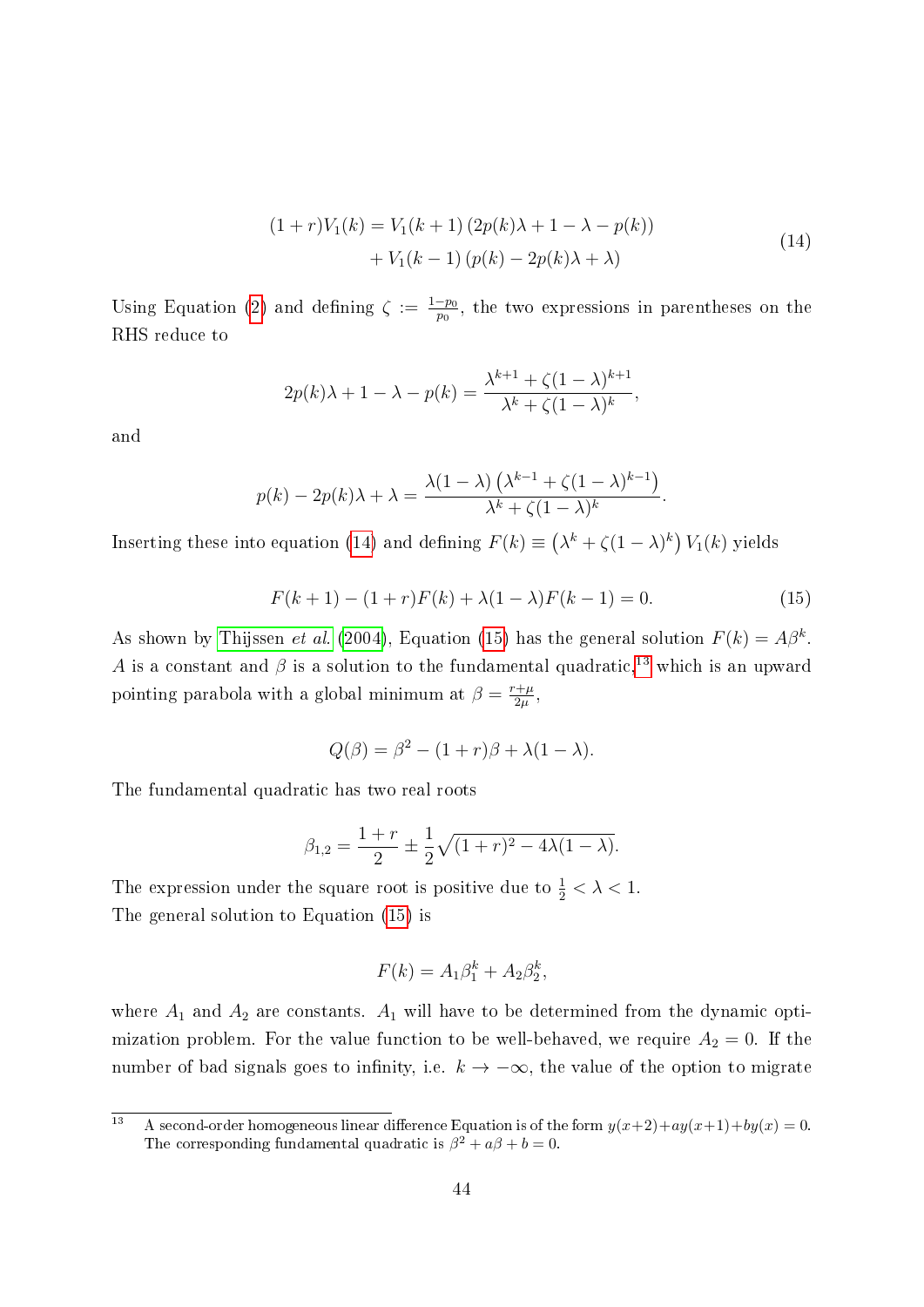should go to zero, which can only be ensured if  $A_2 = 0$ . Hence, the value function for  $k < k^*$  is

$$
V_1(k) = \frac{A_1 \beta_1^k}{\lambda^k + \zeta (1 - \lambda)^k}
$$

.

The optimization problem has three unknown variables,  $A_1$ ,  $p^*$  and  $k^*$ . To obtain the threshold belief probability  $p^*$  and the constant  $A_1$ , we have to consider the two threshold numbers of signals  $k = k^*$  and  $k = k^* - 1$ . At  $k = k^*$  the worker is indifferent between migrating and waiting. Hence, the value-matching condition  $V_1(k^*) = \mathbb{E}(U(k^*))$  has to be satisfied. At  $k = k^* - 1$ , the next good signal will either make him indifferent between migrating and staying, while in the case of a bad signal she will strictly prefer staying. Consequently, starting from a number of signals  $k = k^* - 1$  she will never strictly prefer emigrating after the next signal has arrived, so that  $k^* - 1$  is part of the continuation region. The *continuity condition*  $V_1(k^*-1) = \mathbb{E}(U(k^*-1))$  states that the value of the option to postpone the migration decision has to equal the expected utility from migration now. These two conditions, together with Equation [\(3\)](#page-13-2) determine a unique solution for the three unknowns. The value-matching condition yields

$$
A_1 = \frac{1}{\beta_1^k} \left( \lambda^k (w^G - M) + \zeta (1 - \lambda)^k (w^B - M) \right).
$$

The continuity condition is

$$
A_1 = \frac{1}{\beta_1^{k-1}} \left( \lambda^{k-1} (w^G - M) + \zeta (1 - \lambda)^{k-1} (w^B - M) \right).
$$

Equating the continuity condition and the value matching condition and dividing by  $\lambda^k + \zeta (1 - \lambda)^k$ , we have

$$
p^*(w^G - M) + (1 - p^*)(w^B - M) = p^*\beta_1 \frac{(w^G - M)}{\lambda} + (1 - p^*)\beta_1 \frac{(w^B - M)}{1 - \lambda}
$$

$$
\Leftrightarrow p^*\left(w^G - w^B - \frac{\beta_1(w^G - M)}{\lambda} + \frac{\beta_1(w^B - M)}{1 - \lambda}\right) = (w^B - M)\frac{\beta_1 - (1 - \lambda)}{1 - \lambda}.
$$

Dividing by  $(w^B - M)$  and solving for  $p^*$  gives the threshold belief probability

$$
p^* = \frac{\beta_1 - (1 - \lambda)}{1 - \lambda} \left[ \frac{w^G - w^B}{w^B - M} - \frac{\beta_1 (w^G - M)}{\lambda (w^B - M)} + \frac{\beta_1}{1 - \lambda} \right]^{-1}.
$$
 (16)

In the following, we prove that  $p^*$  is a well-defined probability.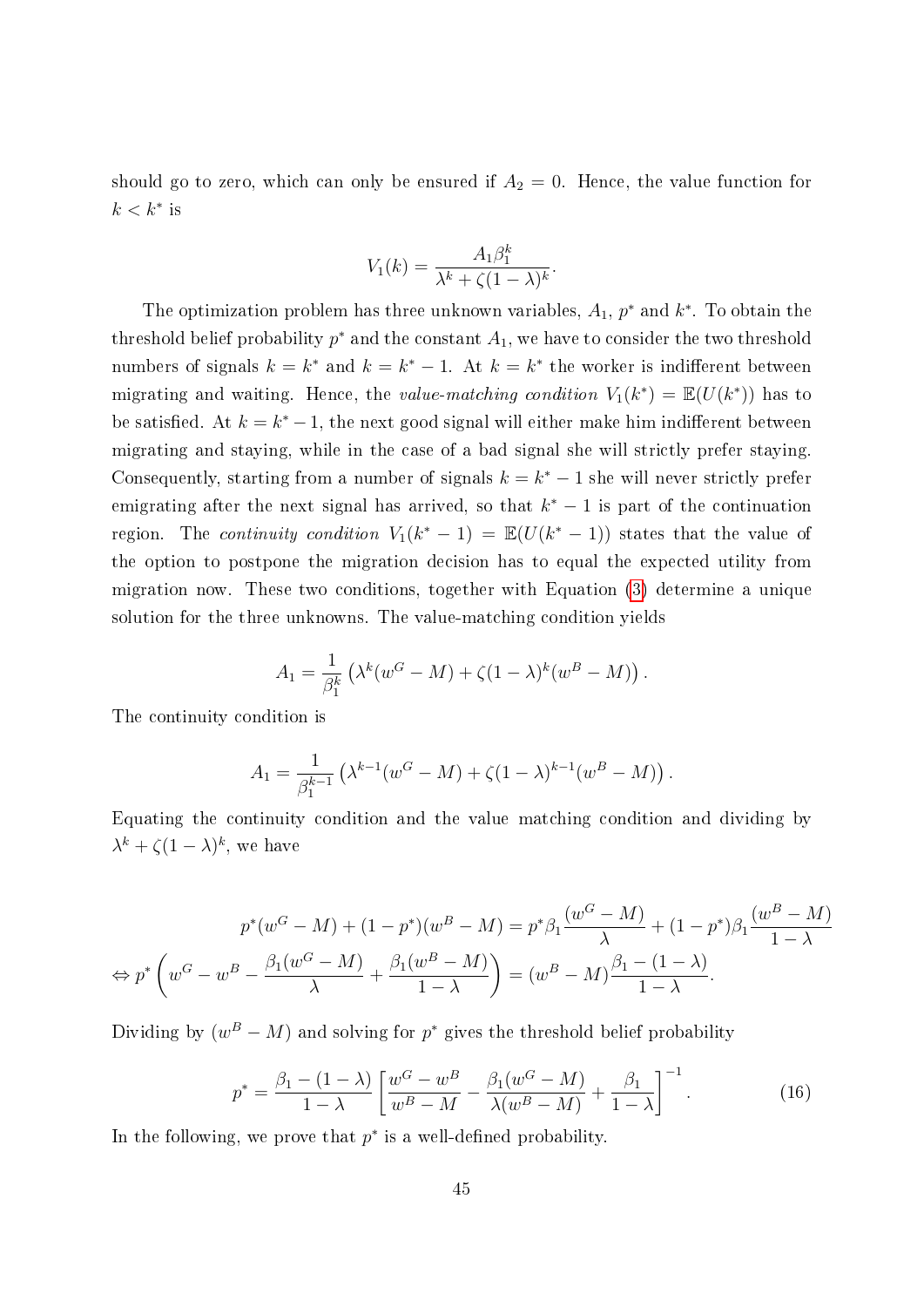# A.2 PROOF:  $p^*$  Well-Defined.

**Proposition.** 3  $p^*$  is a well-defined probability.

**Proof.** For  $p^*$  to be well-defined, it has to be  $0 < p^* \le 1$ . For  $p^* > 0$  to hold,  $\frac{\beta_1 - (1 - \lambda)}{1 - \lambda}$  and  $\frac{w^G - w^B}{w^B - M} - \frac{\beta_1(w^G - M)}{\lambda(w^B - M)} + \frac{\beta_1(w^G - M)}{1 - M}$  $\left[\frac{\beta_1}{1-\lambda}\right]$  have to have the same sign. Moreover,  $\lambda < 1$ .

 $\frac{\beta_1-(1-\lambda)}{1-\lambda} > 0$  follows from  $\beta_1 > 1 - \lambda$ .

Note that since  $\beta_1$  and  $\beta_2$  are the roots of an upward-pointing parabola with minimum  $\frac{1+r}{2}$ , it has to hold that  $Q(\beta_1) = Q(\beta_2) = 0$  and  $Q(\varepsilon) < 0$  for  $\beta_2 < \varepsilon < \beta_1$ .  $Q(1 - \lambda) = -r(1 - \lambda) < 0$  implies  $\beta_1 > 1 - \lambda$ .

 $\frac{w^G - w^B}{w^B - M} - \frac{\beta_1(w^G - M)}{\lambda(w^B - M)} + \frac{\beta_1(w^G - M)}{1 - M}$  $\left(\frac{\beta_1}{1-\lambda}\right] > 0$  holds as well. Algebraic manipulation yields  $\left(1 - \frac{\beta_1}{\lambda}\right)$  $\frac{\beta_1}{\lambda}$  >  $\left(1-\frac{\beta_1}{1-\right)}\right.$  $\frac{\beta_1}{1-\lambda}$ , which holds by the assumption  $\lambda > \frac{1}{2}$ . Moreover,  $\lambda < 1$  by assumption. Consequently,  $p^* > 0$ .

Next we show that  $p^* \leq 1$ . This condition is equivalent to

$$
-1 \le \frac{w^G - w^B}{w^B - M} - \frac{\beta_1}{\lambda} \frac{w^G - M}{w_B - M}
$$

$$
\Leftrightarrow \left(1 - \frac{\beta_1}{\lambda}\right)M \le \left(1 - \frac{\beta_1}{\lambda}\right)w^G,
$$

<span id="page-47-0"></span>which holds by assumption  $w^G > M$ . Hence,  $p^*$  is a well-defined probability.

## B OTHER DATASETS

Given the available data on Mexican migration in the US, a researcher faces the trade-off between using a large representative dataset with little direct information on networks and without a longitudinal dimension, and small datasets that can offer this additional dimension, but that cannot provide the variation in network characteristics we would need. Using the census, we opted for sample size, which we see as a necessary condition to say anything about diaspora networks.

Other datasets on Mexicans in the US, unfortunately, are too small for our analysis. The household surveys ENET (Encuesta Nacional de Empleo Trimestral), ENADID (Encuesta Nacional de la dinámica demográca), and the Mexican Family Life Survey (MxFLS) are conducted in Mexico, and have little information on Mexicans that al-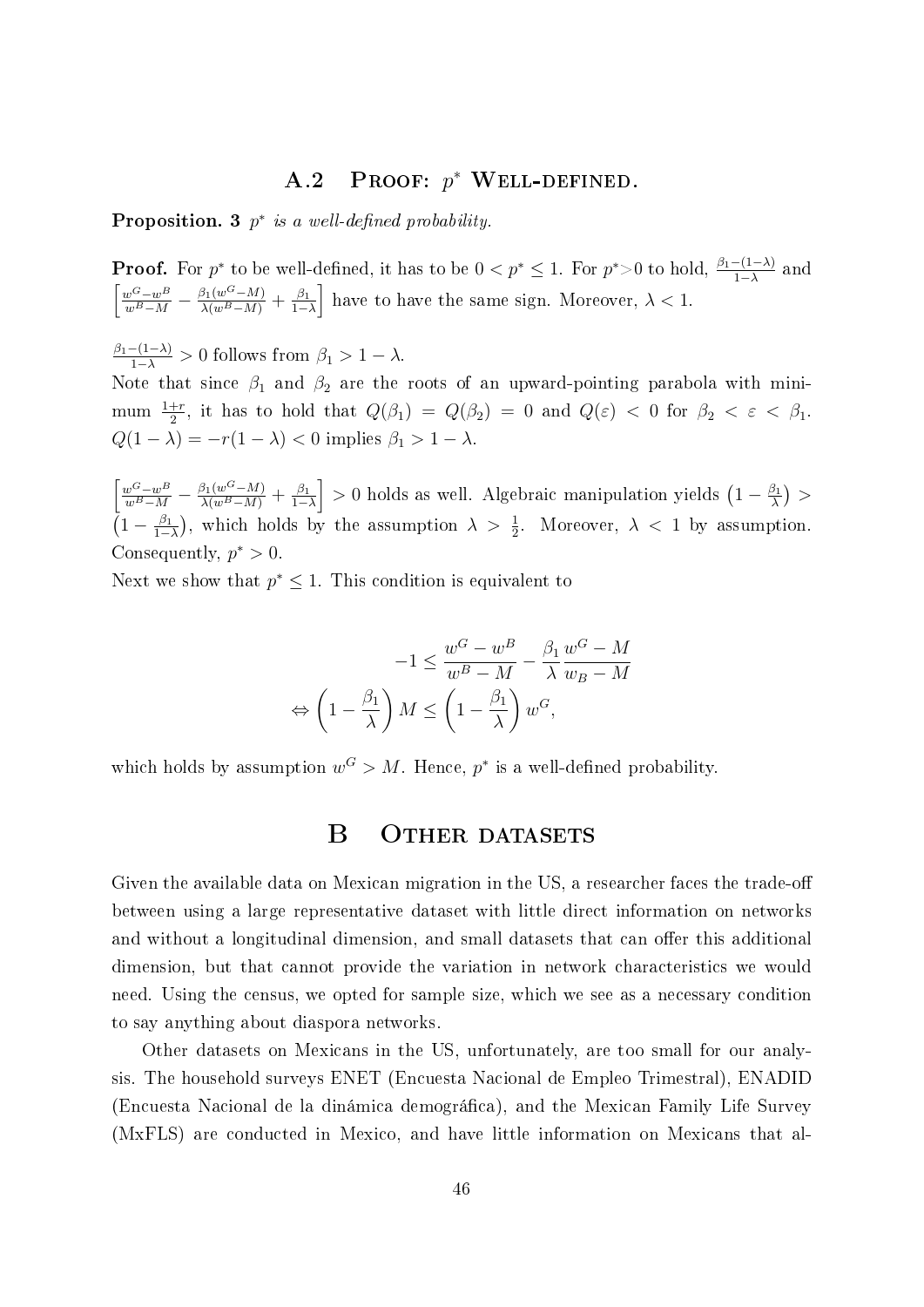ready reside in the US. The Mexican Migration Project (MMP), a survey of Mexican migrants that contains both migrants and non-migrants, has some information on family and friends in the US, and on the help of these networks in crossing the border and finding a job. Numerous studies use the MMP to analyze the effect of networks on migration decisions [\(Munshi, 2003;](#page-42-1) [Bauer](#page-38-4) et al., [2005;](#page-38-4) [Amuedo-Dorantes & Mundra, 2007;](#page-38-9) [McKenzie](#page-42-10) [& Rapoport, 2007;](#page-42-10) [Bauer](#page-38-10) et al., [2007\)](#page-38-10). The MMP is representative of migration flows to the US [\(Massey & Zenteno, 2000\)](#page-42-11), but it is not representative of the stocks. Additionally, it does not have any information on the characteristics of friends and family networks in the US, which is what our analysis requires.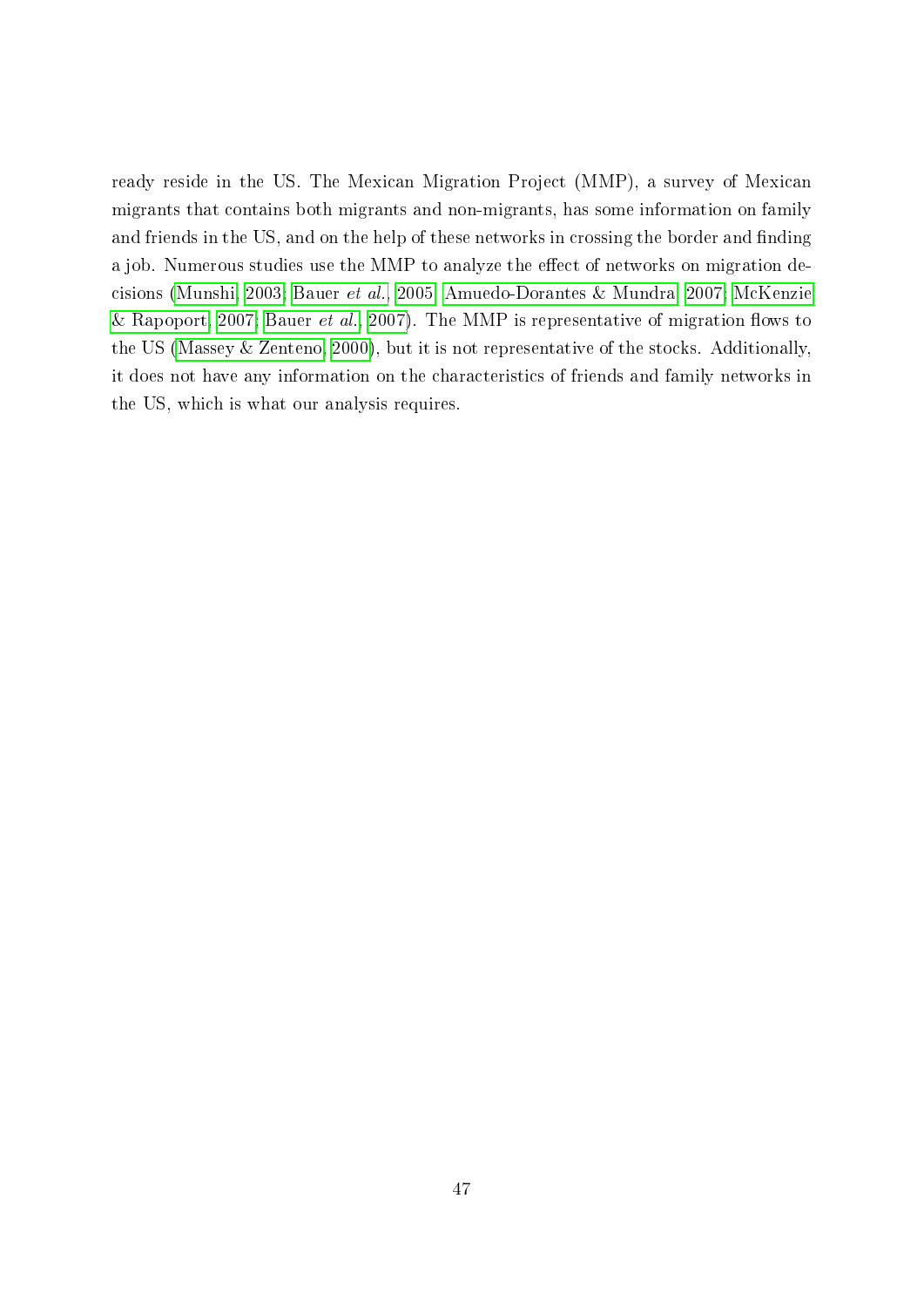## C Data appendix

## C.1 Education Groups

<span id="page-49-1"></span><span id="page-49-0"></span>For the prediction of the counterfactual wages in Section [4.2.2](#page-20-1) and for the regressions in Section [4.4](#page-31-1) we use four broad education groups. Clustering the workers into broad education groups makes the interpretation of the estimates easier and allows us to match the Mexican and the US data. Table [7](#page-49-2) shows the education groups for the Mexican and the US census. For the Mexican census we take the variable years of schooling (YRSCHL). The US census distinguishes between 11 education groups (variable EDUC).

Table 7 Education groups in the Mexican and US census

<span id="page-49-2"></span>

|   | Nr Education group        | Mexican census                 | US census             |
|---|---------------------------|--------------------------------|-----------------------|
|   |                           |                                |                       |
|   | High-school dropouts      | less than 5 years of schooling | education group 1     |
| 2 | Lower secondary education | 5-9 years of schooling         | education groups 2-4  |
|   | Upper secondary education | $10-12$ years of schooling     | education groups 5-7  |
|   | Third-level education     | 13 or more years of schooling  | education groups 8-11 |

## C.2 DATA CLEANING US CENSUS

In the US census we exclude the following observations:

- younger than 18 and older than 64 years,
- younger than 18 at the time of immigration,
- if still enrolled in education (SCHOOL=2),
- self-employed people.
- with an annual wage income (INCWAGE) higher than 200,000 USD, as these were clear outliers,
- living in Hawaii and Alaska,
- if born to American parents in Mexico (CITIZEN=1),
- with unknown income,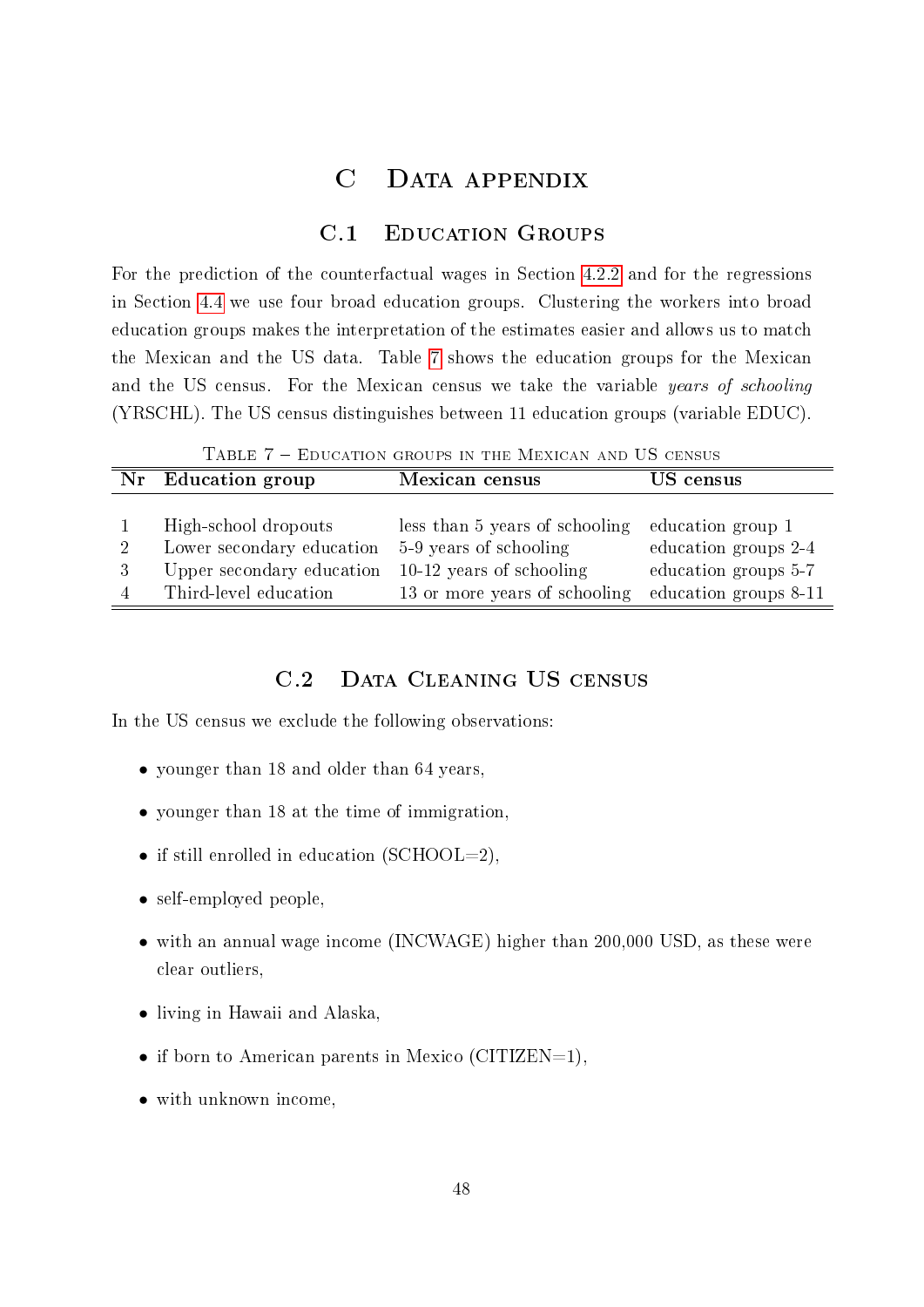- who work less than 7 hours a week (UHRSWORK) or less than 8 weeks a year (WKSWORK1, not available for 1980), or if any of these is missing,
- if they live in group quarters (hospitals, prisons, etc;  $GQ=3$  or  $GQ=4$ )
- if they moved to a district (CONSPUMA) with at least 20 Mexicans.

To make wages comparable between the US and Mexico, we use monthly wages. Explain here why monthly and not hourly or weekly

To obtain monthly wages, we divide the annual wages by 12. Since not all Mexicans work throughout the entire year and work full time, we adjust the income by weeks worked per year (WKSWORK1) and by hours worked in a typical workweek (UHRSWORK). In the 1980 census we obtain the adjusted monthly income by multiplying the nominal monthly income by 40 (the full time equivalent), and divide it by the actual hours worked. From 1990 onward we also have information on the average weeks per year, so that the adjusted income is calculated as

<span id="page-50-0"></span>adjusted income = nominal income 
$$
\frac{52 * 40}{\text{ weeks worked} * hours worked}.
$$
 (17)

In the ACS the number of weeks worked comes in 6 categories, and we use the midpoints for each category (7; 20; 33; 43.5; 48.5; 51). In some rare cases the denominator in Equation [\(17\)](#page-50-0) is very small — if the person has worked few hours and few weeks —, and we drop every observation that yields an adjusted wage income of more than 15,000 USD per month.

## C.3 Mexican census

We use the  $10\%$  files of the Mexican census in 1990, 2000, and 2010 for the estimation of counterfactual wages. The following observation are excluded:

- younger than 18 and older than 64 years
- more than 100 or less than 10 hours of work per week (HRSWORK1)
- self-employed

Monthly income is taken from the variable INCEARN. As with the US census, we adjust monthly income by hours of work by multiplying it with 40 and dividing it by the usual hours of work per week (HRSWORK1). To convert the monthly wage into PPP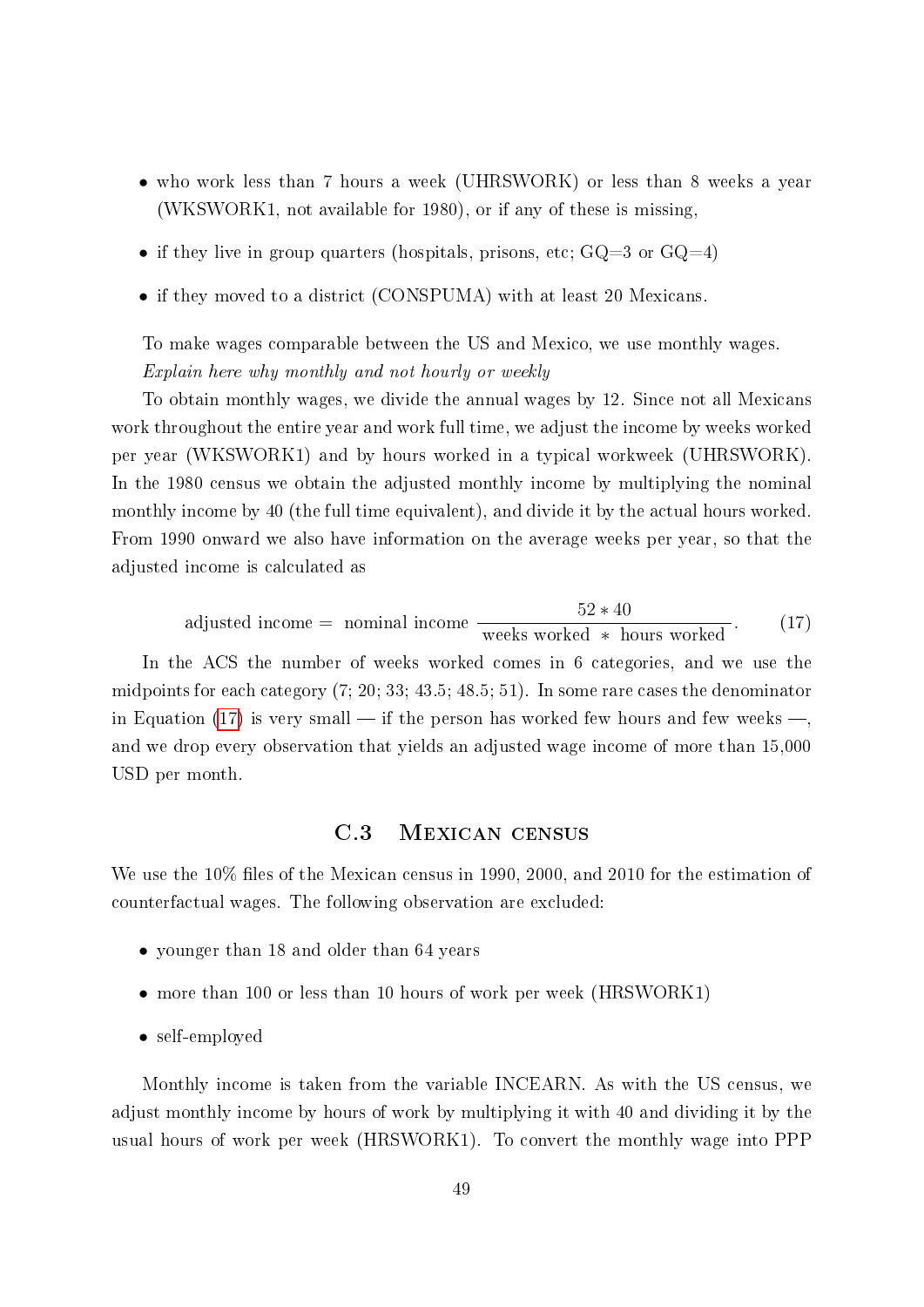dollars, we divide the adjusted wage by a PPP factor (price level Mexico over Price level US) and the exchange rate (pesos per dollar).<sup>[14](#page-51-0)</sup>

<span id="page-51-0"></span> $\frac{14}{14}$  The PPP factor is the amount of goods in return for one dollar in the US over the amount of goods in return for one dollar in Mexico. The PPP factor was 0.48 in 1990, 0.63 in 2000, and 0.68 in 2010. The exchange rates were 2.83 pesos per dollar in 1990, 9.2845 in 2000, and 12.6287. Sources: Penn World Tables (PPP) Mexican Central Bank (Exchange Rate).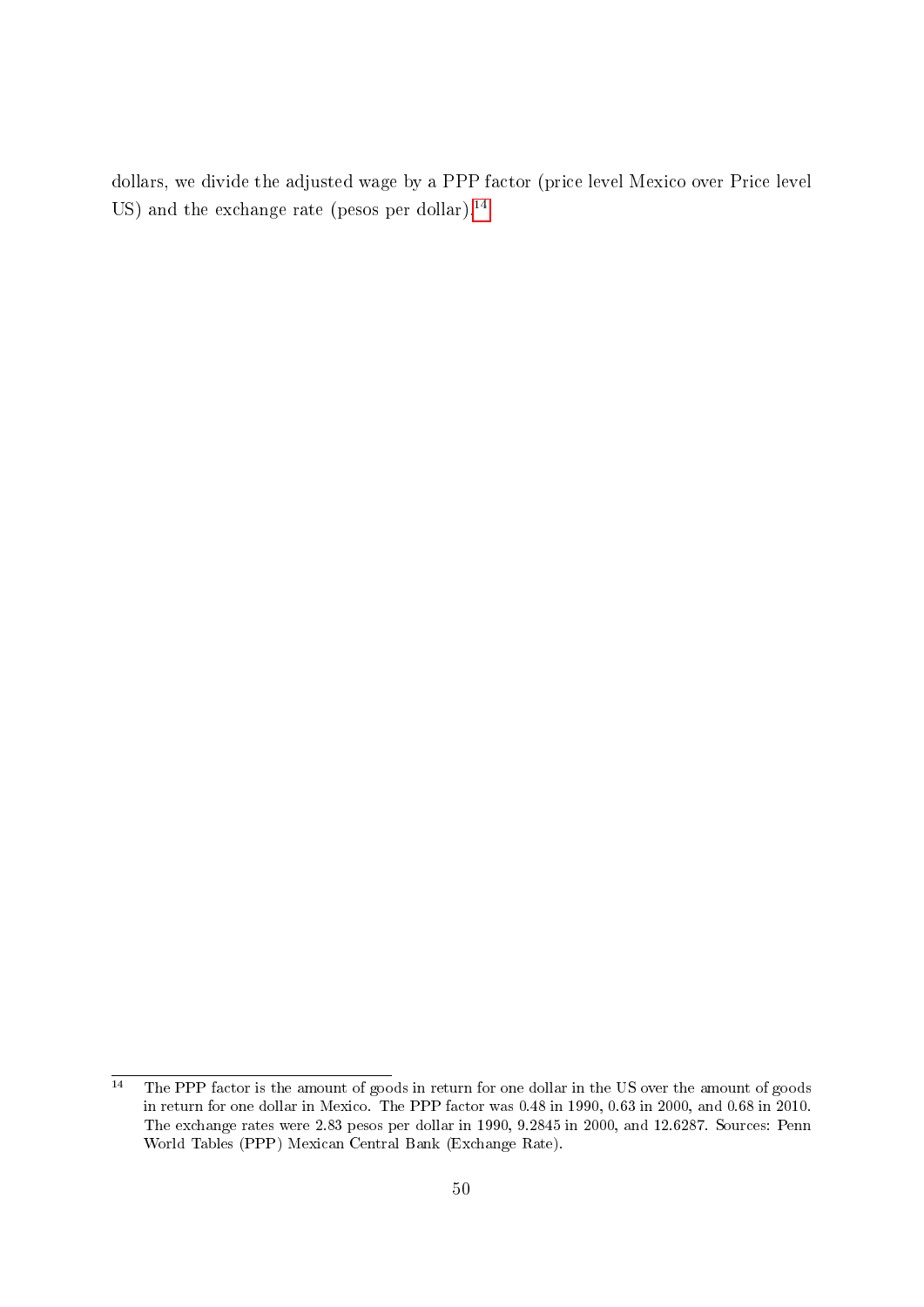<span id="page-52-1"></span>

|                 |                 | 2000       |          |      |                 | 2010       |          |      |
|-----------------|-----------------|------------|----------|------|-----------------|------------|----------|------|
|                 | <b>Baseline</b> | <b>PSM</b> | Internal | Heck | <b>Baseline</b> | <b>PSM</b> | Internal | Heck |
| <b>Baseline</b> |                 |            |          |      |                 |            |          |      |
| <b>PSM</b>      | 0.98            |            |          |      | 0.99            |            |          |      |
| Internal        | 0.90            | 0.92       |          |      | 0.92            | 0.93       |          |      |
| Heckman         | 0.95            | 0.94       | 0.80     |      | 0.98            | 0.98       | 0.89     |      |

TABLE 8 - COUNTERFACTUAL WAGES: CORRELATIONS

*Note:* The table displays the correlations between different predictions of counterfactual wages of Mexicans in the US.

## D ROBUSTNESS CHECKS

#### D.1 COUNTERFACTUAL WAGES

<span id="page-52-0"></span>We predict counterfactual wages using three approaches: a sample based on propensity score matching, a sample consisting of internal migrants, and a Heckman selection model that accounts for selection into employment. Table [8](#page-52-1) shows the correlation coefficients for the counterfactual wages on the entire sample of Mexicans in the US. The correlation coefficients are remarkably large, which gives us confidence that the straightforward prediction of Mexican wages does not suffer from severe selection bias.

## D.2 PPP CONVERSION OF US WAGES

In the baseline scenario we construct our dependent variable as the difference between Mexican and US wages, thereby adjusting Mexican wages for purchasing power. Hence, the wage difference is the difference between the consumption values of wages in Mexico and the US. US wages of Mexican immigrants, however, may not reflect the true purchasing power, if immigrants consume a fraction of their income in their home country, send money home, or save money in order to consume at home at a later stage. Dollars earned in the US can be adjusted for purchasing power in Mexico as follows. Let s be the fraction of income consumed in Mexico and  $PPP < 1$  the price level in Mexico compared to the States. The adjusted wage is then

$$
\tilde{w_{US}} = w_{US}(1 - s + \frac{s}{PPP}).\tag{18}
$$

If the fraction of income consumed in Mexico is greater than zero, then the purchasing power of a dollar is strictly greater than one. To demonstrate the robustness of our results, we re-calculate the wage differences, using values  $s = \{0.2, 0.5, 1\}$ , and re-estimate model